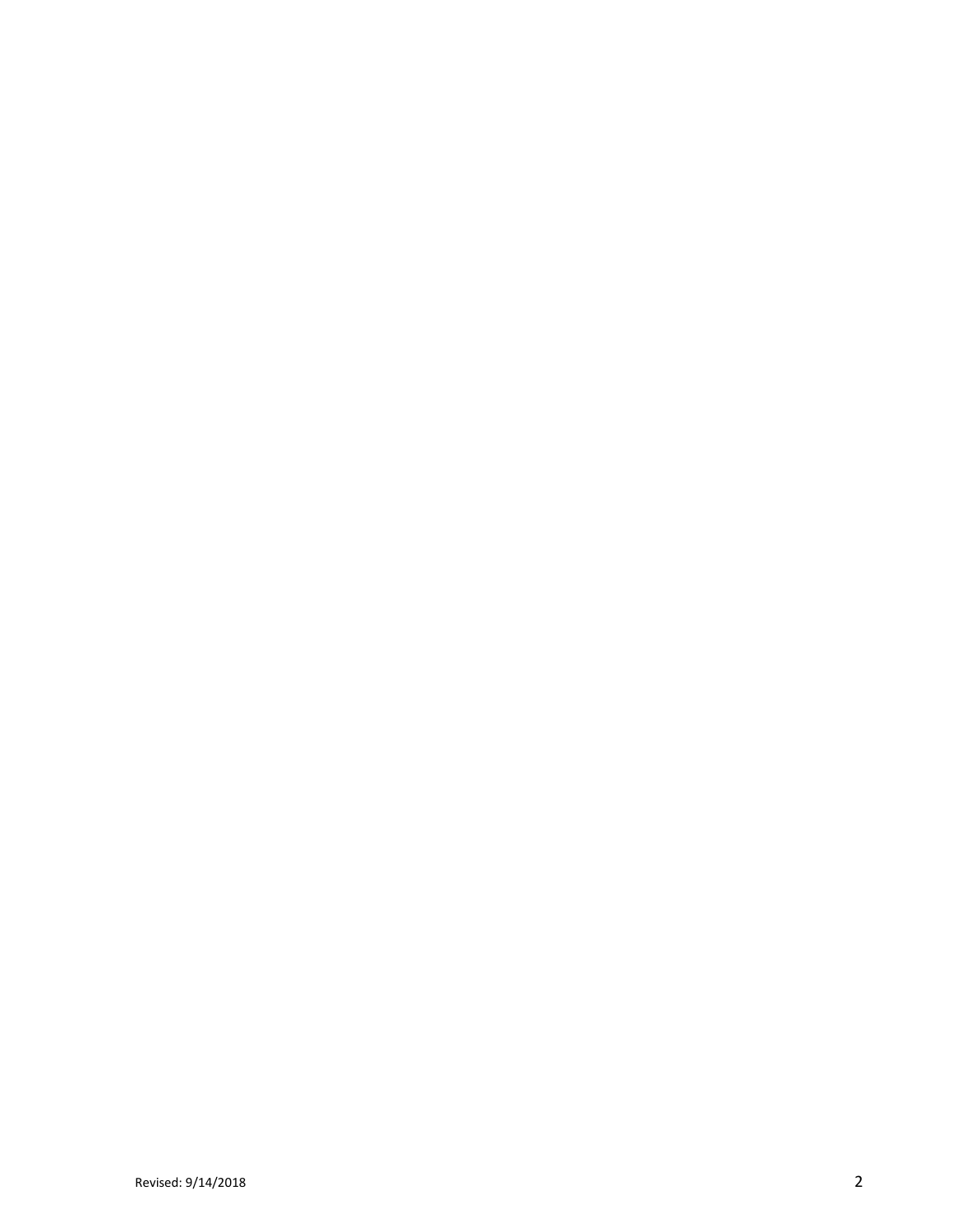# **Table of Contents**

| PHILOSOPHY OF GUIDELINES AND DISCIPLINE 7<br>REPEATED BEHAVIOR INTERVENTION REPORT<br><b>BEHAVIOR INTERVENTION REPORT DURATION 8</b><br>WITHDRAWLS, DISMISSALS AND REFUNDS9<br>DRUG & ALCOHOL ABUSE POLICY 10 |
|---------------------------------------------------------------------------------------------------------------------------------------------------------------------------------------------------------------|
| FIRST OFFENSE OF DRUG OR ALCOHOL ABUSE 10<br>SECOND OFFENSE OF DRUG OR ALCOHOL ABUSE10                                                                                                                        |
|                                                                                                                                                                                                               |
| WHEN DOES THE DRESS CODE APPLY?11                                                                                                                                                                             |
|                                                                                                                                                                                                               |
| ACADEMIC POLICIES FOR ATHLETIC PARTICIPATION14                                                                                                                                                                |
|                                                                                                                                                                                                               |
| FAITH FORMATION EXPERIENCE ATTENDANCE 14<br><b>ATTENDANCE AT CONFERENCES15</b><br><b>FAITH FORMATION EXPERIENCE ABSENCE15</b><br><b>CONSEQUENCES OF FAITH FORMATION ABSENCES15</b>                            |
|                                                                                                                                                                                                               |

| SEXUAL MISCONDUCT AND TITLE IX  18                                                                                                                                                                                                            |  |
|-----------------------------------------------------------------------------------------------------------------------------------------------------------------------------------------------------------------------------------------------|--|
| CODE OF CONDUCT - ED.L. SECS. 6439 - 644319                                                                                                                                                                                                   |  |
|                                                                                                                                                                                                                                               |  |
| <b>EMERGENCY RESPONSE AND EVACUATION PROCEDURES 19</b><br>GENERAL NOTIFICATION PROCEDURES:  19<br>VIOLENCE AGAINST WOMEN REAUTHORIZATION ACT OF 2013<br>MISSIONS TRIPS & LONG DISTANCE TRAVEL 27<br>INTERPERSONAL RELATIONSHIP GUIDELINES  29 |  |
|                                                                                                                                                                                                                                               |  |
| RESPONSIBILITIES OF RESIDENCE LIVING 30<br>SEMESTER BREAKS AND VACATIONS 31<br>CURFEW AND CAMPUS PRESENCE  32                                                                                                                                 |  |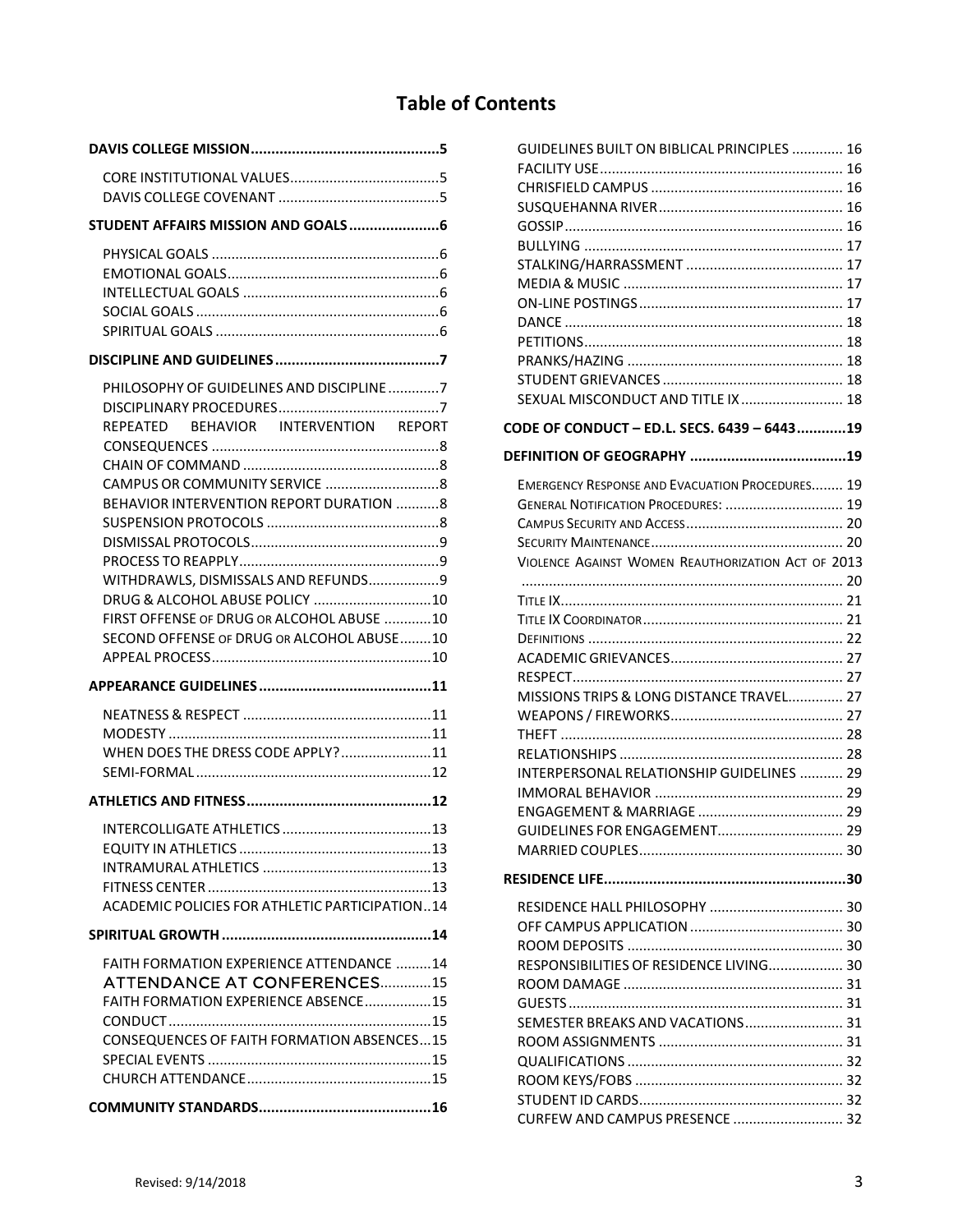| ENTRY OF RESIDENT'S ROOM, SUITE, OR APARTMENT 35     |  |
|------------------------------------------------------|--|
| ENTRY OF ROOM IN ABSENCE OR RESIDENTS 35             |  |
| PROCEDURES FOR ENTRY BY AUTHORIZED DAVIS COLLEGE     |  |
|                                                      |  |
| SEARCH OF A RESIDENT 'S ROOM, SUITE, OR APARTMENT:35 |  |
|                                                      |  |
|                                                      |  |

|  |  | UPPERCLASSMEN SUITE GUIDELINES36 |
|--|--|----------------------------------|
|  |  |                                  |

| UPPERCLASSMEN SUITE PRIVACY 37 |  |
|--------------------------------|--|
|                                |  |
|                                |  |
|                                |  |
|                                |  |
|                                |  |
|                                |  |
|                                |  |

**STUDENT MINISTRY .................................................... 38**

| STUDENT MINISTRY CREDIT REQUIREMENTS40   |  |
|------------------------------------------|--|
|                                          |  |
|                                          |  |
| REQUIREMENTS AND INFORMATION FOR STUDENT |  |
|                                          |  |
|                                          |  |

| STUDENTS AND CREDIT CARDS 47 |  |
|------------------------------|--|
|                              |  |
|                              |  |
|                              |  |
|                              |  |
|                              |  |

LIBRARY SERVICES TO THE STUDENT .......................... 50

| RESERVE TEXTBOOK BORROWING PROCEDURES 50<br>STUDENT REQUESTS FOR MATERIALS  50                                                               |  |
|----------------------------------------------------------------------------------------------------------------------------------------------|--|
|                                                                                                                                              |  |
|                                                                                                                                              |  |
|                                                                                                                                              |  |
| <b>IMMUNIZATION COMPLIANCE WITH NEW YORK STATE</b><br>REPORTING TO HEALTH SERVICES  53<br>NEW YORK STATE GOVERNMENT TOLL FREE NUMBERS        |  |
|                                                                                                                                              |  |
| FINES FIRST OFFENSE SECOND OFFENSE  55                                                                                                       |  |
| CAMPUS SECURITY AND SAFETY55                                                                                                                 |  |
|                                                                                                                                              |  |
| ACADEMIC DISHONESTY AND PLAGIARISM 56<br>FINAL GRADE GRIEVANCE POLICY 57<br>ADMINISTRATIVE WITHDRAWAL  57<br>WEATHER AND CLASS SCHEDULES  58 |  |
| <b>FAMILY EDUCATIONAL RIGHTS AND PRIVACY ACT 58</b>                                                                                          |  |
| WHAT IS DAVIS COLLEGE'S POLICY ON FERPA?  59<br>WHAT INFORMATION MAY AN INSTITUTION DISCLOSE?                                                |  |
| PERSONALLY IDENTIFIABLE INFORMATION 59<br>ACCESS TO YOUR ACADEMIC RECORDS 61                                                                 |  |
| SUBSTANCE FREE CAMPUS STATEMENT62                                                                                                            |  |
| COMMUNITY SERVICE HOTLINES  63                                                                                                               |  |
| EQUAL OPPORTUNITY/NON-DISCRIMINATION POLICIY                                                                                                 |  |
| PROGRESSIVE DISCIPLINARY GUIDE64                                                                                                             |  |
|                                                                                                                                              |  |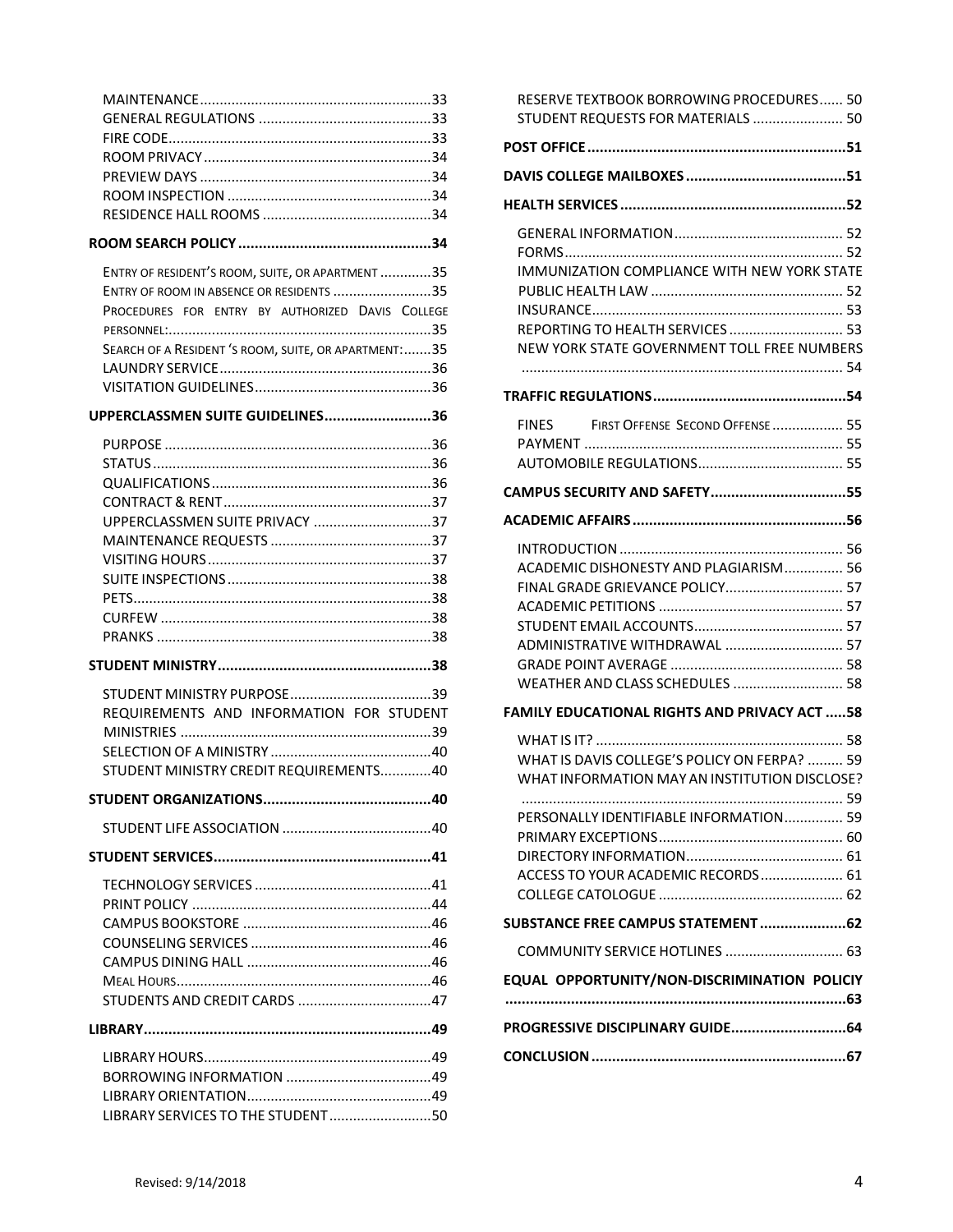# DAVIS COLLEGE MISSION

Davis College is a Bible-centered higher education institution committed to making an impact upon the world for Jesus Christ by the fostering of Christian character and the equipping of students with the knowledge, competencies, and skills needed in an ever-changing world for service and leadership within the church, Christian organizations and society.

# CORE INSTITUTIONAL VALUES

The following values are held and shared by the Davis College community as we strive for excellence in achieving our goals and objectives: A commitment to…

- The inerrancy, authority, and sufficiency of the Scriptures. Worship God and to pursue Christ-likeness in actions and attitudes.
- The practice of personal holiness, professional integrity and adherence to the highest spiritual and ethical standards.
- Respect the worth and dignity of all of human-kind and to create a college representative of our society's cultural, ethnic, and racial diversity.
- Foster a cooperative and caring community that encompasses staff, faculty, and students and develops the potential of each.
- Offer a relevant curriculum, quality instruction, serviceable facilities, and character-building activities for the personal and professional development of men and women called to serve in church and church-related ministries.
- An on-going assessment and planning process that will address current and future needs and developments that the programs of study offered will be practical and advance the kingdom of God worldwide.
- Compassionately minister to the church, society, and the world in general.

# DAVIS COLLEGE COVENANT

- I will commit myself to grow in my knowledge and obedience to Christ and His Word.
- I will embrace the core values of Davis College and strive to carry out these values in my service to God and humankind.
- I will maintain involvement in a local church, regularly worshiping and studying God's Word with a body of believers (Hebrews 10:25).
- I will follow the policies of Davis College and will treat the people and property of this community with respect and courtesy.
- I will tell the truth and my academic work will be my own.
- I will abstain from the possession and use of alcoholic beverages, illegal drugs, and tobacco products and I will not misuse prescription drugs, both on and off campus.
- I will be financially responsible to the college, paying my bills and working to support myself as necessary.
- I will keep my mind and body pure and free from any form of sexual sin, including pornography (Colossians 3:5).
- I will do my best in my academic work to please the Lord, so that I may be a "workman who does not need to be ashamed" (2 Timothy 2:15).
- I will conduct myself as a witness of Jesus, treating people with grace and kindness.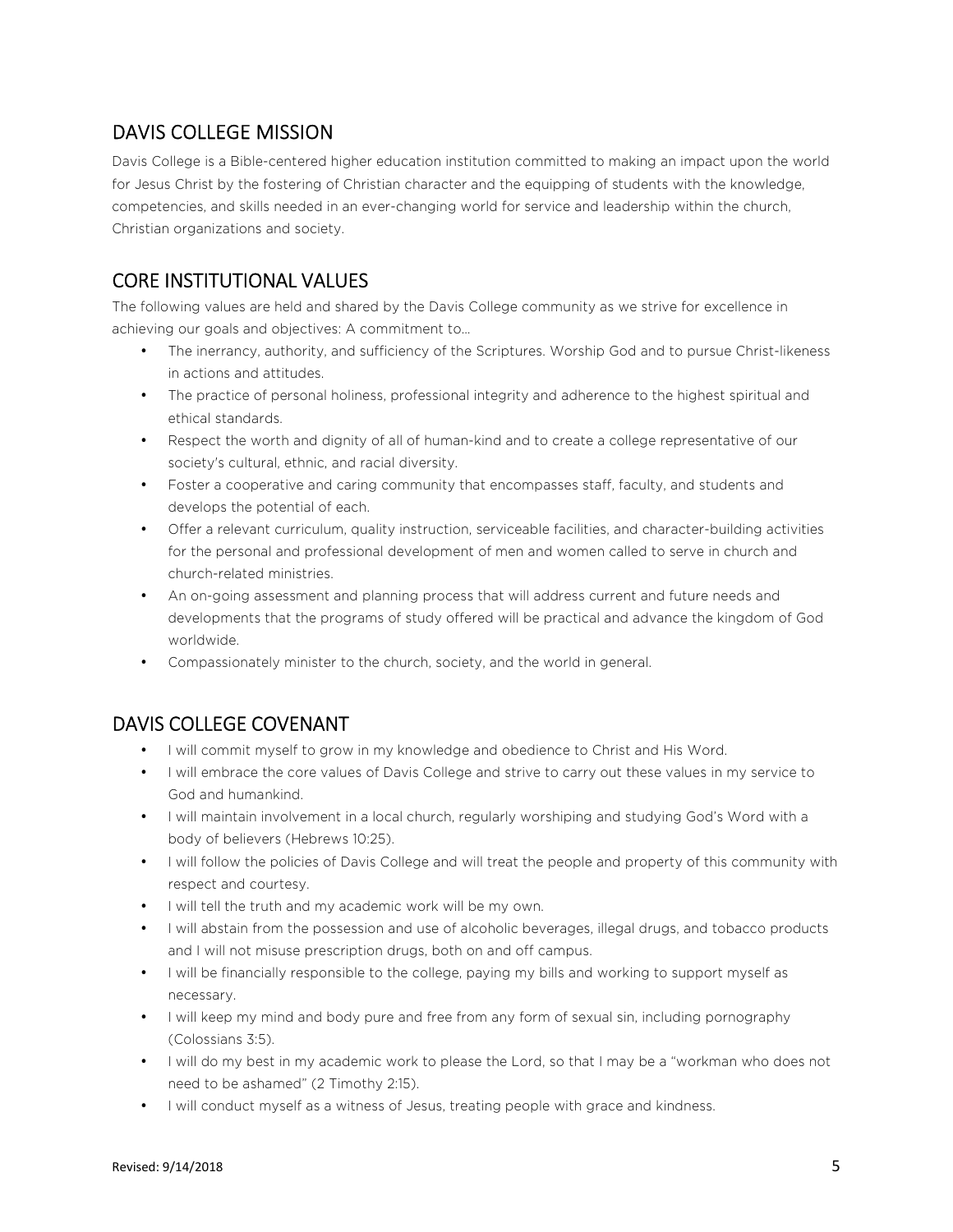- I will appreciate the diversity of people at Davis College and will strive to model the love of Christ across lines of gender, race, culture and socio-economic status.
- I will respect the doctrinal beliefs of my peers and Davis College, and where I disagree I will not "sow discord among the brethren" (Proverbs 6:19). In essentials unity; in nonessentials liberty; and in all things charity.

# STUDENT AFFAIRS MISSION AND GOALS

The mission of the Office of Student Affairs is to provide quality programs and services through which Christ can transform the intellectual, emotional, social, physical and spiritual condition of our students, empowering them to actively pursue a godly influence in the homes, churches, communities and world in which they live.

### PHYSICAL GOALS

- To provide intercollegiate and intramural sports that challenge and unite students through physical effort and teamwork.
- To provide health information and services to aid in awareness, healing, comforting and referring students to receive healthcare that will help them be healthy and successful.
- To provide equipment and facilities that enable students to exercise and develop physically at Davis' college's gymnasium and Fitness Center.

# EMOTIONAL GOALS

- To encourage students through relationships to be open and share their opinions and feelings on issues and experiences in their lives.
- To provide counseling services that give the comfort, encouragement and challenges to the students.
- To engage students through chapel and other events to be moved concerning issues, spirituality, obedience to the Lord and reaching the lost for Christ.

### INTELLECTUAL GOALS

- To inform and engage students in critical thinking about personal, relational, church and social issues through chapels, conferences, guest speakers and other awareness resources.
- To challenge students to be leaders spiritually and socially in whatever field they serve in.
- To challenge and expose students to a diversity of perspectives, ministries and topics, and equip them with the tools to effectively discern, evaluate, reject and/or apply them to their lives.

### SOCIAL GOALS

- To provide facilities that promote social and athletic activities that unites students through fun and fellowship.
- To provide fun, engaging and creative activities that appeal to a variety or students.
- To provide spiritually challenging and bonding events that encourages and meets the needs of students as well as reach out to the surrounding community of Davis College.

### SPIRITUAL GOALS

• To foster an environment of spiritual growth and accountability through such things as residence hall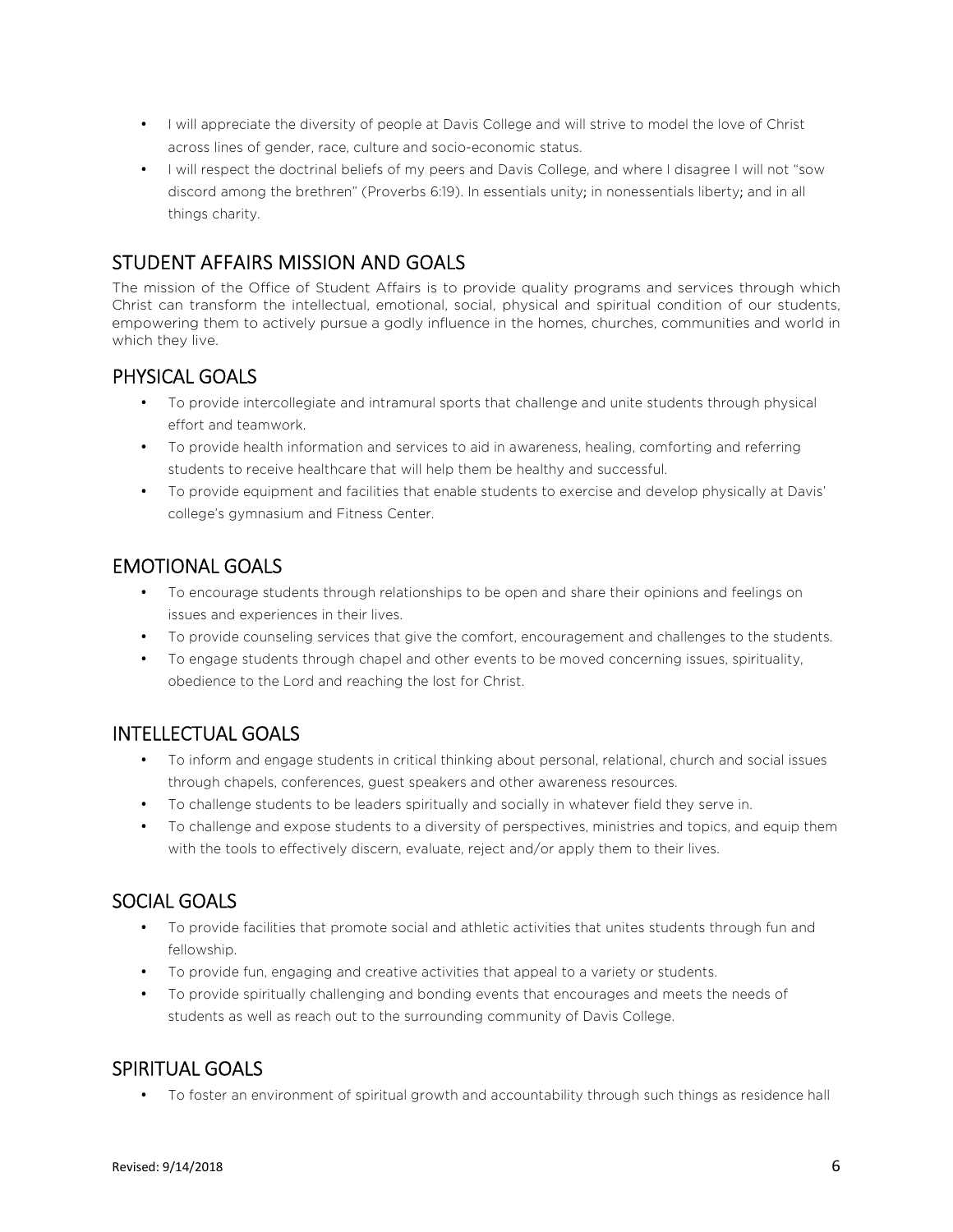devotionals, prayer groups, Faith Formation experiences, Encounter, Bible studies, and a variety of other small group events.

- To provide Faith Formation experiences that inspire students to worship God in a variety of ways and to be challenged to grow by preaching, teaching, testimonies, music and a variety of other creative methods.
- To develop relationships in which faculty, staff and older students have opportunities to mentor younger students through means such as, student life, resident leadership and internships.

### DISCIPLINE AND GUIDELINES

#### PHILOSOPHY OF GUIDELINES AND DISCIPLINE

Davis College realizes that students come from a variety of homes, churches and cultures. Students have a variety of situations, trials and issues that affect or have affected their lives. We have a deep love for our students. We are committed to allowing our students make their own decision and to develop spiritually. We strive to have a balance between firm and corrective discipline and grace, mercy and understanding. The philosophy of discipline at Davis College is founded upon four basic principles. All Davis College guidelines apply on and off campus.

Davis College believes that every Christian has the freedom to make wise choices before the Lord. We do not believe that rules determine spirituality; however, they do cultivate a campus environment in which moral and spiritual growth is facilitated. God does not want us to use our liberty as license, but rather as an opportunity to shine for Him by choosing right over wrong. Students should still be bound in their freedoms to glorify God in all they do (1 Cor. 10.31).

Davis College strives to be a Christian community that honors and glorifies God. It is important that all members of the college community realize that the Word of God establishes the principles that guide and govern our behavior. The College recognizes the impossibility of extending the category of guidelines to provide for every incident. We expect students to build a biblical worldview of life that will guide them in making intelligent decisions that are socially and spiritually constructive.

We believe that students preparing for ministry must prepare their heart as well as their mind and be accountable for his/her behavior. We would be irresponsible if we did not encourage students to overcome addictions, heal from emotional scars, and experience significant internal changes. The purpose for accountability and discipline is to provide opportunity for change and growth.

#### DISCIPLINARY PROCEDURES

Students are to be treated objectively, fairly and consistently. It is the philosophy of Davis College to treat each student on an individual basis within the guidelines of the progressive discipline policy. Students are encouraged to voluntarily confess and seek counsel when struggling with sin and/or if they have violated the standards of the Davis College community. The college reserves the right to amend its rules, regulations, or procedures.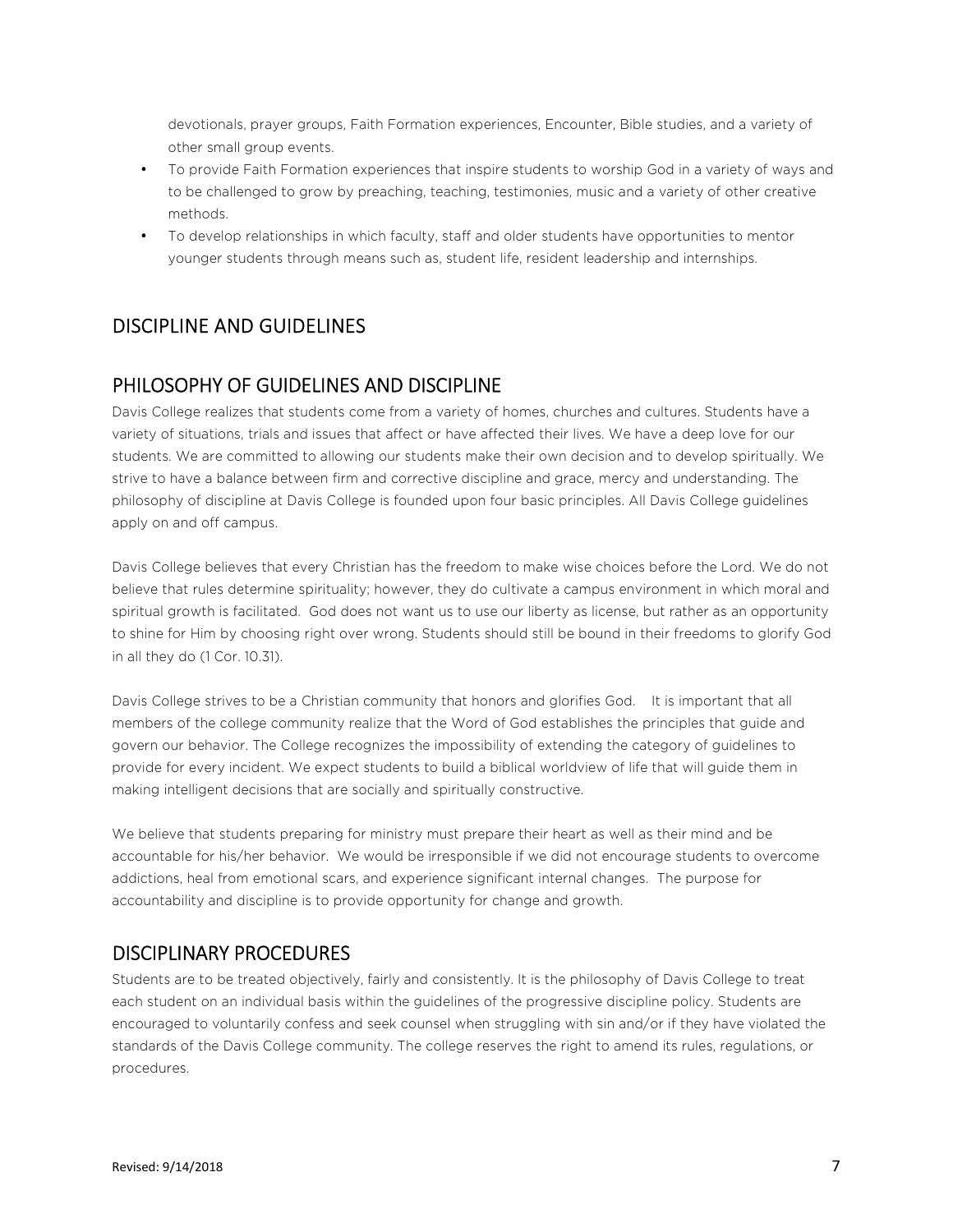When a rule is violated, the student will be informed that they have committed a violation of the rules and an appropriate sanction will be issued to the student, consistent with the Progressive Disciplinary Guide. A Behavior Intervention Reporting Form is issued when a rule is violated. The student will be notified of the report by a Resident Director or the Vice President for Student Affairs and may be asked to meet personally with the Vice President for Student Affairs. Any further violation will result in another Behavior Intervention notice for each offense. The Office of Student Affairs reserves the right to address serious rule violations differently but will use the Progressive Disciplinary Guide as a starting point in determining an appropriate disciplinary response.

A student's privilege to hold office, participate in co-curricular activities or represent the College in some other activity including athletic events, may be restricted.

#### REPEATED BEHAVIOR INTERVENTION REPORT CONSEQUENCES

Behavior Intervention Reports that an individual student accumulates over the duration of the semester, may result in the student being asked to perform campus service or community service. The student may also be required to agree to and sign a Behavioral Agreement. Excessive Behavior Intervention Reports may result in an escalation in applied sanctions, even to the point of suspension or dismissal.

### CHAIN OF COMMAND

The Residential Life staff is in place to serve, edify, and to correct the student for their safety, discipline and growth in Christ. Disagreement with an issued Behavior Intervention Report should first be addressed to the Resident Director who issued the notice. If the student disagrees with the notice, a student can speak with the Vice President for Student Affairs.

\*Additional penalties, such as loss of privileges may be assigned by the Vice President for Student Affairs at any time based upon the severity or frequency of the rule violations or if the safety of the student or others is compromised. Immoral behavior (see: INTERPERSONAL RELATIONSHIP GUIDELINES) and substance or alcohol abuse are very serious issues and disciplinary action for these violations will reflect that fact.

### CAMPUS OR COMMUNITY SERVICE

Campus or Community Service may be assigned as a consequence of inappropriate student behavior. Service will be assigned by the Vice President for Student Affairs and the student will be given a date and time to report to a service supervisor and when the service is to be completed. Failure to complete the service hours may result in an escalation of sanctions.

# BEHAVIOR INTERVENTION REPORT DURATION

Behavior Intervention Reports issued within the last two weeks of the Semester will remain on a student's record through the following semester.

#### SUSPENSION PROTOCOLS

The student must go home on the day the suspension is imposed. In special cases, a suspended student may be confined to the residence hall room if going home is not immediately possible.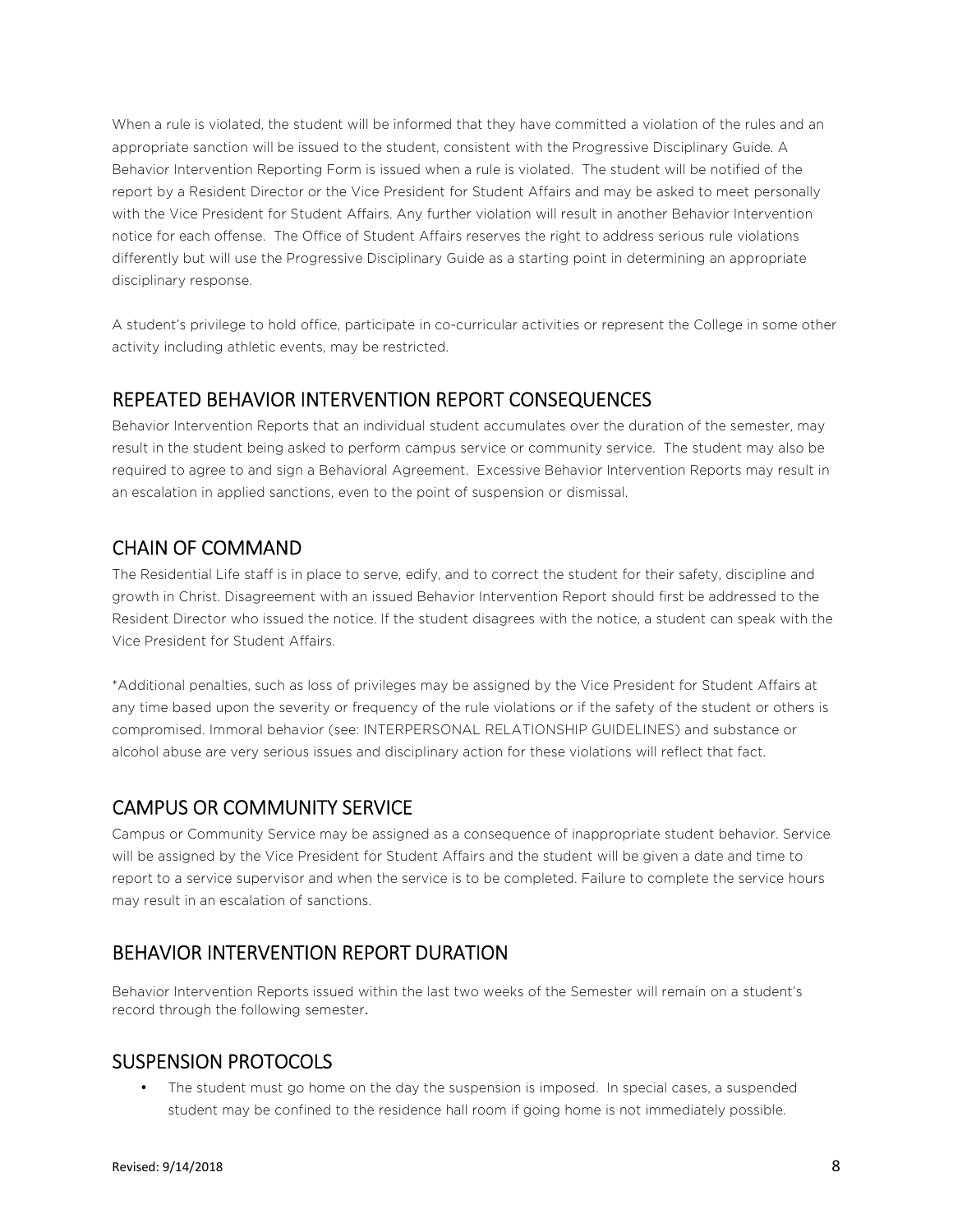- The student will be encouraged to seek out counseling by a counselor or pastor.
- Students are subject to academic penalties for work missed because of disciplinary action. Faculty members are not obligated to permit makeup of missed assignments and examinations.
- Serious violations of Davis College's community standards or rules may result in immediate suspension.
- Violent behavior will result in immediate suspension or dismissal according to the Progressive Disciplinary Guide.

# DISMISSAL PROTOCOLS

- Serious violations of Davis College community guidelines, violence or threats may result in immediate dismissal.
- The student must reapply and be reviewed by the Admission Committee.
- The student will lose all academic credit for the semester in which he or she is dismissed. The student will not be admitted in any residence hall and will not be allowed to loiter on campus during (or following) the dismissal period.
- Notification will be made to parents or guardian by letter or phone call unless the student is age 21 or older.
- The student(s) will lose access to Davis College Wi-Fi and Email servers.

# PROCESS TO REAPPLY

When a student has been dismissed, the student must reapply through the Office of Enrollment Management. Once the application is received, the student will need to be cleared by the Office of Academics, Business Office, and Office of Student Affairs and be reviewed by the Admissions Committee. The Admissions Committee will accept or deny the student's readmission to Davis College.

# WITHDRAWLS, DISMISSALS AND REFUNDS

| Semester Breakdown                | <b>Refund Amount</b> |
|-----------------------------------|----------------------|
| Week 1                            | 100%                 |
| Week 2                            | 75%                  |
| Week 3                            | 50%                  |
| Week 4                            | 25%                  |
| Week 5 or later                   | $O\%$                |
| <b>Online Term</b>                |                      |
| Before the course begins          | 100%                 |
| Week 1                            | 75%                  |
| Week 2                            | 40%                  |
| Week 3 or later                   | O%                   |
| 1 Week Module                     |                      |
| Up to 7 days before course begins | 100%                 |
| 1-6 days before course begins     | 75%                  |
| Day 1                             | 50%                  |
| Day 2 or later                    | О%                   |

Refund Policy

Students who drops a course, are dismissed, or completely withdraw from Davis College; may be eligible to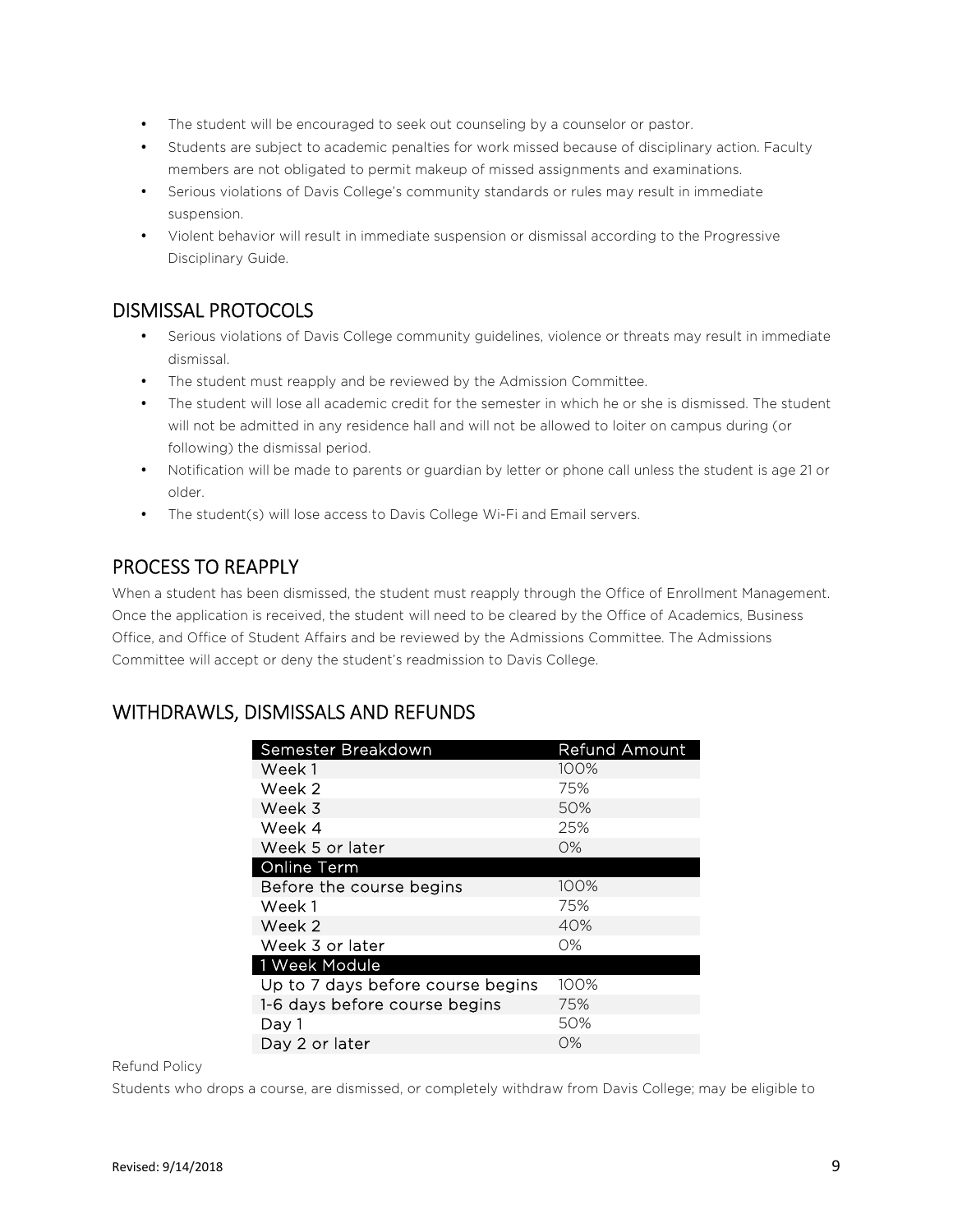receive a tuition refund based on the table above. *An official withdrawal form must be obtained from the Registrar's Office and properly completed for a student to receive a refund*. All miscellaneous fees are nonrefundable. Refunds apply to tuition and room and board only. No refunds will be awarded on Davis College scholarships.

#### "Earned" Financial Aid

Federal regulations require students to attend at least 60% of the semester to "earn" 100% of their eligible financial aid. Students who withdraw or are dismissed from Davis College before the 60% point in the semester (approximately the 9th week of fall/spring semester classes) will have the amount of their financial aid reduced in proportion to the percentage of the semester attended, per the Department of Education regulations. Financial Consequences

All tuition refunds will be applied against any earned financial aid. This may result in a balance owed to the College. If a financial aid disbursement (student refund check) has already been made, the student may be required to pay back the "unearned" portion of their financial aid. Students in this situation will need to make payment arrangements and complete re-payment within one year. As per College policy, no grades or transcripts will be issued while students have a balance on their accounts, and any delinquent accounts are eligible to be sent to collections.

# DRUG & ALCOHOL ABUSE POLICY

When there is reasonable cause to suspect the use of illegal drugs, alcohol, or the abuse of prescription drugs, the College may require a student to undergo drug testing at his/her own expense. Refusal to cooperate will be regarded as an admission of guilt and will result in suspension or dismissal at the discretion of the Vice President for Student Affairs.

### FIRST OFFENSE of DRUG or ALCOHOL ABUSE

The student will be required to meet with the Vice President for Student Affairs. The student will immediately be suspended. Upon returning to campus, the student will be required to again meet with the Vice President for Student Affairs. The Vice President will talk with the student and then determine if the student should be re-admitted to classes.

### SECOND OFFENSE of DRUG or ALCOHOL ABUSE

Drug & Alcohol related offenses will remain on a student's record for the duration of his/her enrollment at the College. A second offense at any time during the student's enrollment may result in dismissal. This decision is subject to the discretion of the Vice President for Student Affairs.

### APPEAL PROCESS

Appeals of suspension or dismissal decisions will be presented to a Discipline Appeals Panel. The panel is made up of 4-5 faculty and staff members, appointed by the Vice President for Student Affairs. Appeals must be in writing. The Appeal Committee will meet within 3 business days of receiving the appeal. A decision will be made after the committee meets. The student will be notified of the decision by email or phone the following business day after the committee meets.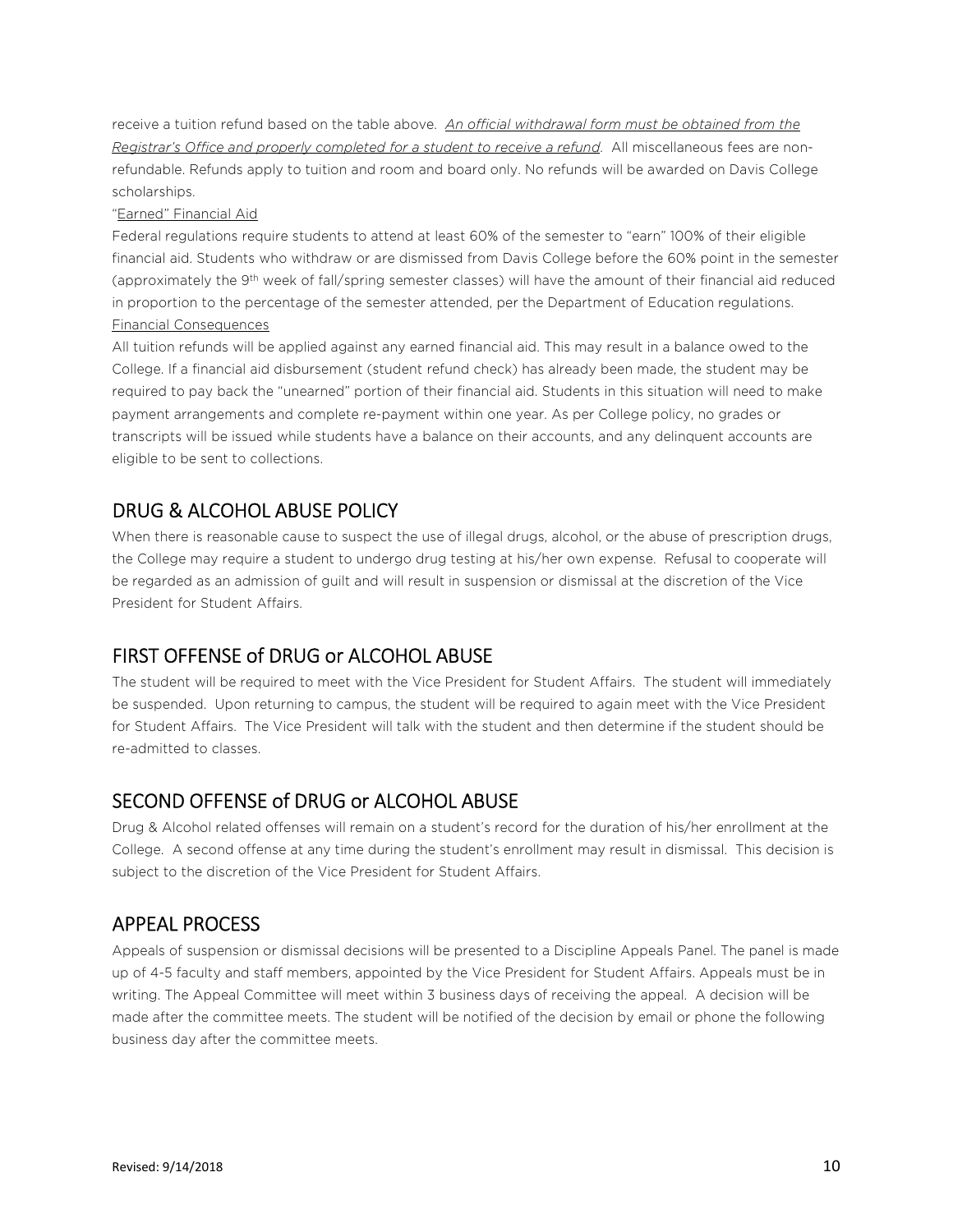# APPEARANCE GUIDELINES

Any choice of clothing within any Christian community should not draw attention to one's self by what it reveals of the body or by what it shows in extreme fashion. Enrolling in a college means joining the college community. Setting aside some personal preferences for the sake of the community is necessary and important for effective ministry. A dress guideline is helpful in establishing standards not only for biblical modesty but also for campus atmosphere. We require that students respect and adhere to the rules of the community while enrolled in the college.

# NEATNESS & RESPECT

- No clothing should carry a message contrary to Scripture.
- Men, hats or hoods are not to be worn in Chapel. Hats may be worn in classrooms with the permission of the professor.
- Clothing worn for class dress is not to have holes, patches, stains or tears.

# **MODESTY**

- Jeans, pants and shorts should fit properly and not be tight, revealing or expose the waist, back, or underwear in any position.
- Shirts or dresses are not to be shear, tight or low-cut. They should not expose her stomach, bra, or back in any position.
- Hemlines or open slits are not to be higher than the kneecap when standing or sitting
- Women should wear a camisole, tank top or slip when necessary to ensure modesty.
- Women should wear a sports bra while participating in athletic activities or exercising.

# WHEN DOES THE DRESS CODE APPLY?

#### Casual Class Dress

Monday, Wednesday, Thursday, Friday, and Saturday

#### Tuesday Dress and Special Events

Every Tuesday before 3:00 p.m. For special events, an announcement will be made to the students concerning dress code expectations or changes for that event. Announcements will be made via Facebook, email or Remind. To train & prepare students for ministry, Davis College encourages students to understand proper attire within a business situation; therefore, this day, once each week, is reserved for such a purpose. In keeping with the purpose of the college to provide a Christian influence in the community, modest attire is expected when entering and leaving campus. Shoes are to be worn always outside the residence halls.

| WHAI IV WLAI          |                    |                      |                     |  |
|-----------------------|--------------------|----------------------|---------------------|--|
|                       | <b>Class Dress</b> | <b>Tuesday Dress</b> | <b>Casual Dress</b> |  |
| Dress slacks/Khakis   | Yes                | Required             | Yes                 |  |
| Collared shirts (men) | Yes                | Yes                  | Yes                 |  |
| Dresses/Skirts        | Allowed for women  |                      |                     |  |
| Sweaters              | Yes                | Yes                  | Yes                 |  |

#### **WHAT TO WEAR**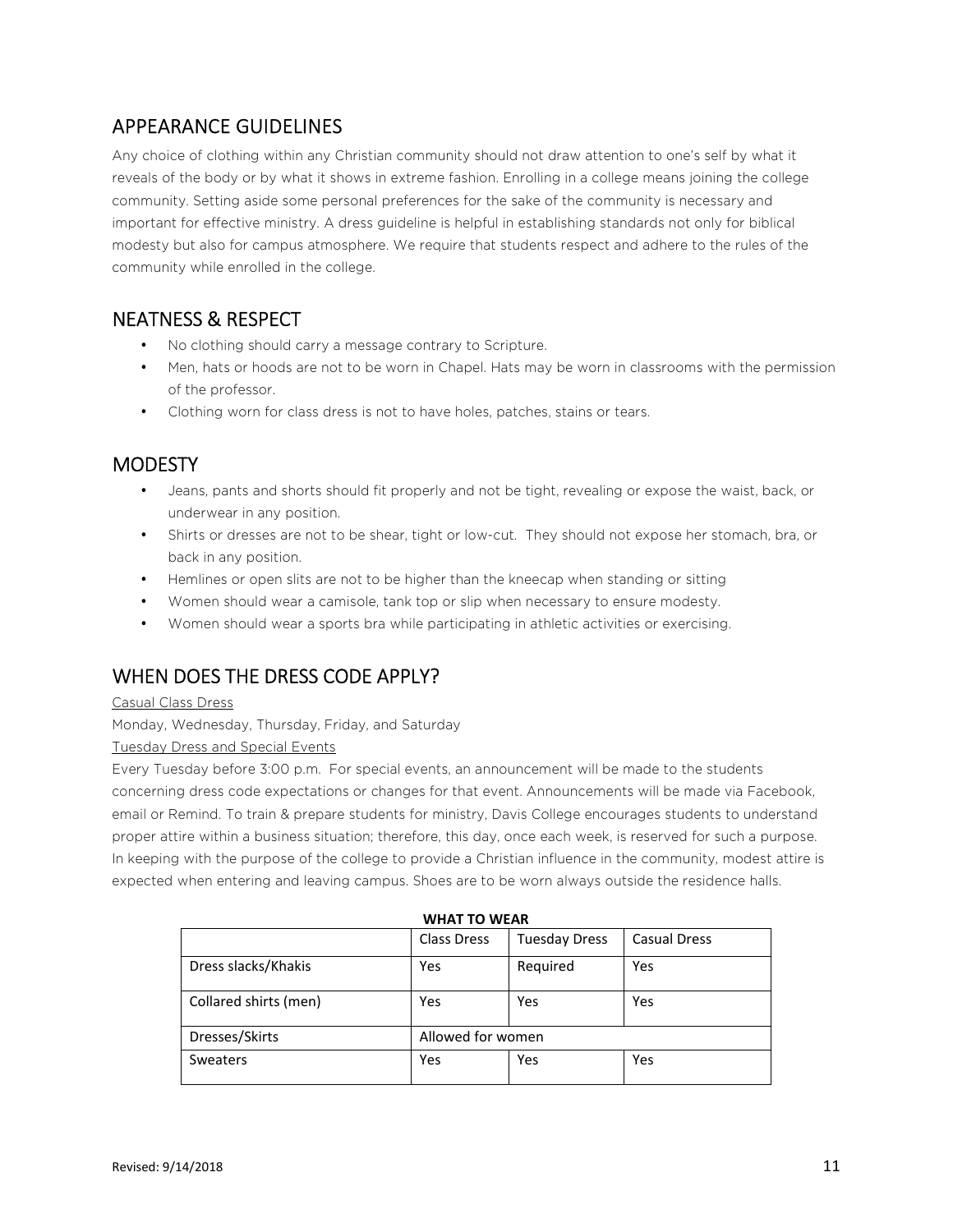| Jeans/Denim                                                                                | Yes                                                                                                                                                                                                                                                                                                                                                                           | denim<br>οf<br>No<br>any color | Yes                                    |  |
|--------------------------------------------------------------------------------------------|-------------------------------------------------------------------------------------------------------------------------------------------------------------------------------------------------------------------------------------------------------------------------------------------------------------------------------------------------------------------------------|--------------------------------|----------------------------------------|--|
| Bermuda shorts                                                                             | Yes                                                                                                                                                                                                                                                                                                                                                                           | Yes                            | Yes                                    |  |
| T-shirts                                                                                   | Yes                                                                                                                                                                                                                                                                                                                                                                           | No                             | Yes                                    |  |
| Sweatshirts                                                                                | Yes                                                                                                                                                                                                                                                                                                                                                                           | No                             | Yes                                    |  |
| Cargo pants / Joggers                                                                      | Yes                                                                                                                                                                                                                                                                                                                                                                           | No                             | Yes                                    |  |
| Flip flops/Athletic sandals/Tennis<br>shoes                                                | Yes                                                                                                                                                                                                                                                                                                                                                                           | No                             | Yes                                    |  |
| Leggings/Tights (women)                                                                    | Allowed to be worn on campus with a loose-fitting<br>knee-length dress or flowy top that hits mid-thigh.                                                                                                                                                                                                                                                                      |                                |                                        |  |
| Capris                                                                                     | Yes                                                                                                                                                                                                                                                                                                                                                                           |                                |                                        |  |
| Fatigues/Sweat pants                                                                       | Yes                                                                                                                                                                                                                                                                                                                                                                           | No                             | Yes                                    |  |
| Pajama pants                                                                               | No                                                                                                                                                                                                                                                                                                                                                                            | No                             | Dorms only                             |  |
| tops/Muscle<br>shirts<br>Tank<br>(no<br>undershirt tank tops are to be<br>worn as shirts.) | Yes                                                                                                                                                                                                                                                                                                                                                                           | No                             | Yes                                    |  |
| Spandex/Biker shorts                                                                       | No                                                                                                                                                                                                                                                                                                                                                                            | No                             | Allowed with other<br>shorts over them |  |
| Spaghetti straps/Halter tops                                                               | No                                                                                                                                                                                                                                                                                                                                                                            | Nο                             | No                                     |  |
| Gym Wear                                                                                   | Shorts and tops must be modest. Sports bras are not<br>to be worn alone or showing through shirt or arm<br>spaces. Capri or full-length spandex bottoms may be<br>worn in if the top is flowy and comes mid-thigh.<br>Clean close-toed shoes must be worn in the gym<br>always. Boots, sandals, and flip-flops are not allowed<br>to be worn at any time in the workout area. |                                |                                        |  |
| Swim Wear                                                                                  | Must be modest. No String bikinis.                                                                                                                                                                                                                                                                                                                                            |                                |                                        |  |
| Warm-up suits/ Denim Shorts/<br><b>Athletic Shorts</b>                                     | Yes                                                                                                                                                                                                                                                                                                                                                                           | <b>No</b>                      | Yes                                    |  |

\*Shorts must be mid-thigh or to the top of your knee. If shorts do not meet standards you will be asked to change.

### SEMI-FORMAL

Periodically, the administration requests students and staff to "dress up" for special events such as conferences, banquets, travel, etc. The Office of Student Affairs will notify students when it may be otherwise necessary to use semi-formal or Tuesday dress. For semi-formal dress, men must wear a dress shirt, tie, and suit coat. Dress slacks, socks and dress shoes are a part of semi-formal dress. Women must wear a dress or business suit with skirt or pants. Clothing and accessories should fit well, match in color and be worn properly.

# ATHLETICS AND FITNESS

Athletics are a very essential aspect of Davis College. Our overall goal for athletics is to glorify Jesus Christ in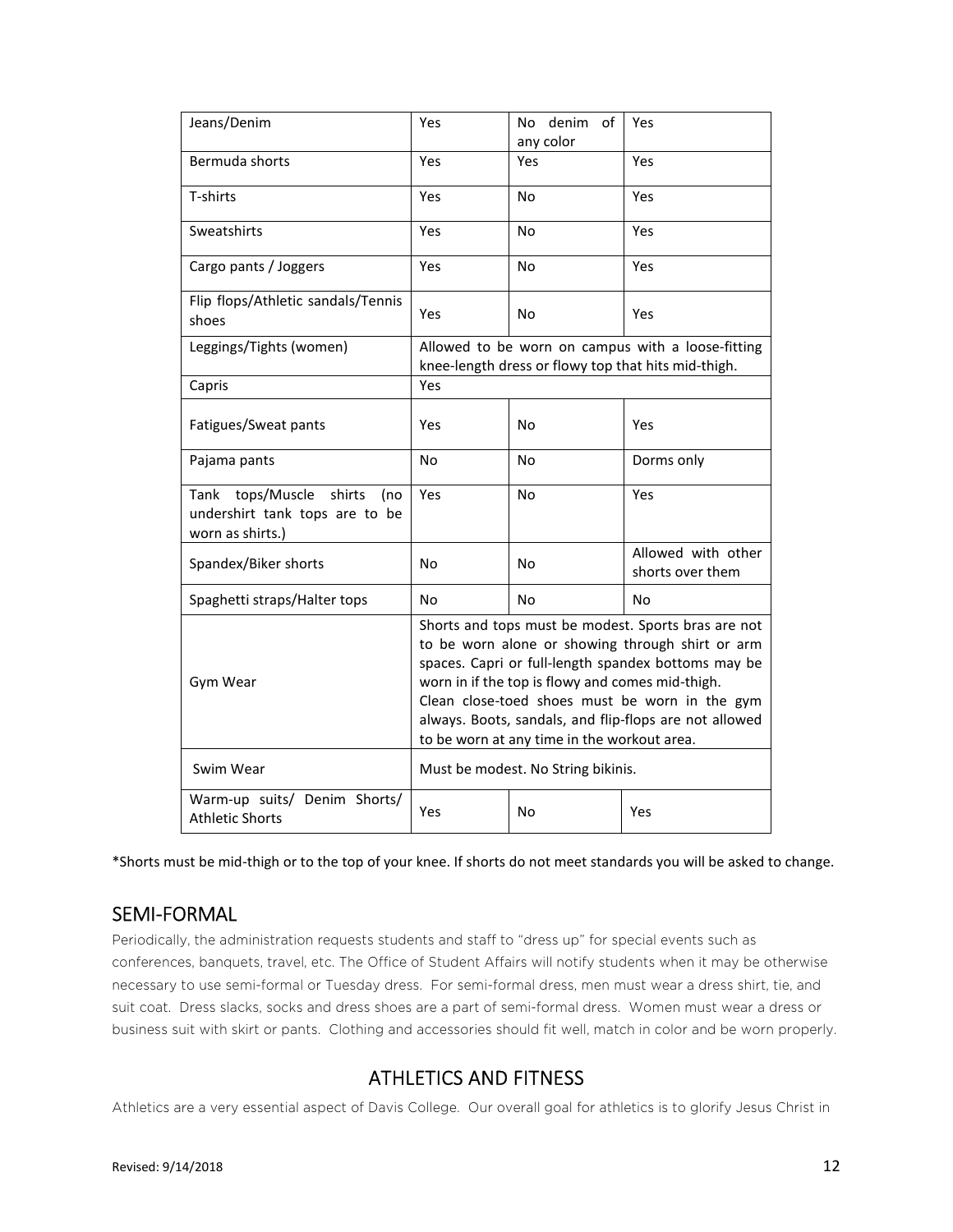every aspect of the student athlete's life. It is an excellent way to learn about competition, testimony, sportsmanship, winning, as well as losing. We believe that through athletics, the student athlete can learn many of the important and valuable lessons of life. We see athletics as an excellent "classroom" to teach those things that might not be learned anywhere else. It also provides an opportunity to apply and practice that which is being taught through Christian education. We desire that involvement in our athletic program will produce a better Christian, person and citizen in our world today. As Matthew 5:16 reminds us, we should "Let your light so shine before men that they may see your good works and glorify your Father in Heaven."

### INTERCOLLIGATE ATHLETICS

Davis College offers an intercollegiate athletics program for both men and women as a member of the United States Collegiate Athletic Association (USCAA) and the Hudson Valley Intercollegiate Athletic Conference. Sports include soccer for men, volleyball for women and basketball for men and women.

# EQUITY IN ATHLETICS

Davis College is required as a postsecondary institution that receives Title IV funding and has an intercollegiate athletics program by the Equity in Athletics Disclosure Act to report annual athletic data. This data can be found at ope.ed.gov/athletics.

#### INTRAMURAL ATHLETICS

The athletic department provides an intramural athletic program, which includes volleyball and indoor soccer for men and women. Intramural sports may vary based on student interest and participation. The Office of Student Affairs reserves the right to restrict students with discipline issues or under academic probation from participating in Intramurals or Intercollegiate athletics.

### FITNESS CENTER

One significant benefit provided to students attending on-campus courses by Davis College is a Fitness Center directly on campus. The Center is in Patterson Hall, and contains cardio and weightlifting stations. This Center is a privilege and students must respect the equipment, rules, and the employees that monitor this facility to continue being able to use the space. Failure to follow rules and instructions may result in administrative and/or disciplinary action, including cancellation or privileges. Students must also wear appropriate clothing to and from the Fitness Center. See Dress Code section for Fitness Center attire.

- All participants must present and scan in with a valid Davis College ID to utilize the facility. This includes all campus employees and their family members regardless of age.
- Memberships are free to all full-time on-campus and commuting Davis College students and campus employees that are 18 years of age or older. Davis College IDs are made in the Office of Student Development.
- Music and TV stations will be monitored by the Fitness Center attendant. No vulgarity or profanity will be allowed.
- No gum or food items are allowed in the Fitness Center. Water is the only beverage allowed.
- All personal items (gym bags, backpacks, etc.) must be kept in the lockers and should not be in the workout area. Davis College will not be responsible for items left unattended, lost, or stolen.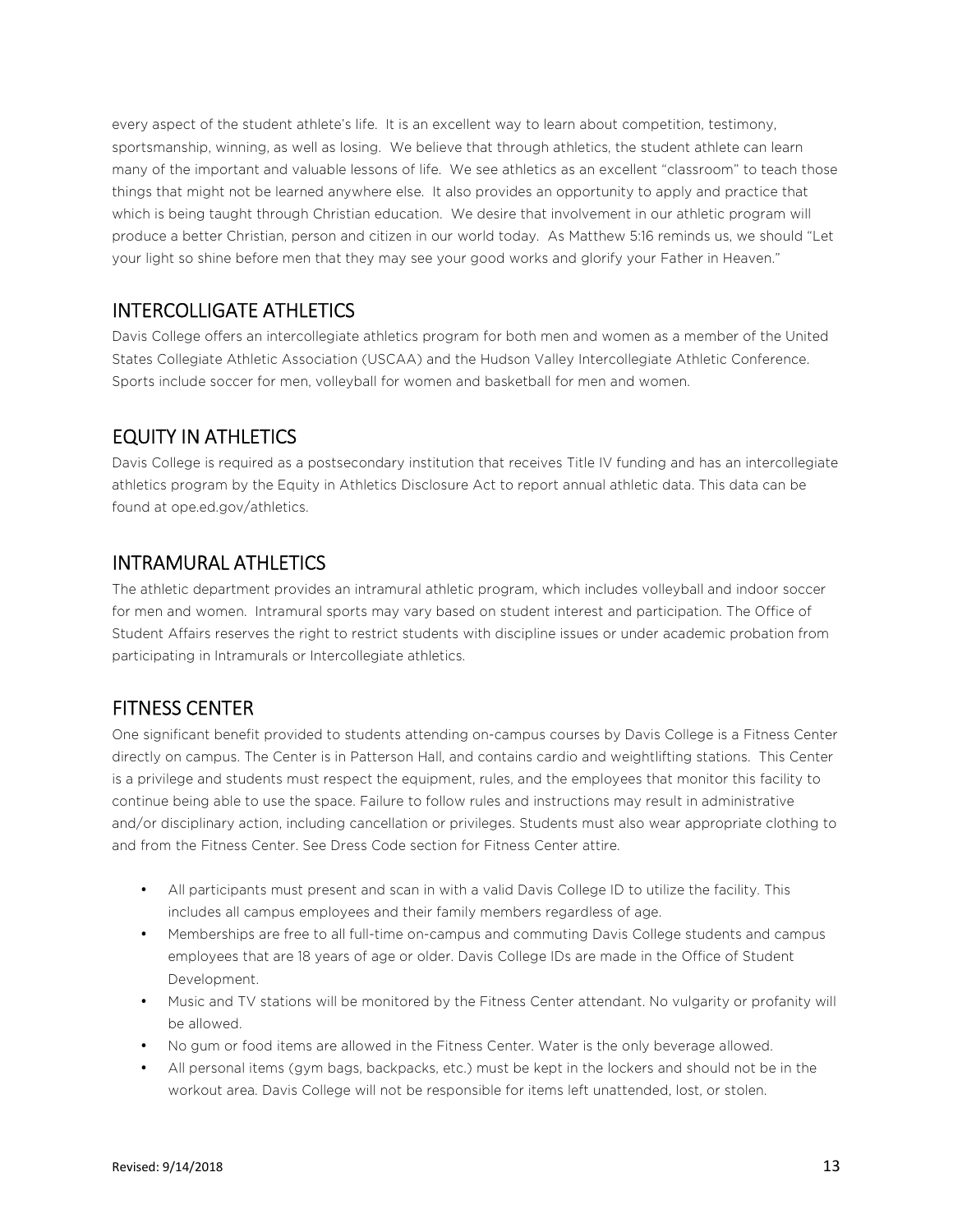- Participants must return all plates and dumbbells to their proper place and use equipment properly. Do not slam or drop the plate weights or dumbbells.
- Participants and not allowed to remove equipment or towels from the Fitness Center.
- If participants need any assistance with any exercise or machine, see the Fitness Center attendant on duty.
- There is a 30-minute time limit on all machines in the Fitness Center when other participants are waiting.
- Children 17 years and under are not permitted to use the Fitness Center.
- The use of this facility may be restricted at certain times. A notice will be posted.
- All injuries, large or small, should be reported to the Fitness Center attendant immediately.
- Any equipment problems should be reported to the Fitness Center attendant immediately.
- Due to high risk or injury, Davis College recommends a spotter when training with free weights.

Fitness Center hours will vary throughout the school year. Hours will be posted on the Fitness Center Entrance door.

#### ACADEMIC POLICIES FOR ATHLETIC PARTICIPATION

Participating student athletes are required to meet academic guidelines set forth by the USCAA. The following are a summary of the basic eligibility guidelines and all guidelines can be found at www.theuscaa.com. A student athlete must be a full-time student enrolled in 12 or more credit hours during a semester and be making normal progress towards a degree. A student athlete entering their second semester must have a GPA of 1.6. After the first two semesters, a student athlete must pass 24 credit hours the previous academic year. In addition, after accumulating 24-48 credit hours, the student must have achieved a 1.75 GPA. After accumulating more than 48 credit hours, the student must have achieved a 2.0 GPA.

Balancing academic school work with the demands of being a student athlete can be challenging. The Athletic Department will set up team study hall hours in the Academic Success Center while an athletic team is in season to encourage necessary study habits. The Athletic Director and respective Head Coach will work out a set time(s) each week that a particular team will gather in the Academic Success Center for study hall. Attendance will be required as part of participation on the team and tutors will be made available during that time to help individuals. Failure to participate in team study halls may lead to suspension from practice, games, or even dismissal from the team.

#### SPIRITUAL GROWTH

### FAITH FORMATION EXPERIENCE ATTENDANCE

Participation in Faith Formation Experiences is important to the development of a student's spiritual life. An individual's presence in these experiences is also a source of encouragement to the college community of faith.

No less than 4-5 spiritual formation opportunities, called Faith Formation Experiences, will be offered each week. These will be offered on different days, at different times, and at different locations. Students will be required to attend one (1) gathering each week designed for all the employees and students of Davis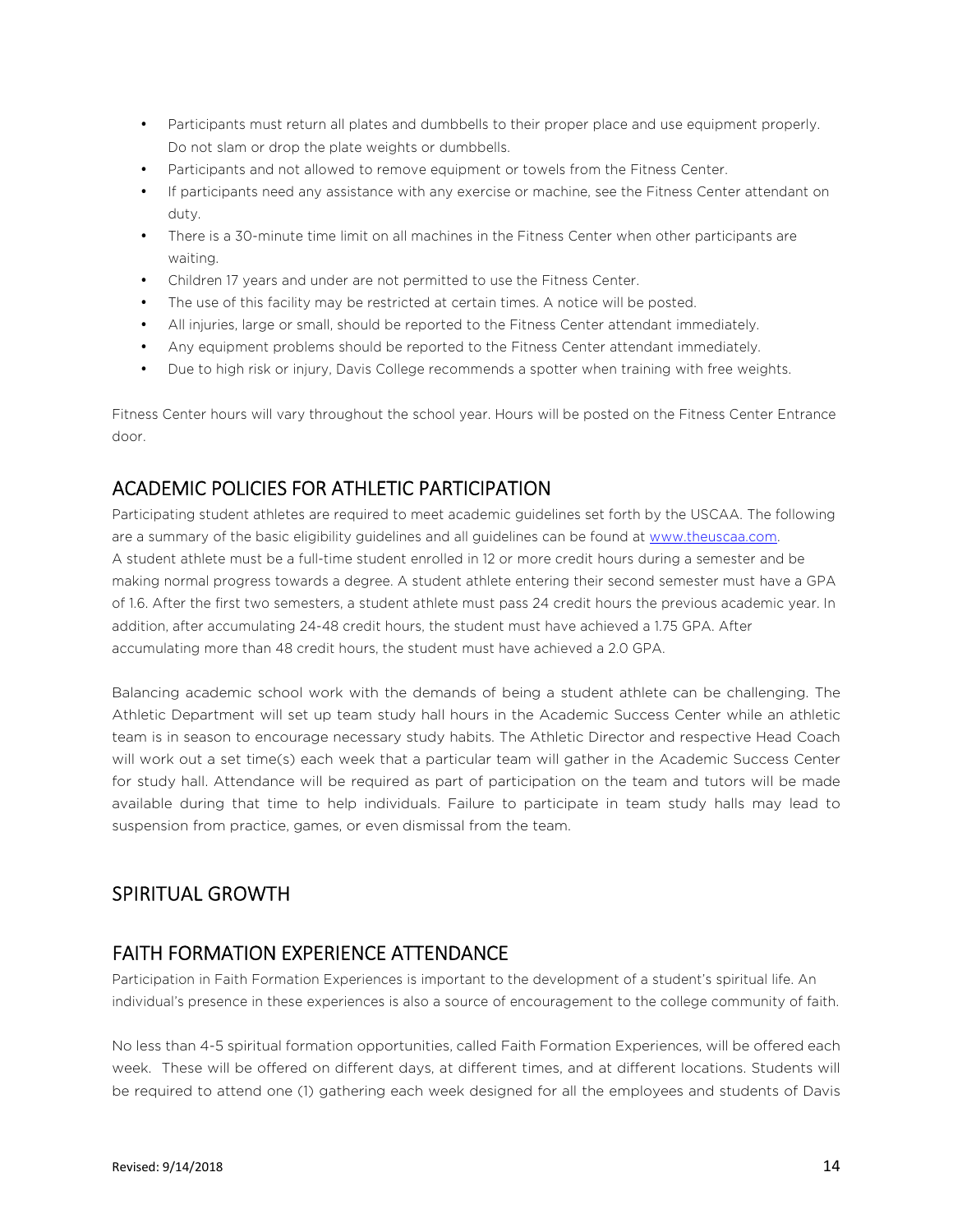College, called Combined Community experiences. Students will then be given the freedom to choose to attend/participate at a minimum of one (1) additional Faith Formation opportunity each week. Students may go to as many Faith Formation Experiences as they wish.

#### ATTENDANCE AT CONFERENCES

Attendance at school-sponsored conferences will be determined on an event-by-event basis. Exceptions are made if a student is enrolled in evening classes or has evening employment by notifying the Office of Student Affairs in advance.

### FAITH FORMATION EXPERIENCE ABSENCE

There are NO excused absences from Faith Formation Experiences that reduce a student's participation below 2 experiences per week. Students are expected to attend a minimum of each week's Combined Community experience, and 1 additional Faith Formation Experience of their choice. Students are free to and encouraged to attend more than 2 each week. Only in cases of serious illness or serious family emergencies are students allowed to request participation in fewer than 2 experiences each week. A student may request in writing to be excused from a mandatory Combined Community experience in advance. A written request to be absent does not guarantee approval. The Vice President for Student Affairs will carefully review the request and will approve or decline the request.

#### **CONDUCT**

Students are expected to participate in and be attentive and respectful during all Faith Formation Experiences. Texting or the use of laptops during chapel is prohibited. Students are expected to arrive in a timely fashion. Missing more than 15 minutes of an experience will count as an absence. To avoid distractions, Chatlos-Davis classrooms and lounges, café, athletic center, gym and Office of Student Affairs are all closed during Faith Formation Experiences.

### CONSEQUENCES OF FAITH FORMATION ABSENCES

If a student participates in less than the required 2 experiences a week, the student may be asked to provide up to 1 hour of campus or community service for each missed experience fewer than two. This is managed through the Office of Student Affairs.

### SPECIAL EVENTS

Attendance is required for certain special events throughout the semester. All students are to attend unless special permission has been granted by the Vice President for Student Affairs prior to the event. These event dates will be communicated through multiple methods such as Remind, the Davis College website, Student Development Facebook page and each student's Davis email.

### CHURCH ATTENDANCE

The Word of God places great emphasis upon the local church and the "assembling of ourselves together." Students are required to regularly attend a local, Bible-believing, evangelical church of their choice. They are to be faithful to the services of their local church. Students are expected to unite with a local church that is in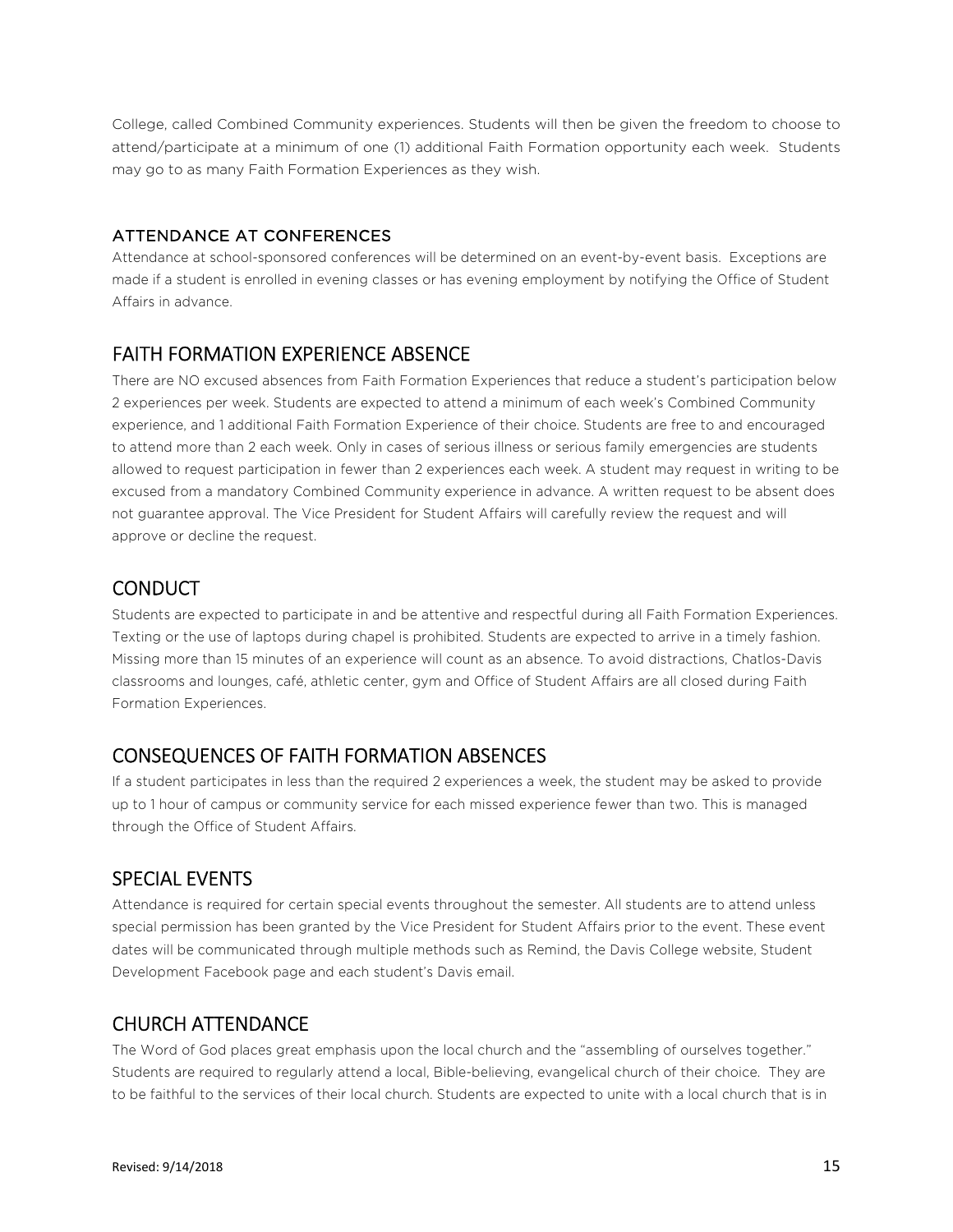harmony with the doctrinal position of Davis College.

For many new students, this is the first time looking for a church. Students are encouraged to initially choose a church wisely and make a commitment to that part of the body of Christ. Moving from church to church does not allow for deep relationships. Therefore, once a decision has been made to join or attend a local church, the student is encouraged to remain at that church throughout the school year. Information on Johnson City/ Binghamton area churches is available in the Office of Student Affairs.

# COMMUNITY STANDARDS

#### GUIDELINES BUILT ON BIBLICAL PRINCIPLES

Davis College condemns the attitudes that the Bible condemns as morally wrong such as greed, jealousy, pride, lust, bitterness, uncontrolled anger, prejudice based on race, sex, or socio-economic status, sexual harassment, discrimination, slander and impatience. Also, those acts forbidden in Scripture including: premarital / extramarital sex, theft, murder, homosexuality, drunkenness, stealing, profanity, dishonesty and gossip are not to be practiced. Drawn from the inferences in Scripture and to maintain a blameless testimony before all men and women, members of the Davis College community will also *abstain* from the possession or use of alcoholic beverages, tobacco in any form, narcotics and hallucinogenic drugs (including marijuana). Students should not attend or be employed by establishments whose primary purpose is to promote drinking, dancing, gambling, sexuality or drug use such as bars, nightclubs, casinos and raves. Members must also refrain from any form of gambling, dancing, or viewing movies, videos or electronic media, including internet usage and print materials which are contrary with biblical principles of purity and holiness. If these community standards are violated, please see the Progressive Disciplinary Guide.

# FACILITY USE

Permission must be granted for use of Davis College facilities. Facility Use forms are available in the Office of Student Affairs, and must go through an approval process.

#### CHRISFIELD CAMPUS

There is to be no loitering on the Chrisfield Campus. This will be enforced by the Campus Safety Officers, Student Life Coordinators, and the Johnson City Police.

#### SUSQUEHANNA RIVER

There is to be no swimming and/or wading in the Susquehanna River, which runs right behind the school. It is extremely dangerous due to the undercurrents in certain areas.

#### GOSSIP

Gossip is any conversation about a situation or person, which either does not help the situation or person and/or harms the situation or person. Gossip divides a community and tarnishes integrity. Therefore, any student engaging in gossip will be subject to corrective discipline.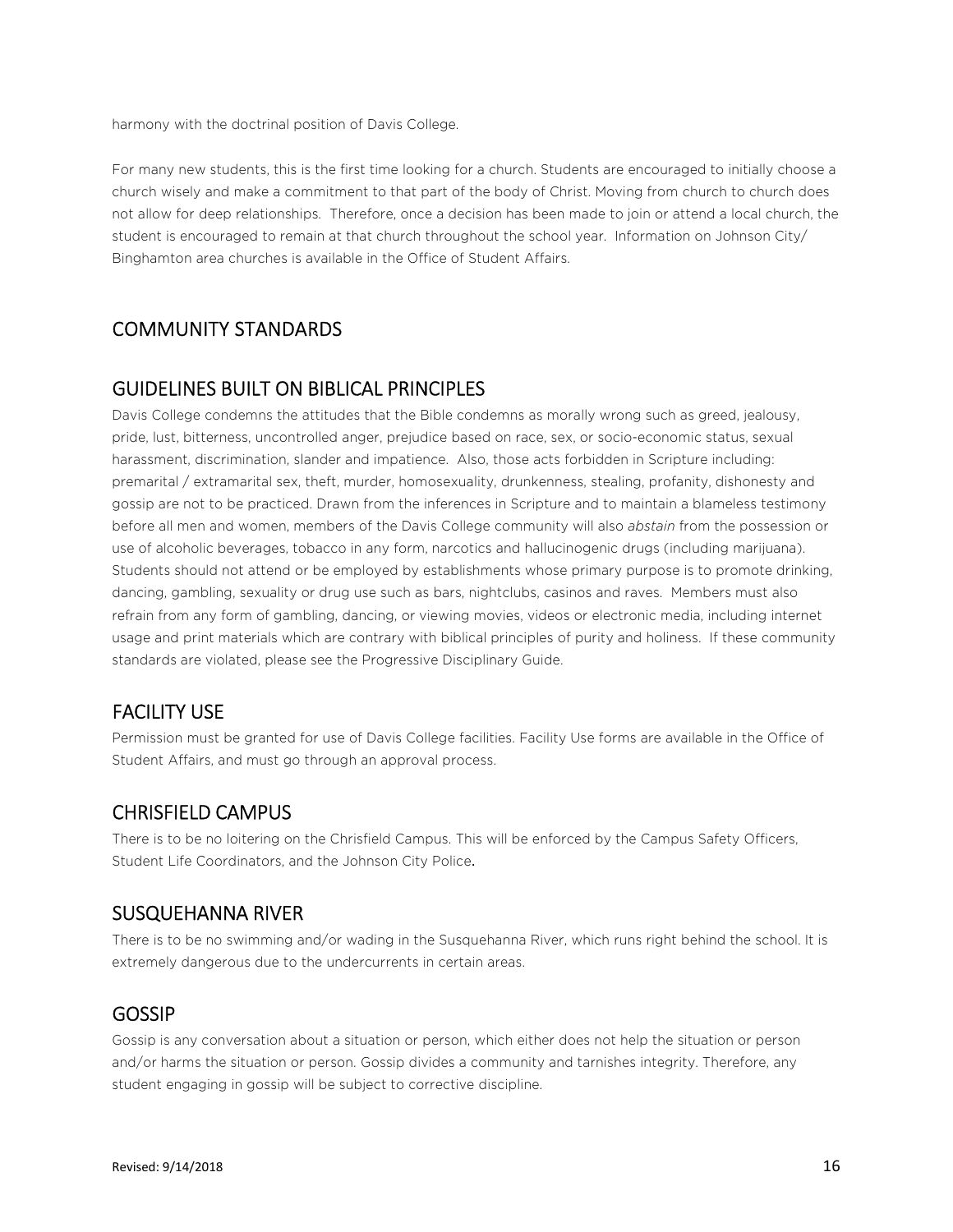#### BULLYING

Bullying is any willful, conscious behavior intended to hurt another person, either physically or emotionally. (stopbullying.gov) Bullying is not tolerated at Davis College. Any type of bullying should be reported to your Resident Assistant, Resident Director, or another Student Affairs staff member. Any student participating in any type of bullying towards another student will be disciplined.

# STALKING/HARRASSMENT

Stalking is defined as but not limited to: the repeated following of an individual with unwanted and obsessive attention. Any form of stalking or harassment is not tolerated at Davis College. Any type of stalking or harassment should be reported to your Resident Assistant, a Resident Director, or the Vice President for Student Affairs. F,or more information go to: https://www.davisny.edu/titleix/.

# MEDIA & MUSIC

Davis College endeavors to maintain a standard conducive to a healthy Christian atmosphere on campus. The mature Christian should refrain from using forms of media that are not compatible with biblical principles and standards. Individuals should be willing to alter their musical listening or performing habits so as not to be offensive to other Christians. Viewing and listening habits should be in accordance with biblical principles and standards. The student, in private listening as well as public performance, should be guided by the following:

- The volume, regardless of style or content, must be kept low enough to avoid disturbing others.
- The lyrics must not violate biblical standards or imply concepts which are inappropriate for Christians to reflect upon.
- Music that encourages immorality, violent behavior, or contains questionable lyrics is not to be played on campus. This guideline applies to commuters as well as resident students. This policy applies to all College–sponsored activities on and off campus including travel to or from an event.
- Music in residence hall rooms should not be heard in the hallway, adjacent rooms or outside the window. Students not in single rooms must use headphones for listening, unless the roommate agrees that the music will not disturb him or her in other activities planned for that time. This principle also applies to any broadcasts or recordings of lectures or sermons.
- Students should not attend concerts or movies that conflict with Davis community standards.
- Movies or TV shows with explicit sexual material, obscene language, nudity, and gratuitous violence are prohibited.
- Videogames that contain Satanic or sexual content are strictly prohibited. Also, card games or board games that contain Satanic or sexual content are prohibited as well. If found, they will be discarded or confiscated.
- Musical instruments are not to be used in residence hall rooms (unless specific permission is given) but may be used in the lounge.
- Headphones must be used always when listening to music outside of the residence hall.
- Illegal downloading of any media is strictly prohibited. Discipline for such activities may be severe, up to and including suspension.

# ON-LINE POSTINGS

Students are reminded that pictures and information posted on the internet via programs such as Facebook are public information. Pictures or information from these sources that describe or document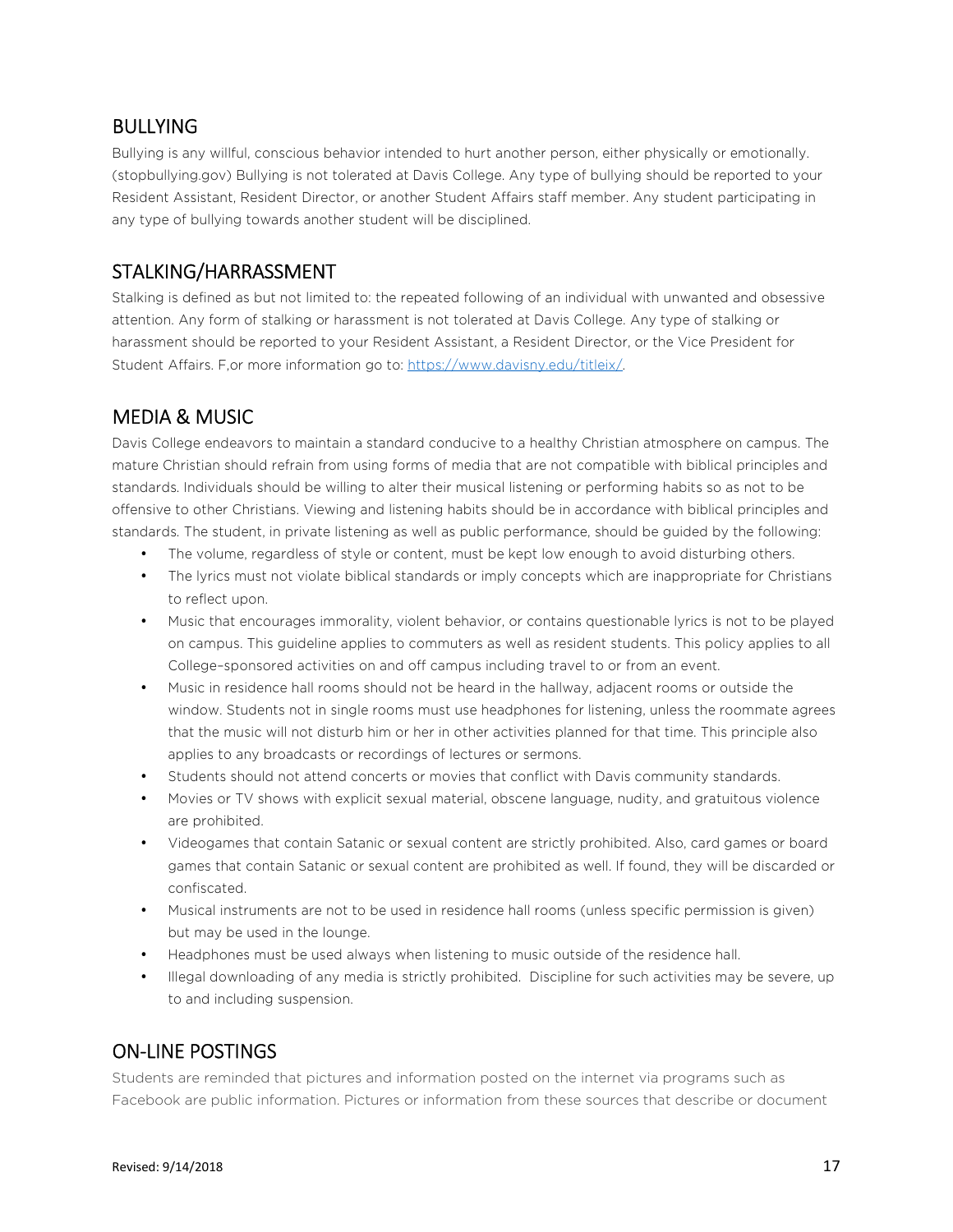behaviors that are brought to the attention of the Office of Student Affairs, and which reasonably suggest that behavior violating college policy has taken place, on campus or at a college-sponsored function off-campus, is subject to further investigation and verification by the college. Any college policy violations that are documented because of such an investigation will result in appropriate disciplinary action by the college.

#### **DANCE**

We recognize that appropriate styles of dance can be a valuable part of art, worship, choreography, celebration, and exercise. Expressions of dance performed in a manner that honors God and promotes holiness are permitted. Unfortunately, many forms of dancing are closely associated with things that undermine godliness. Participating in dance that is sexually provocative, occurs in unhealthy environments, or accompanies lyrics that do not reflect a pure and godly lifestyle is prohibited.

#### **PETITIONS**

Participation in unauthorized petitions or demonstrations is prohibited. No petitions are to be circulated without permission from the Office of Student Affairs.

### PRANKS/HAZING

Any student participating in either a "just for fun" prank or in a deliberate hazing activity will be held responsible for this behavior. Students will not interfere with or alter in any way another student's room or its contents. Tampering with another's personal possessions, including their automobile is also inappropriate. Regardless of motive or intent, any student participating in a prank-type activity that potentially endangers or adversely affects the physical and emotional well-being of another student can expect immediate and serious disciplinary action. This includes the possibility of suspension or dismissal from the college.

### STUDENT GRIEVANCES

The Office of Student Affairs is committed to the students of Davis College. Concerns and complaints of our students are important to us. Please email your concerns to studentaffairs@davisny.edu and they will be addressed in a timely, professional manner.

#### Non-academic Complaints:

If a student has a complaint that is non-academic in nature, it should be directed to the Office of Student Affairs ( studentaffairs@davisny.edu ). If the complaint is not resolved to the satisfaction of the student by the Office of Student Affairs, then the student may appeal the decision to the Appeal Committee. If the complaint is not resolved with the Appeal Committee, then the complaint may be appealed to the Executive Cabinet. The Executive Cabinet has the final decision.

### SEXUAL MISCONDUCT AND TITLE IX

Under Title IX of the Education Amendments of 1972: No person in the United States shall, on the basis of sex, be excluded from participation in, be denied the benefits of, or be subjected to discrimination under any education program or activity receiving federal financial assistance.

Essentially, Title IX prohibits sex discrimination in educational institutions that receive federal funding (the vast majority of schools). While Title IX is a very short statute, Supreme Court decisions and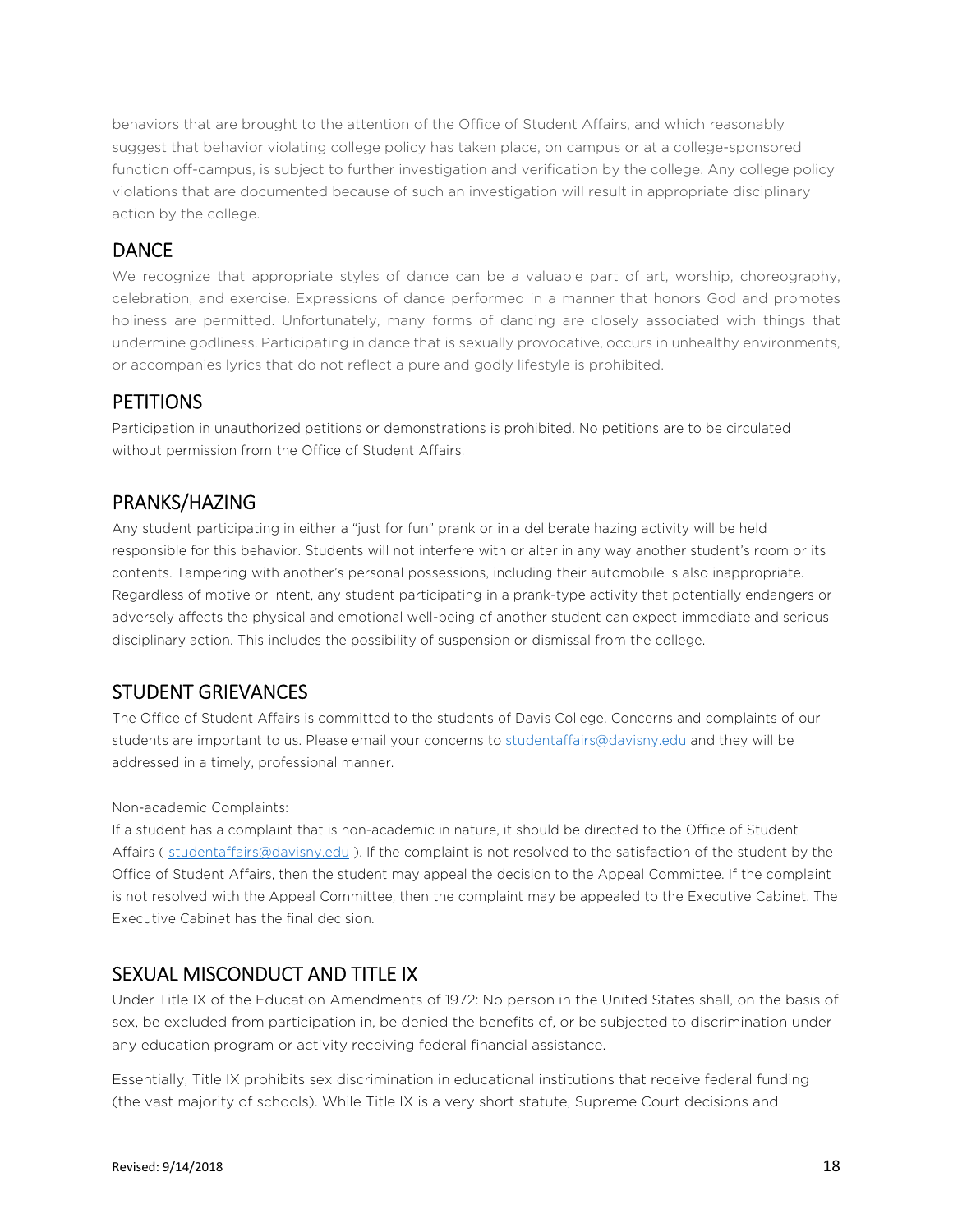guidance from the U.S. Department of Education have given it a broad scope covering sexual harassment and sexual violence. Under Title IX, schools are legally required to respond and remedy hostile educational environments and failure to do so is a violation that means a school could risk losing its federal funding.

Davis College does not tolerate sexual misconduct, sexual harassment, or sexually inappropriate behaviors in any form. These behaviors are demeaning and interfere with the rights of others to pursue their education in an atmosphere that is safe and respectful. Sexual misconduct, sexual harassment and sexually inappropriate behaviors include, but are not limited to: sexual misconduct, including sexual assault; incapacitated sex and/or sexual contact; sexual harassment; sexual violence; sexual exploitation; coercion for sex and/or sexual contact and retaliation. Incidents which a student considers to be a violation of this policy should be reported immediately.

### CODE OF CONDUCT – ED.L. SECS. 6439 – 6443

Code of conduct means the written policies adopted by an institution governing student behavior, rights, and responsibilities while such student is matriculated at Davis College.

# DEFINITION OF GEOGRAPHY

On-Campus: Any building or property owned or controlled by an institution within the same reasonably contiguous geographic area and used by the institution in direct support of or in a manner related to, the institution's educational purposes, including residence halls; and any building or property that is owned by the institution but controlled by another person, is frequently used by students, and supports institutional purposes.

Non-Campus Building or Property: Any building or property owned or controlled by a student organization that is officially recognized by the institution; or any building or property owned or controlled by an institution that is used in direct support of, or in relation to the institution's educational purposes, is frequently used by students, and is not within the same reasonably contiguous geographic area of the institution.

Public Property: All public property, including thoroughfares, streets, sidewalks, and parking facilities that is within the campus or immediate adjacent to and accessible from the campus.

#### Emergency Response and Evacuation Procedures

#### General Notification Procedures:

Davis College takes the safety and welfare of the students, faculty, staff and visitors very seriously. In the event of a property threatening or life-threatening situation, the proper community authorities (police/fire department) would be notified as well as the Davis College Safety Team. Davis College utilizes our local police agency, Johnson City Police Department, for any criminal, health or safety issues exceeding the limitations of our Campus Safety personnel. Davis College also relies upon the services of our local fire agency, Johnson City Fire Department, for situations requiring their assistance.

In the event of an emergency situation, Campus Safety would notify the proper authorities through 911 giving as much information known at the time while requesting their assistance. Depending on the severity of the situation, Campus Safety would notify the Vice President for Student Affairs and (or) the President alerting them of the current situation on campus and informing them of notifications made. From this initial alert by the Davis College Safety Team a decision will be made as to what additional notifications are needed to those on campus.

Should outside police or fire authorities be summoned to campus, Campus Safety will work to assist these agencies.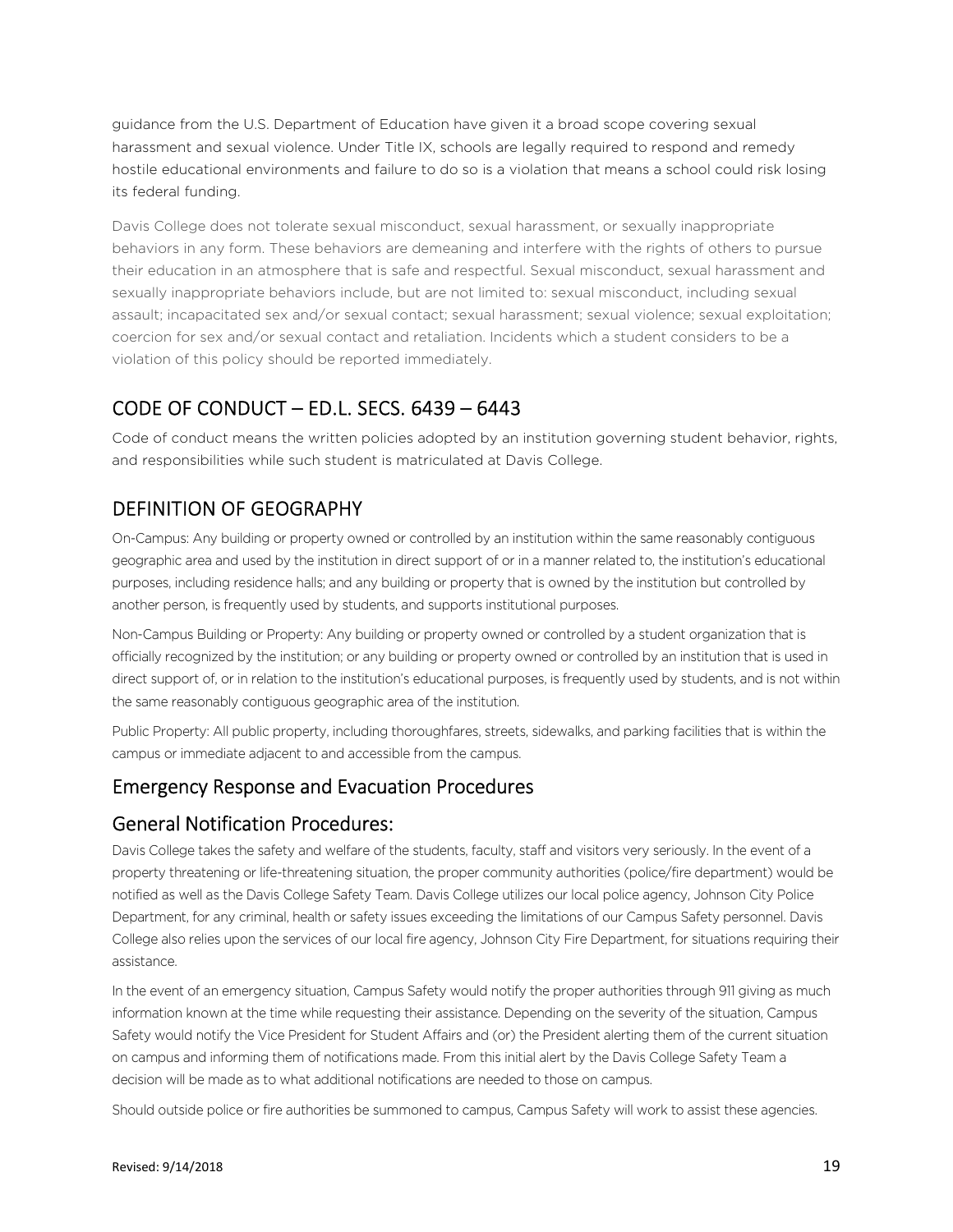The Davis College Safety Team will stay in communication with these authorities and keep students and staff updated regarding the situation. The options for mass notification instituted around campus is text messaging using the phone numbers that individuals have voluntarily signed up for. A campus wide E-mail distribution list has also been set up to notify students and staff of situations and while also giving them any needed directions. Additionally, the use of the campus-wide public-address system may be used to notify the campus community of any emergencies as well.

Once the authorities are on campus, Campus Safety will work to assist these agencies as directed. The Davis College Safety Team will stay in communication with these authorities to put out internal as well as external communications as needed.

#### Campus Security and Access

Main Campus: During business hours, the College (excluding residence halls) will be open to students, parents, employees, contractors, guests and invitees. During non-business hours access to the College facilities is by key, if issued, or by swipe card. Contractors are required to check-in with their Davis College point of contact in order to be permitted to provide services to the college on campus.

- Dorms: Chatlos and Patterson halls are secured 24 hours a day. Some residence halls are accessed by key only and others by swipe card only.
- Clements Hall: Clements Hall is only accessible with swipe card and code access.
- Mason Hall: Mason Hal is only accessible by code access.
- Phillips Hall: Phillips Hall is only accessible by key or code access.

#### Security Maintenance

Facilities and landscaping are maintained in a manner that minimizes hazardous conditions. Davis College Campus Safety regularly patrols the main campus and Chrisfield Campus, reporting malfunctioning lights and other unsafe conditions to facilities management for repair. Other members of the campus should promptly report equipment problems to Facilities Management personnel.

Access to the campus facilities is available during the day but facilities are locked at night. The normal business hours of the campus are 8:30 AM to 4:30 PM. Campus safety personnel make rounds on the Campus, securing all facilities, and are also available for any security needs that may arise.

Policies regarding procedures to report crimes committed on campus, criminal actions or other emergencies and institution's response to such, are recorded in the Campus Safety and Security Handbook, and are in compliance with the Federal Bureau of Investigation's Uniform Crime Reporting System as amended by the Hate Crime Statistics Act and Title II of Public Law 101-542. Davis College annually prepares, publishes, and distributes this information to all current students and employees, and to any applicant for enrollment or employment, upon request.

Davis College provides resident personnel for each campus housing facility. Resident staff collect information regarding criminal conduct or emergencies and present this information to Campus Safety personnel for necessary action.

### Violence Against Women Reauthorization Act of 2013

Davis College prohibits the offenses of sexual harassment, domestic violence, dating violence, sexual assault and stalking and reaffirms its commitment to maintaining a campus environment that emphasizes the dignity and worth of all members of the college community. Toward that end, Davis College issues this statement of policy to inform the campus community of our programs to address domestic violence, dating violence, sexual assault and stalking as well as the procedures for institutional disciplinary action in cases of alleged dating violence, domestic violence, sexual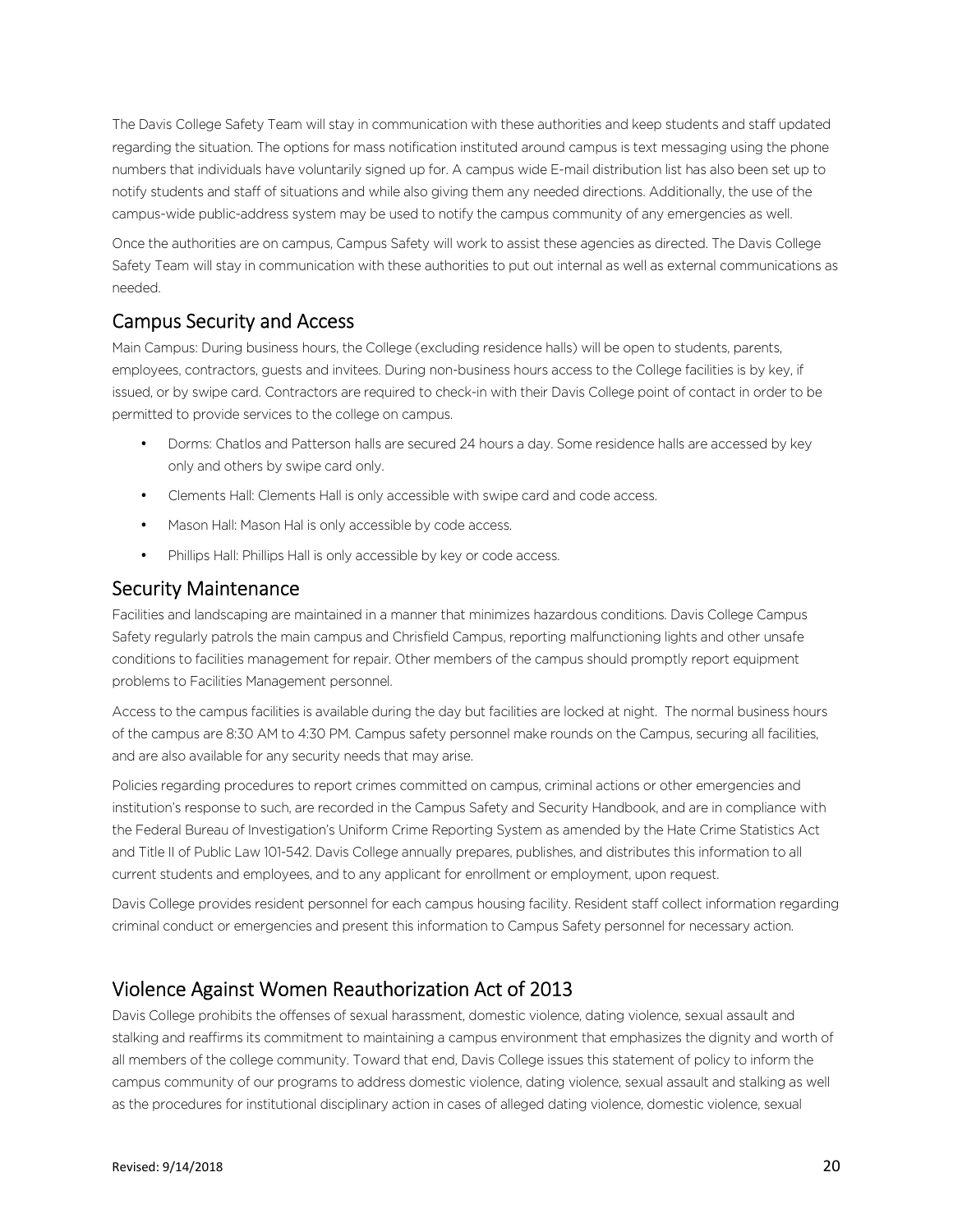assault, or stalking, which will be followed regardless of whether the incident occurs on or off campus when it is reported to a college official.

Davis College does not discriminate on the basis of sex in its educational programs and sexual harassment and sexual violence are types of sex discrimination. Other acts can also be forms of sex-based discrimination and are also prohibited by Davis College as well as federal law whether sexually based or not and include dating violence, domestic violence, and stalking. Because you are reporting a possible form of sex-based discrimination, Davis College wants to inform you of our policy and procedures that address sexual assault, domestic violence, dating violence, and stalking, whether the incident occurs on or off campus as well as your rights and Davis College's responsibilities.

As a complainant of sexual assault, dating violence, domestic violence or stalking, you will receive a written explanation of your rights and options. Davis College has procedures in place that serve to be sensitive to those who report sexual assault, domestic violence, dating violence, and stalking. These procedures are explained in "Title IX Policy" and include information on your right to file criminal charges as well as the availability of medical, counseling and support services. We also offer additional remedies to prevent contact between a complainant and an accused party, such as temporary or permanent changes in housing, academic, transportation and working conditions, if reasonably available. The Title IX policy also addresses possible sanctions and interim and/or long-term protective measures that Davis College may impose following a report through the final determination of our discipline process. If you would like more information than is contained in this handout regarding any process or procedure, or if you'd like to make a report, ask questions about the Title IX policy, or need to request an accommodation to your living or working arrangements regardless of whether or not you chose to report the crime to law enforcement, or Campus Safety, contact the Vice President for Student Affairs, Office of Health Services or the Title IX Coordinator.

#### Title IX

Title IX of the Education Amendments Act of 1972 prohibits discrimination on the basis of sex in education programs or activities by recipients of federal financial assistance. All sexual misconduct complaints and grievances made under Title IX, including allegations of sexual violence, will be handled under this Policy.

# Title IX Coordinator

The College's Title IX Coordinator is the Vice President for Student Affairs, who can be reached by calling 670-729-1581 ext. 311, or by emailing cseavey@davisny.edu. The Title IX Coordinator is:

- Responsible for oversight of the investigation and resolution of all reports of sexual harassment, including sexual assault;
- Knowledgeable and trained in relevant state and federal laws and the College's policies and procedures; Available to advise any individual, including a complainant, a respondent, or a third party, about the courses of action available at the College, both informally and formally, and the courses of action available externally, including reports to law enforcement;
- Available to provide assistance to any College community member regarding how to respond appropriately to reports of sexual assault and harassment;
- Responsible for monitoring full compliance with all requirements and timelines specified in the complaint procedures; and
- Responsible for compiling required reports.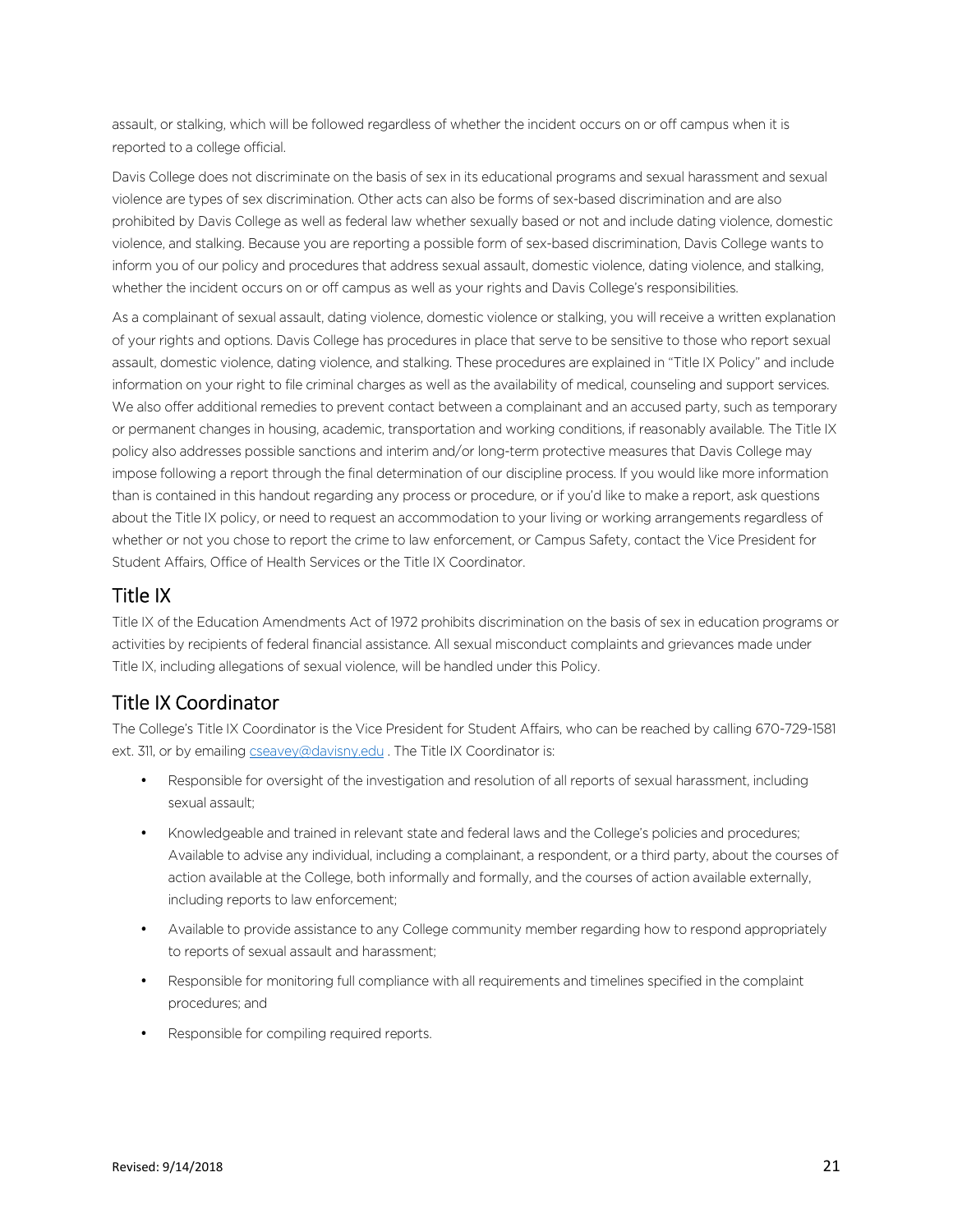# Definitions

#### Bystander

Means a person who observes a crime, impending crime, conflict, potentially violent or violent behavior, or conduct that is in violation of rules or policies of Davis College.

The result must include any sanctions imposed by the institution. Notwithstanding section 444 of the General Education Provisions Act (20 U.S.C. 1232g), commonly referred to as the Family Educational Rights and Privacy Act (FERPA), the result must also include the rationale for the result and sanctions.

#### Bystander Intervention

Bystanders play a critical role in the prevention of sexual and relationship violence. They are not directly involved but have the choice to intervene, speak up, or do something about it.

What can Bystanders do to make a difference here at Davis College?

- Believe someone who tells you they have been sexually assaulted, are in an abusive relationship or are experiencing stalking or cyberstalking.
- Watch out for your friends and classmates -- if you come across someone who looks like they are in trouble, check in with them and make sure they are ok. If you see a friend doing something sketchy -- say something.
- Intervene-when you see something you are uncomfortable with involving another person, or someone is trying to take advantage of another person, step in and take preventative action. IF you need further assistance, contact Campus Safety. If off campus, contact 911.
- Speak up -- if someone says something offensive, derogatory, racist or abusive, let them know that this behavior is wrong and not acceptable. Don't laugh at racist, sexist or homophobic jokes. How to protect yourself from being a victim
- Program Campus Safety number 607-729-1581 ext. 411 into your speed dial in case of an emergency
- Be cautious and alert
- Do not walk or run alone, use the "buddy" system
- Do not give out personal information such as your phone number, or address to someone you don't know or are newly acquainted with
- Be aware of your surroundings when you are walking across campus, to and from your vehicle, and in remote areas
- Do not meet up with someone in a remote location
- Know where the Blue Light boxes are located on campus for urgent Campus Safety assistance
- If you live on campus, do not prop residence hall entrance doors open
- Avoid using drugs or alcohol
- When you go to a social gathering, go with a group of friends. Don't leave your drink unattended.
- Don't except drinks that are already open, or from people you don't know or trust.
- Watch out for friends and vice versa.
- If you suspect a friend has been drugged, contact Campus Safety. If off campus, contact law enforcement by calling 911.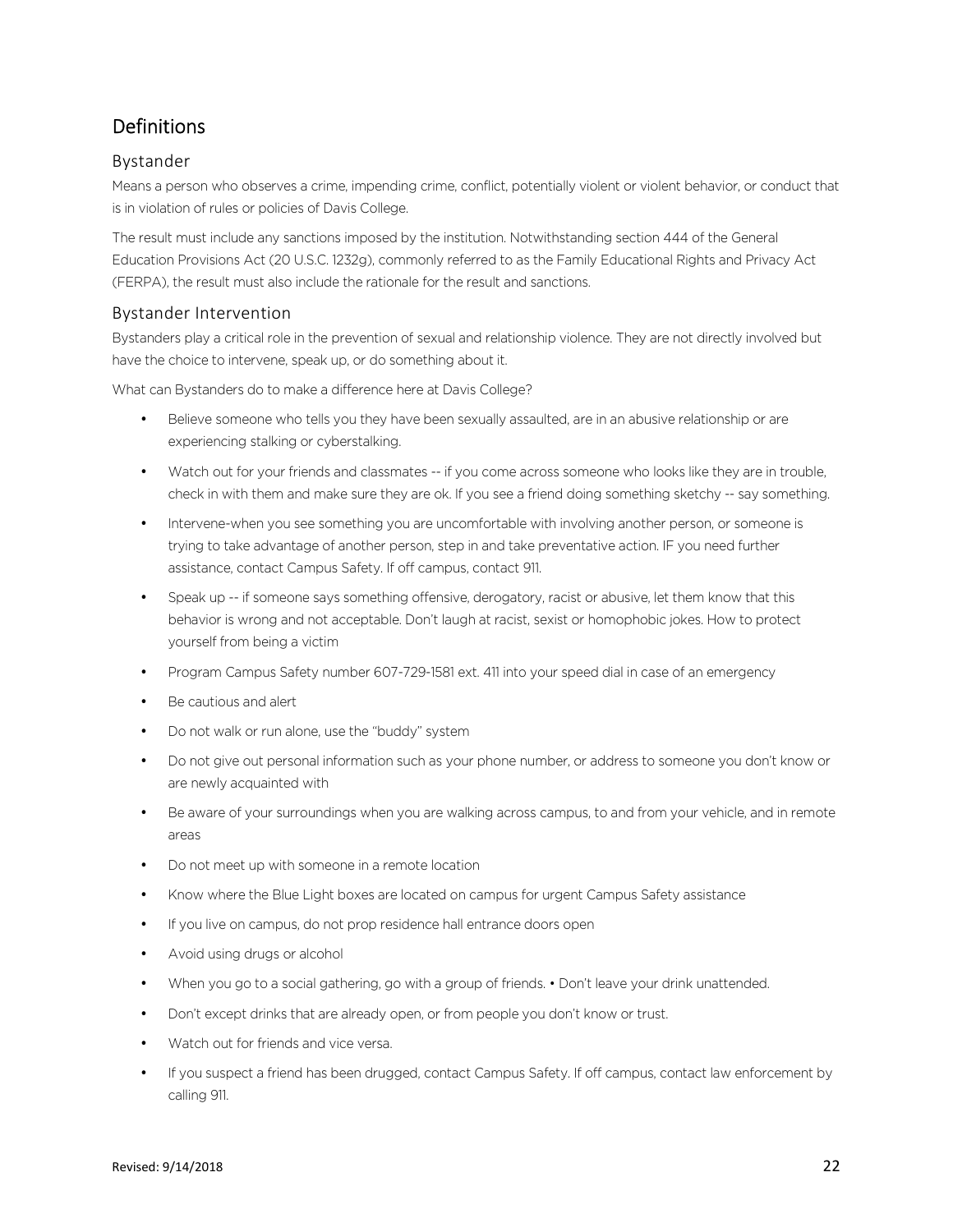#### Confidentiality

May be offered by an individual who is not required by law to report know incidents of sexual assault or other crimes to institution officials, in a manner consistent with state and federal law, including but not limited to 20 U.S. C. 1092(f) and 20 U.S.C. 1681(a). Licensed mental health counselors, medical providers and pastoral counselors are examples of institution employees who may offer confidentiality.

#### Privacy

May be offered by an individual when such individual is unable to offer confidentiality under the law but shall still not disclose information learned from a reporting individual or bystander to a crime or incident more than necessary to comply with this and other applicable laws, including informing appropriate institution officials.

#### Accused

Means a person accused of a violation who has not yet entered Davis College's conduct process.

#### Respondent

Means a person accused of a violation ho has entered Davis College's conduct process.

#### Sexual Activity

Sexual activity has the same meaning as "sexual act" and "sexual contact" as provided in 18 U.S.C.2246(2) and 18 U.S.C. 2246(3).

Sexual act means:

- a. contact between the penis and the vulva or the penis and the anus, and for purposes of this subparagraph contact involving the penis occurs upon penetration, however slight;
- b. contact between the mouth and the penis, the mouth and the vulva, or the mouth and the anus;
- c. the penetration, however slight, of the anal or genital opening of another by a hand or finger or by any object, with an intent to abuse, humiliate, harass, degrade, or arouse or gratify the sexual desire of any person; or
- d. the intentional touching, not through the clothing, of the genitalia of another person who has not attained the age of 16 years with an intent to abuse, humiliate, harass, degrade, or arouse or gratify the sexual desire of any person;

Sexual contact means:

a. "the intentional touching, either directly or through the clothing, of the genitalia, anus groin, breast, inner thigh, or buttocks of any person with an intent to abuse, humiliate, harass, degrade, or arouse or gratify the sexual desire of any person."

#### Domestic Violence

Domestic Violence: a felony or misdemeanor crime of violence committed

- by a current or former spouse or intimate partner of the victim;
- by a person with whom the victim shares a child in common;
- by a person who is cohabiting with, or has cohabited with, the victim as a spouse or intimate partner;
- by a person similarly situated to a spouse of the victim under the domestic or family violence laws of the jurisdiction in which the crime of violence occurred; or
- by any other person against an adult or youth victim who is protected from that person's acts under the domestic or family violence laws of the jurisdiction in which the crime of violence occurred.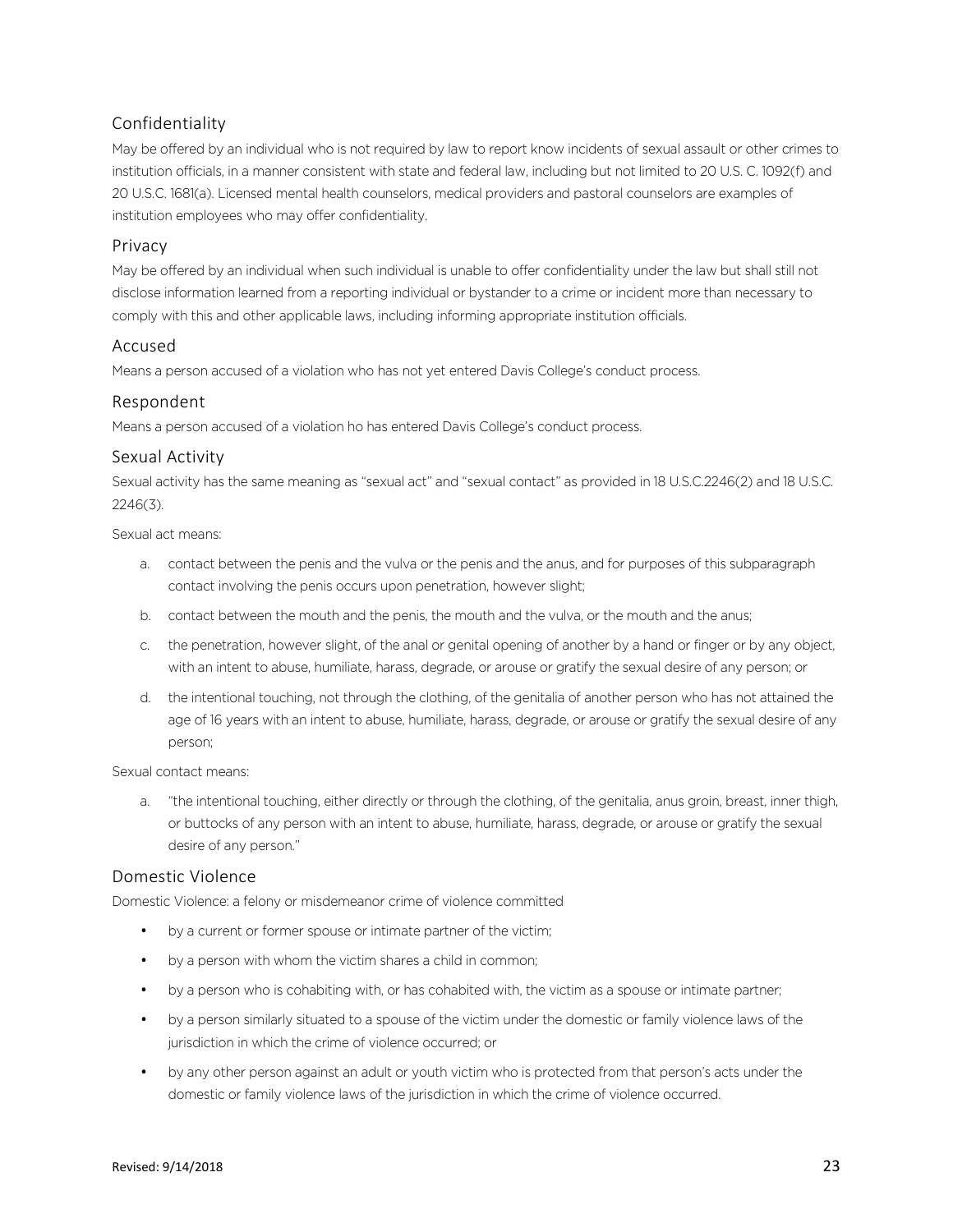For the purposes of complying with the requirements of this section and sub section 668.41, any incident meeting this definition is considered a crime for the purposes of Clery Act reporting.

#### Dating Violence

Dating Violence: violence committed by a person who is or has been in a social relationship of a romantic or intimate nature with the victim. The existence of such a relationship shall be determined based on the reporting party's statement and with consideration of the length of the relationship, the type of relationship, and the frequency of interaction between the persons involved in the relationship.

For the purposes of this definition: Dating violence includes, but is not limited to, sexual or physical abuse or the threat of such abuse. Dating violence does not include acts covered under the definition of domestic violence.

For the purposes of complying with the requirements of this section and sub section 668.41, any incident meeting this definition is considered a crime for the purposes of Clery Act reporting.

#### Stalking

Stalking: engaging in a course of conduct directed at a specific person that would cause a reasonable person to fear for the person's safety or the safety of others; or suffer substantial emotional distress.

For the purpose of this definition: Course of conduct means two or more acts, including but not limited to, acts in which the stalker directly, indirectly or through third parties, by any action, method, device, or means follows, monitors, observes, surveils, threatens, or communicates to or about, a person, or interferes with a person's property.

Reasonable person means a reasonable person under similar circumstances and with similar identities to the victim.

- Stalking in the Fourth Degree: When a person intentionally, and for not legitimate purpose, engages in a course of conduct directed at a specific person, and knows or reasonably should know that such conduct (1) is likely to cause reasonable fear of material harm to the physical health, safety or property of such person, a member of such person's immediate family or a third party with whom such person is acquainted; or (2) causes material harm to the mental or emotional health of such person, where such conduct consists of following, telephoning or initiating communication or contact with such person, a member of such person's immediate family or a third party with whom such person is acquainted, and the actor was previously clearly informed to cease that conduct; or (3) is likely to cause such person to reasonably fear that his or her employment, business or career is threatened, where such conduct consists of appearing, telephoning or initiating communication or contact at such person's place of employment or business, and the actor was previously clearly informed to cease that conduct.
- **Stalking in the Third Degree:** When a person (1) Commits the crime of stalking in the fourth degree against any person in three or more separate transactions, for which the actor has not been previously convicted; or (2) commits the crime of stalking in the fourth degree against any person, and has previously been convicted, within the preceding ten years of a specified predicate crime and the victim of such specified predicate crime is the victim, or an immediate family member of the victim, of the present offense; or (3) with an intent to harass, annoy or alarm a specific person, intentionally engages in a course of conduct directed at such person which is likely to cause such person to reasonably fear physical injury or serious physical injury, the commission of a sex offense against, or the kidnapping, unlawful imprisonment or death of such person or a member of such person's immediate family; or (4) commits the crime or stalking in the fourth degree and has previously been convicted within the preceding ten years of stalking in the fourth degree.
- Stalking in the Second Degree: When a person: (1) Commits the crime of stalking in the third degree and in the course of and furtherance of the commission of such offense: (a) displays, or possesses and threatens the use of, a firearm, pistol, revolver, rifle, sword, billy, blackjack, bludgeon, plastic knuckles, metal knuckles,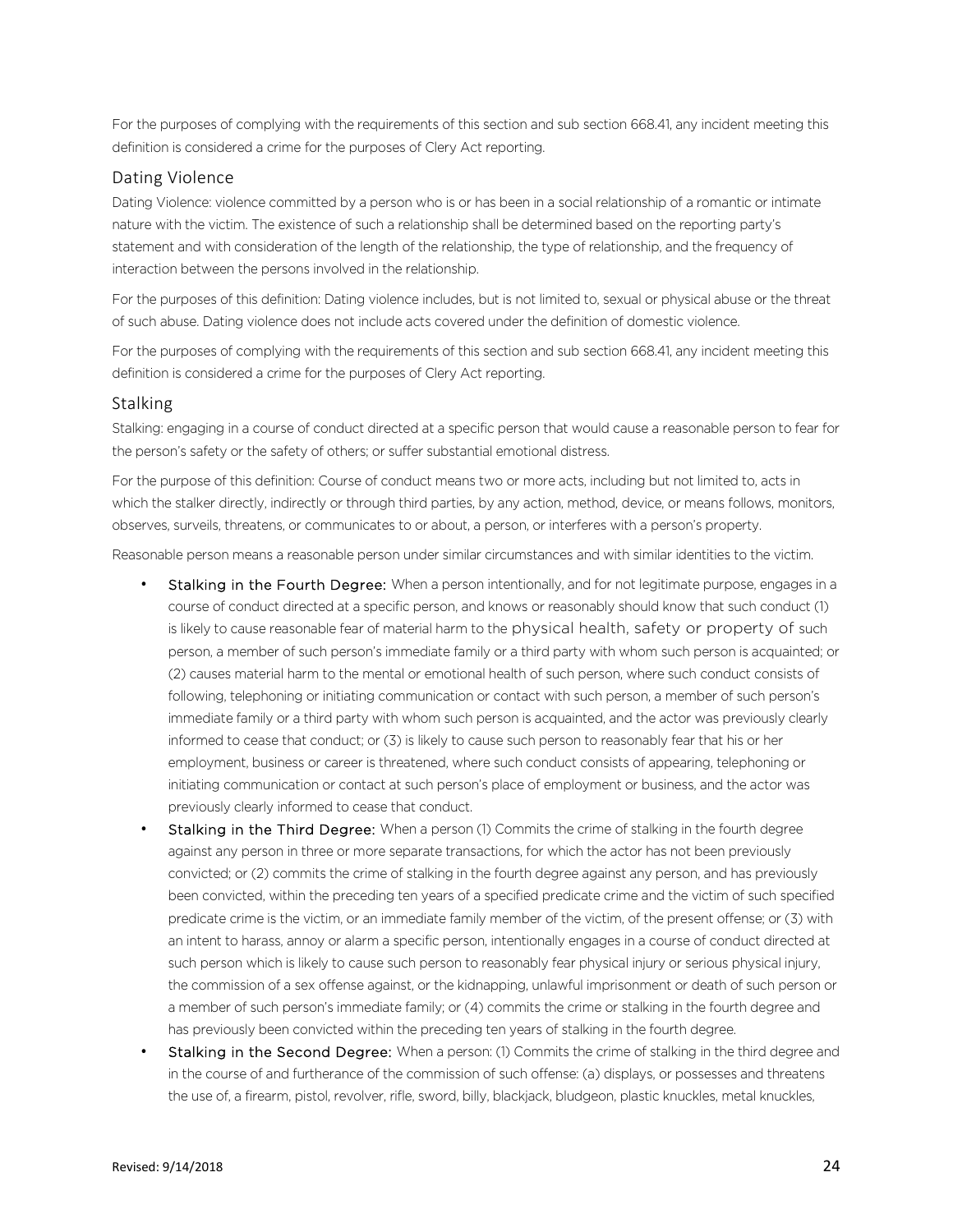chuka stick, sand bag, sandclub, slingshot, slungshot, shirken, "Kung Fu Star," dagger, dangerous knife, dirk, razor, stiletto, imitation pistol, dangerous instrument, deadly instrument or deadly weapons; or (b) displays what appears to be a pistol, revolver, rifle, shotgun, machine gun or other firearm; or (2) commits the crime of stalking in the third against any person, and has previously been convicted, within the preceding five years, of a specified predicate crime, and the victim of such specified predicate crime is the victim, or an immediate family member of the victim, of the present offense; or (3) commits the crime of stalking in the fourth degree and has previously been convicted of stalking in the third degree; or (4) being 21 years of age or older, repeatedly follows a person under the age of fourteen or engages in a course of conduct or repeatedly commits acts over a period of time intentionally placing or attempting to place such person who is under the age of fourteen in reasonable fear of physical injury, serious physical injury or death; or (5) commits the crime of stalking in the third degree, against ten or more persons, in ten or more separate transactions, for which the actor has not been previously convicted.

Stalking in the First Degree: When a person commits the crime of stalking in the third degree or stalking in the second degree and, in the course and furtherance thereof, he or she intentionally or recklessly causes physical injury to the victim of such crime.

Substantial emotional distress means significant mental suffering or anguish that may, but does not necessarily, require medical or other professional treatment or counseling.

For the purposes of complying with the requirements of this section and sub section 668.41, any incident meeting this definition is considered a crime for the purposes of Clery Act reporting.

#### Sexual Assault

New York State does not specifically define sexual assault. However, according to the Federal Regulations, sexual assault includes offenses that meet the definitions of rape, fondling, incest, or statutory rape as used in the FBI's UCR program.

#### Rape

Rape: The penetration, no matter how slight, of the vagina or anus with any body part or object, or oral penetration by a sex organ of another person, without the consent of the victim

- Rape in the Third Degree: When a person (1) engages in sexual intercourse with another person who is incapable of consent by reason of some factor other than being less than 17 years old; (2) Being 21 years old or more, engages in sexual intercourse with another person less than 17 years old; or (3) engages in sexual intercourse with another person without such person's consent where such lack of consent is by reason of some factor other than incapacity to consent.
- **Rape in the Second Degree:** When a person (1) being 18 years old or more, engages in sexual intercourse with another person less than 15 years old; or (2) engages in sexual intercourse with another person who is incapable of consent by reason of being mentally disabled or mentally incapacitated. It is an affirmative defense to the crime of rape in the second degree the defendant was less than four years older than the victim at the time of the act.
- Rape in the First Degree: When a person engages in sexual intercourse with another person (1) by forcible compulsion; or (2) Who is incapable of consent by reason of being physically helpless; or (3) who is less than 11 years old; or (4) who is less than 13 years old and the actor is 18 years old or more.

#### Sex Offenses

Sex Offenses: Any sexual act directed against another person, without the consent of the victim, including instances where the victim is incapable of giving consent.

A. Fondling: The touching of the private body parts of another person for the sexual gratification, without the consent of the victim, including instances where the victim is incapable of giving consent because of his/her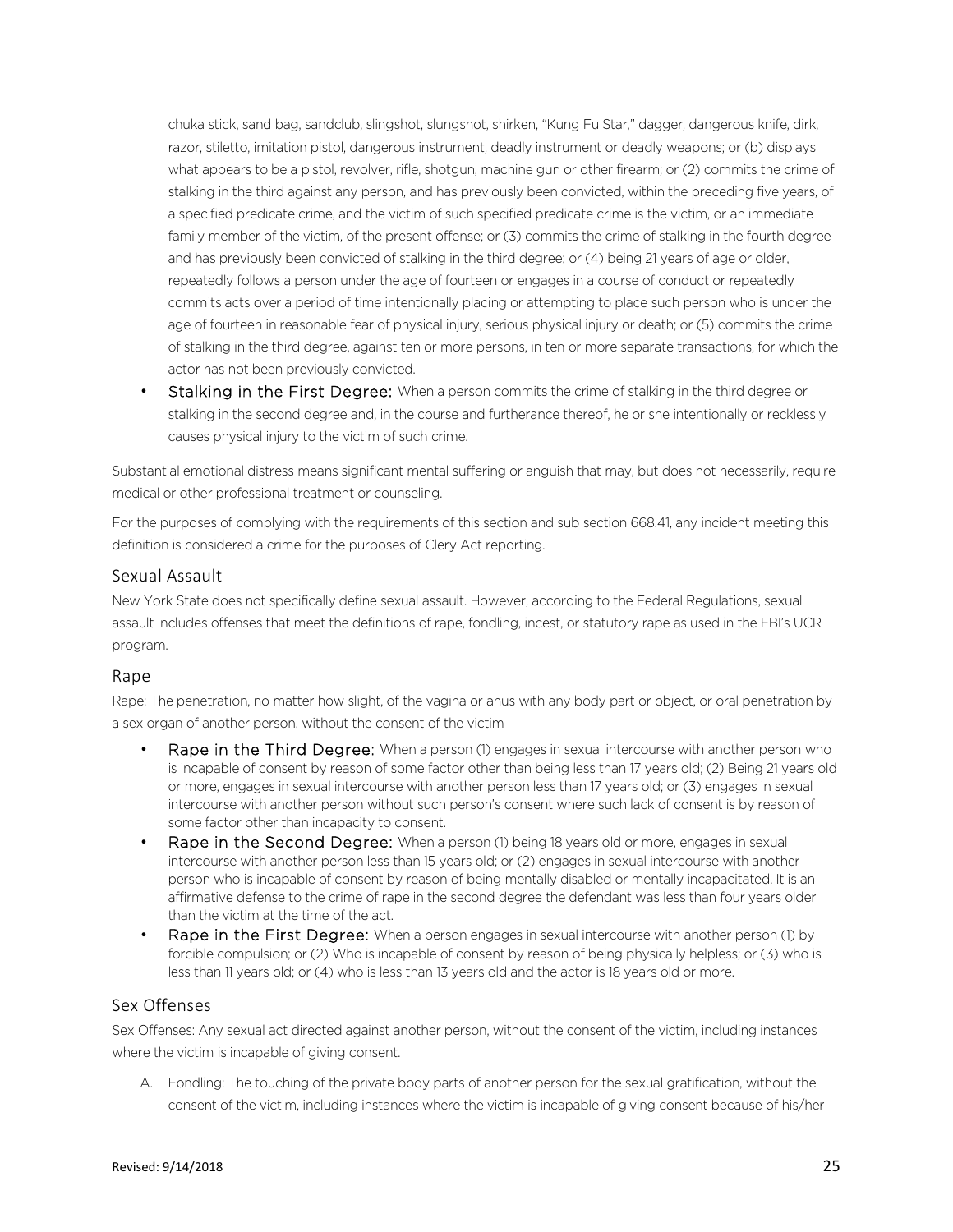age or because of his/her temporary or permanent mental incapacity.

- B. Incest: Sexual intercourse between persons who are related to each other within the degrees wherein marriage is prohibited by law.
- C. Statutory Rape: Sexual intercourse with a person who is under the statutory age of consent.

#### Arson

Any willful or malicious burning or attempt to burn, with or without intent to defraud, a dwelling house, public building, motor vehicle or aircraft, personal property of another, etc.

#### Criminal Homicide – Manslaughter by Negligence

The killing of another person through gross negligence.

#### Criminal Homicide – Murder and Nonnegligent Manslaughter

The willful (nonnegligent) killing of one human being by another.

#### Robbery

The taking or attempting to take anything of value from the care, custody, or control of a person or persons by force or threat of force or violence and /or by putting the victim in fear.

#### Aggravated Assault

An unlawful attack by one person upon another for the purpose of inflicting severe or aggravated bodily injury. This type of assault usually is accompanied by the use of a weapon or by means likely to produce death or great bodily harm. (It is not necessary that injury result from an aggravated assault when a gun, knife, or other weapon is used which could and probably would result in serious personal injury if the crime were successfully completed).

#### Burglary

The unlawful entry of a structure to commit a felony or a theft. For reporting purposes, this definition includes: unlawful entry with intent to commit a larceny or felony; breaking and entering with intent to commit a larceny; housebreaking; safecracking; and all attempts to commit any of the aforementioned.

#### Motor Theft

The theft or attempted theft of a motor vehicle. (Classify as motor vehicle theft all cases where automobiles are taken by persons not having lawful access even though the vehicles are later abandoned – including joyriding).

#### Weapons: Carrying, Possessing, Etc.

The violation of laws or ordinances prohibiting the manufacture, sale, purchase, transportation, possession, concealment, or use of firearms, cutting instruments, explosives, incendiary devices, or other deadly weapons.

#### Larceny – Theft (Except Motor Vehicle Theft)

The unlawful taking, carrying, leading or riding away of property from the possession or constructive possession of another. Attempted larcenies are included. Embezzlement, confidence games, forgery, worthless checks, etc., are excluded.

#### Simple Assault

An unlawful physical attack by one person upon another here neither the offender displays a weapon, nor the victim suffers obvious severe or aggravated bodily injury involving apparent broken bones, loss of teeth, possible internal injury, severe laceration, or loss of consciousness.

#### Intimidation

To unlawfully place another person in reasonable fear of bodily harm through the use of threatening words and or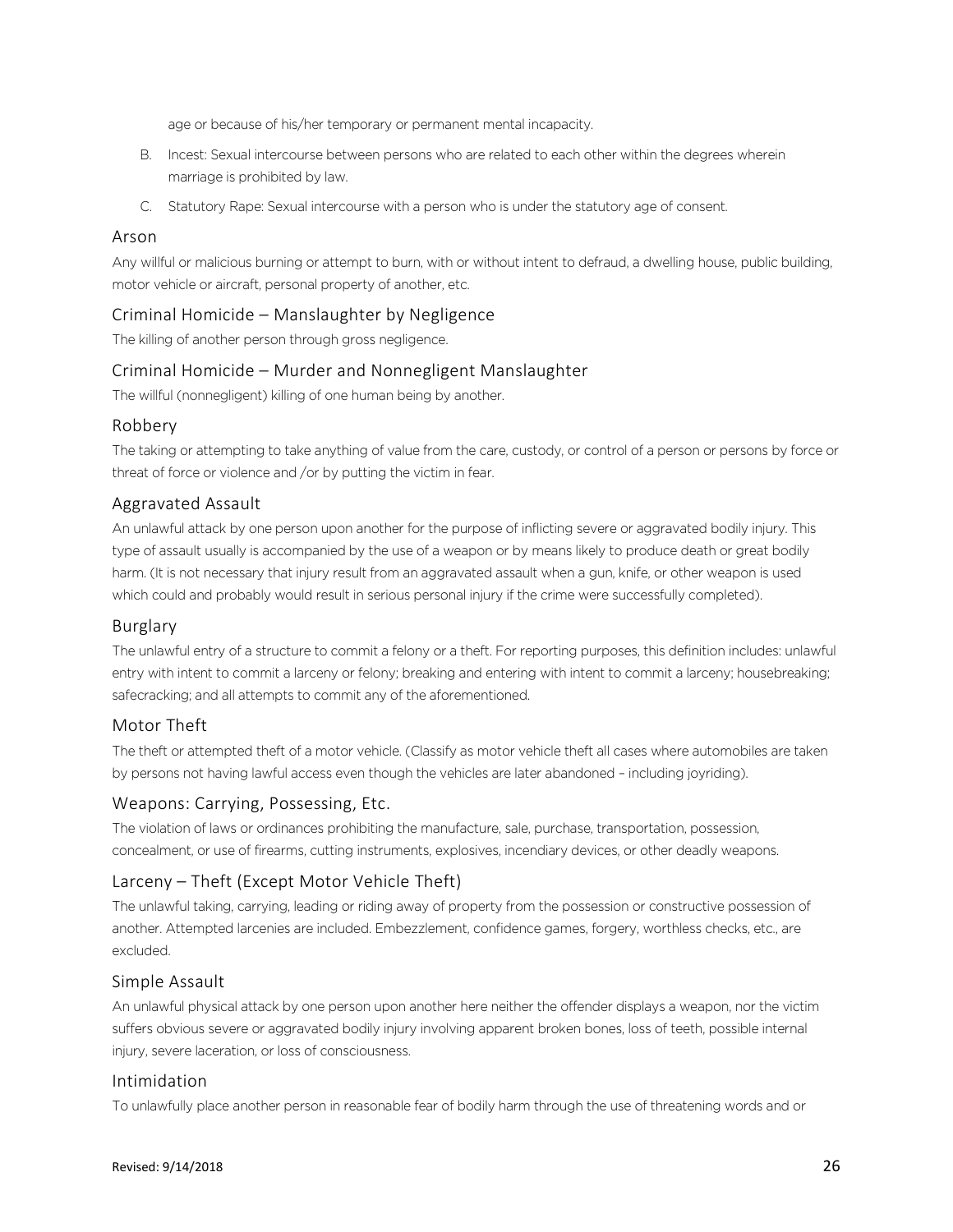other conduct, but without displaying a weapon or subjecting the victim to actual physical attack.

#### Destruction / Damage / Vandalism of Property

To willfully or maliciously destroy, damage, deface, or otherwise injure real or personal property without the consent of the owner or the person having custody or control of it.

The complete policy can be found online in the Campus Safety and Security Handbook. The policy may be accessed via this link: https://www.davisny.edu/titleix/

#### ACADEMIC GRIEVANCES

If a student disagrees with the grade received in a course, then the student may appeal the grade. The student must follow the Academic Final Grade Grievance Policy. If a student has an academic-related complaint not related to the final grade for a course, then the student is to direct the complaint to his or her professor or academic advisor. If the complaint is not resolved with the student's professor or academic advisor, then the student may appeal the decision to the Academic Affairs Committee. If the complaint is not resolved with the Academic Affairs Committee, then the decision may be appealed to the chief academic officer. The chief academic officer has the final decision.

It is expected that a student will cooperate fully in investigations by Davis College. For example, doing so means answering all questions completely and honestly and giving the investigator all documents and other material that might be relevant. All complaints will be handled as confidentially as possible. When the investigation is complete Davis College will take corrective action, if appropriate.

Davis College will not engage in or allow retaliation against any student who makes a good faith complaint or participates in an investigation. If a student believes that he or she is being subjected to any kind of negative treatment because a complaint was made or were questioned about a complaint, then the student should report the conduct immediately to the chief academic officer. If the complaint is not resolved by the chief academic officer, then the student may appeal the decision to the college's Executive Team.

#### RESPECT

- Students are to show proper respect to all faculty and staff members always.
- Students are to answer any inquiry by a faculty or staff member courteously, fully, and promptly.
- Students are to observe academic courtesy regarding all titles (President, Dr., Mr., Mrs., or Miss). Students are not to use first names address when speaking to or about faculty or staff members.
- Students are to show proper respect to one another at all times.

### MISSIONS TRIPS & LONG DISTANCE TRAVEL

The Office of Student Affairs should be informed of any long distance travel or missions trips that occur during the semester and that does not correspond to scheduled breaks during the academic term.

### WEAPONS / FIREWORKS

Pursuant to New York State Penal Law, 265.06, "It shall be unlawful for any person to knowingly possess any weapon in or upon a building or grounds, used for educational purposes, of any school, college or university, without written authorization of such educational institution. Weapons including but not limited to; air soft guns, paintball guns, pump action, including any BB gun, or air soft gun, any weapon powered by compressed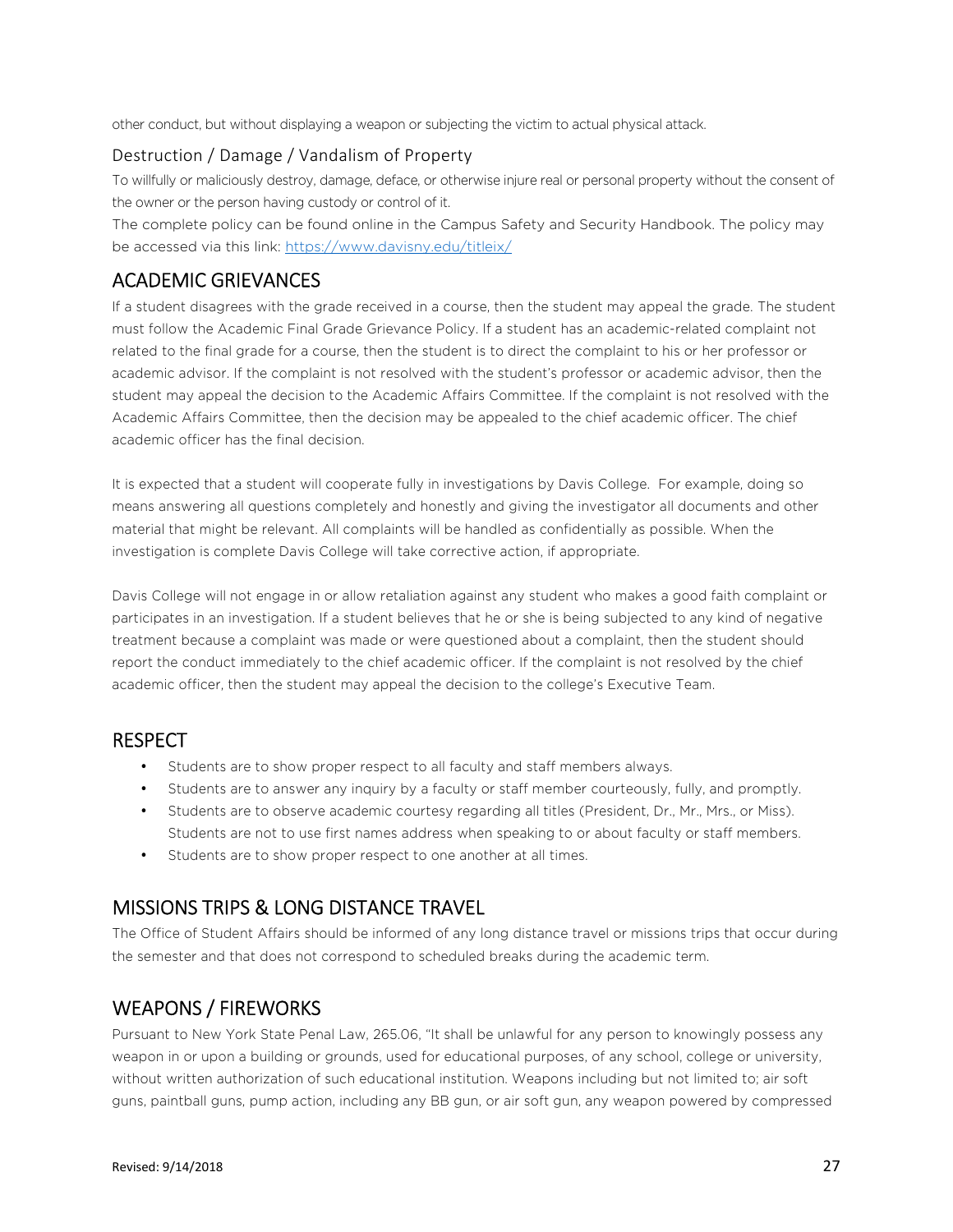air or CO2, any firearm or black powder weapons, any blowgun or similar weapon, any type of bow (archery), any martial arts weapon, (i.e. nun-chucks, throwing stars, throwing knives, etc.), any knife with a double edge blade, any other item that may be deemed as dangerous at the discretion of Student Development are not permitted in residence halls, academic buildings or in vehicles.

#### Carrying a knife on campus

Any non-fixed blade knife that has a blade length of 3" or less, while permitted to be possessed by a student, may not be worn to be publicly visible. Approved knives may be kept in a backpack, pocket, or vehicle. Any knife left in the open on campus, including a student room, may be confiscated and held at the discretion of any college staff person.

\*Any weapon(s) left with the Office of Student Affairs or Campus Safety past the close of the May term is subject to appropriate disposal.

Fireworks are not allowed on campus unless approved for a specific event. Students may not possess fireworks of any kind.

#### THEFT

Davis College cannot assume responsibility for loss due to theft of personal property left in residence hall rooms or apartments, or upperclassmen suites or public areas or storage rooms. Students are strongly encouraged to keep residence hall rooms or apartments or upperclassmen suites locked when they are not present. Students should not leave valuable personal belongings unattended in lounges, classrooms, storage rooms, or other public areas.

#### RELATIONSHIPS

God has used Davis College as a great place for students to meet and develop relationships that may lead to marriage. Davis College does not promote starting a relationship while at college; however, we do feel an obligation to help guide men and women to form healthy and God-honoring relationships that will lead them into faithful and fruitful lives for Christ. There are three foundational principles that help form the relationship guidelines of Davis College. Christian men and women are sons and daughters of God so they must treat each other as brothers and sisters. (1 Tim. 5:1-2). Every man and lady should respect one another with agape love, purity and honor. Physical contact should be very minimal until marriage. Students should strive to honor and glorify God in their relationships through displaying exemplary conduct that will not offend other believers and exhibit a positive testimony to the unsaved. Couples should prayerfully strive for the great standard of 1 Cor. 7.1. Men and women must protect their bodies with self-control because they are the temple of the Holy Spirit (1 Thess. 4:1-12; 1 Cor. 3:16). Students who have struggled in this area should seek help and accountability to not hurt others in the Davis College community. Students should carefully consider all aspects of life that a relationship affects. Students are led to Davis College to engage in an education. Students should guard against defeating the purpose for which they came. Relationships should never hinder a student's studies, personal growth or ministry involvement. Students must consider the physical, emotional, social and spiritual effects of every relationship. Dating may lead to emotional hurts and even to the student leaving college. Again, we must treat one another as brothers and sisters to avoid emotional attachments or callousness that can hurt one another.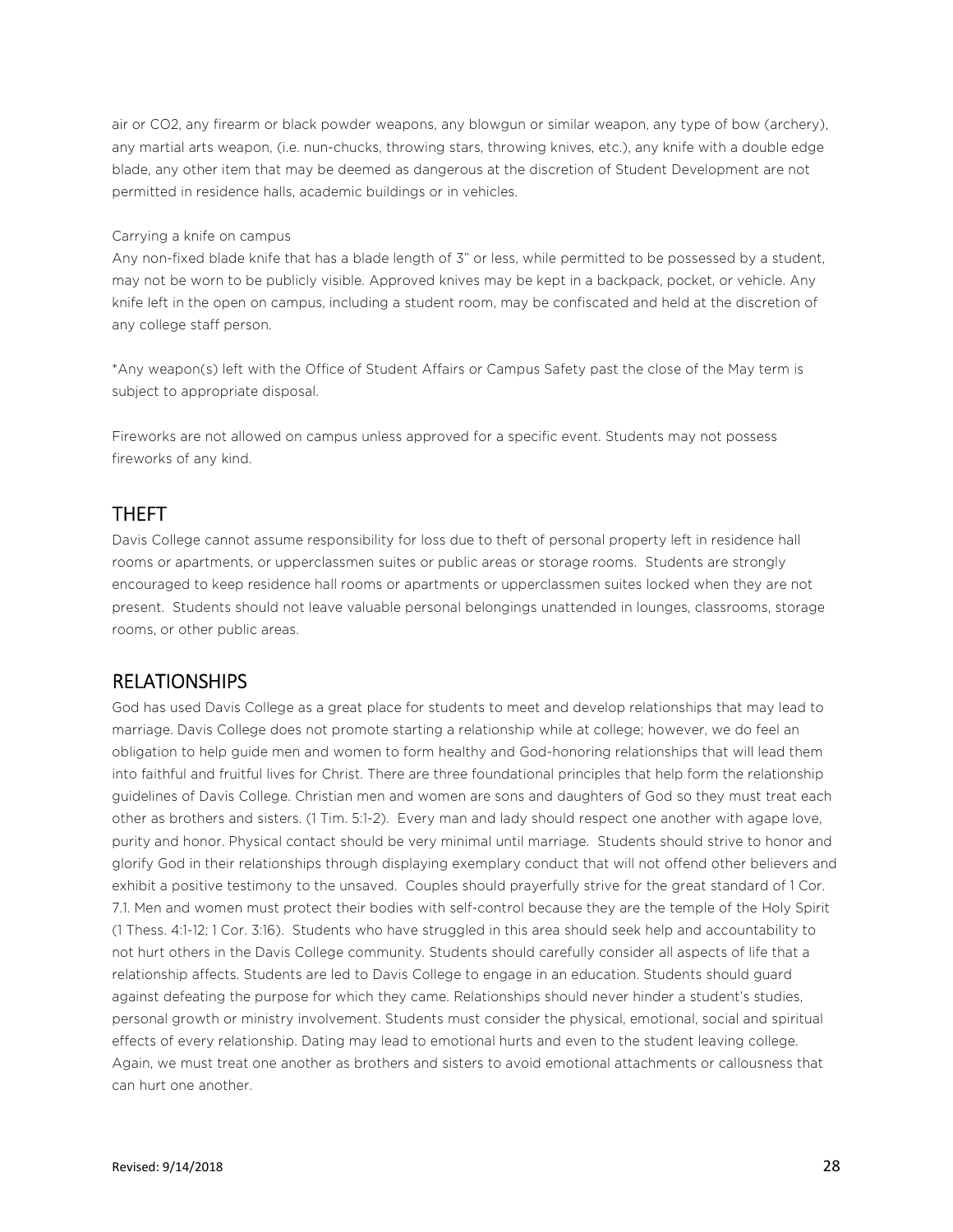# INTERPERSONAL RELATIONSHIP GUIDELINES

- Members of the opposite sex are not permitted to meet alone in Davis College facilities and are encouraged to meet in groups on and off campus.
- Students are not permitted to enter the residence halls or upperclassmen suites of members of the opposite sex, except during posted suite visiting hours when a 3<sup>rd</sup> party is present. Students are not allowed to visit the apartments of married students unless one of the married students is present.
- Students are permitted to hold hands on campus. Students are not to hold, cuddle, hug, kiss, or be involved in any other display of affection while on campus.

# IMMORAL BEHAVIOR

Scripture clearly directs believers to keep themselves from sexual sin, and to pursue purity in all things (1Cor. 6:18, Eph.5:3-5). Therefore, students at Davis College are expected to refrain from all forms of sexual activity outside of marriage. These include, but are not limited to:

- Viewing pornography
- Foreplay
- Sexting
- Oral Sex
- Sexual conversations on line
- Pre-marital Sex
- Sexually suggestive comments, jokes or gestures

As believers in Christ, students are not to engage in any form of homosexual behavior, including joking about such behaviors. (1Cor. 6:9-10, Rom. 1:26-27, Eph. 4:29, Eph. 5:12).

# ENGAGEMENT & MARRIAGE

Occasionally students today marry during their undergraduate days. Davis College encourages students to carefully consider the academic, financial, psychological and emotional difficulties that become reality in a student marriage. Davis College strongly discourages underclassmen from marrying due to the following factors:

- In Christian work both the husband and the wife often need adequate training. Marriages that result in discontinuing his/her education(s) prematurely may lead to struggles down the road.
- Marriage involves financial obligation and the home responsibilities can hinder a student's study habits.
- As a student, marriage may also create psychological and emotional stress, especially if the pressures are experienced for several years.
- Students should consider the remaining number of years of education in relation to their marriage plans. Many students who enter an early marriage are forced to interrupt or relinquish their education and therefore their plans for vocational ministry.
- Davis College recommends that students defer marriage until their education has been completed.

# GUIDELINES FOR ENGAGEMENT

Engaged couples are strongly encouraged to seek godly counsel, to talk with their parents, and to attend premarital counseling.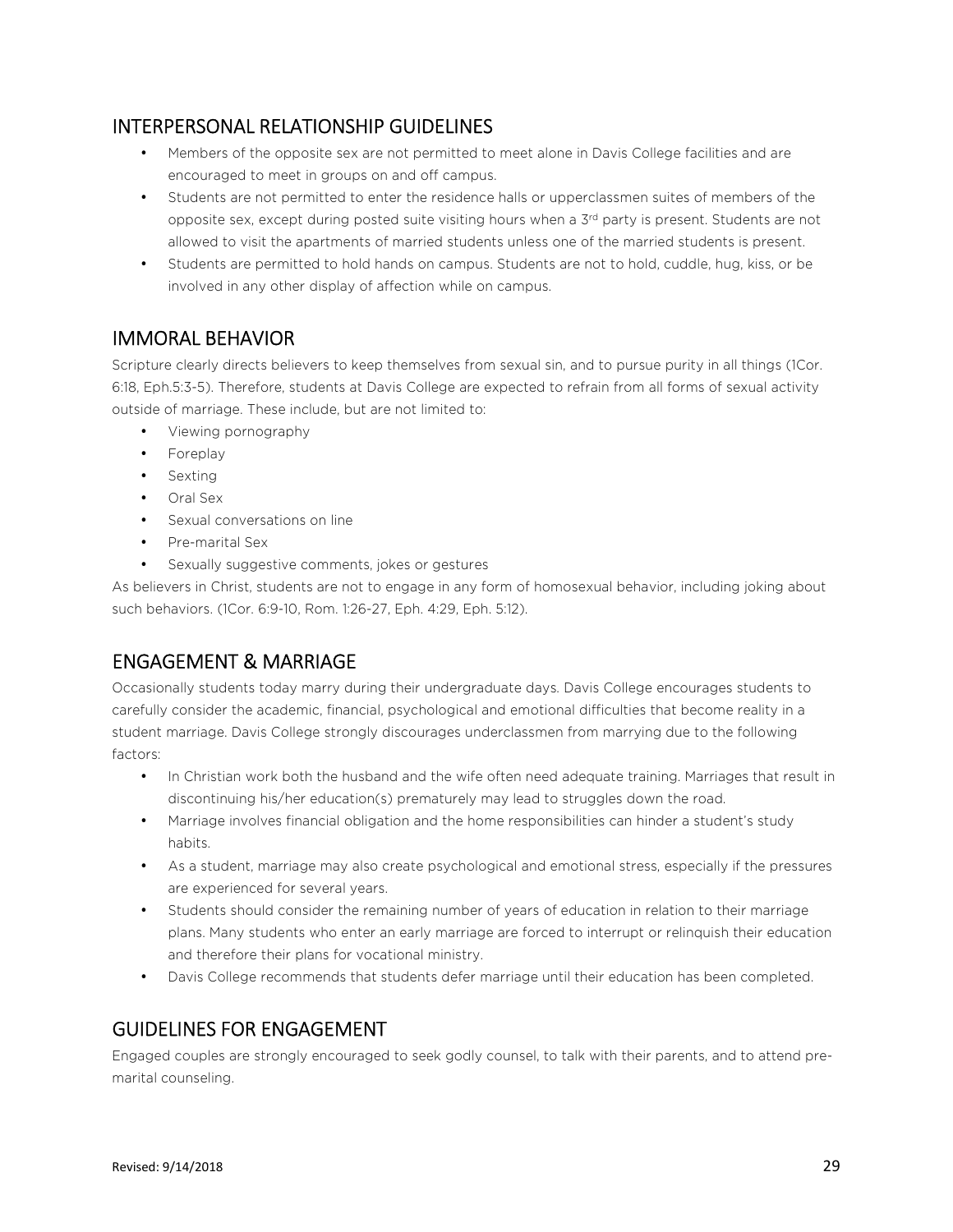# MARRIED COUPLES

Married Couples can apply for housing on campus. Applications are available in the Office of Student Affairs. Social Life - married couples are encouraged to attend any of the student-led or Student Life sponsored activities.

# RESIDENCE LIFE

# RESIDENCE HALL PHILOSOPHY

Living in a residence hall on a college campus is an experience of personal enrichment and development, both for the present and for the future. The goal of campus life at Davis College is the development of a community that will enhance the physical, emotional, intellectual, social and spiritual well-being of each student. The needs of students are met when the members of the college community cooperate with each other for mutual growth and understanding.

\*All students must reside in college housing unless living with immediate family members.

# OFF CAMPUS APPLICATION

An application for off campus housing can be picked up in the Office of Student Affairs. Applications are approved by the Office of Resident Life. To receive an exemption to the off-housing requirement, the following criteria must be met:

- New student applicant resides with immediate family members (i.e., parent, guardian, grandparent)
- New student applicant is a part-time student (taking less than 12 credits)
- Student is at least 23 years of age and able to maintain a semester-to-semester GPA of 2.5 or higher
- Student does not have any current disciplinary contract(s)

Requests will not be approved for mid-semester moves. If a student develops disciplinary problems after being allowed to move off campus, they may be suspended or dismissed.

# ROOM DEPOSITS

Students will supply a damage deposit of \$200.00 to be held by Davis College for the cost of repair or damage to Davis College property that is caused by the student. Students who fail to turn in key/fob by May 31st will forfeit their entire room deposit

# RESPONSIBILITIES OF RESIDENCE LIVING

Care of college property and the rooms in which a student resides, is the responsibility of the occupants. A clean and orderly room is expected. Extreme non-conformity may result in disciplinary action.

College furniture is not to be removed from any designated locations. Lounge furniture is to remain in the lounge in which it is located. Room furniture is not to be removed except under unusual circumstances and with prior approval of the Resident Director.

Residence hall lounges are to be kept clean of personal belonging and clutter. These public spaces are cleaned by custodial staff, but excessive mess will lead to fines being charged to the floor members.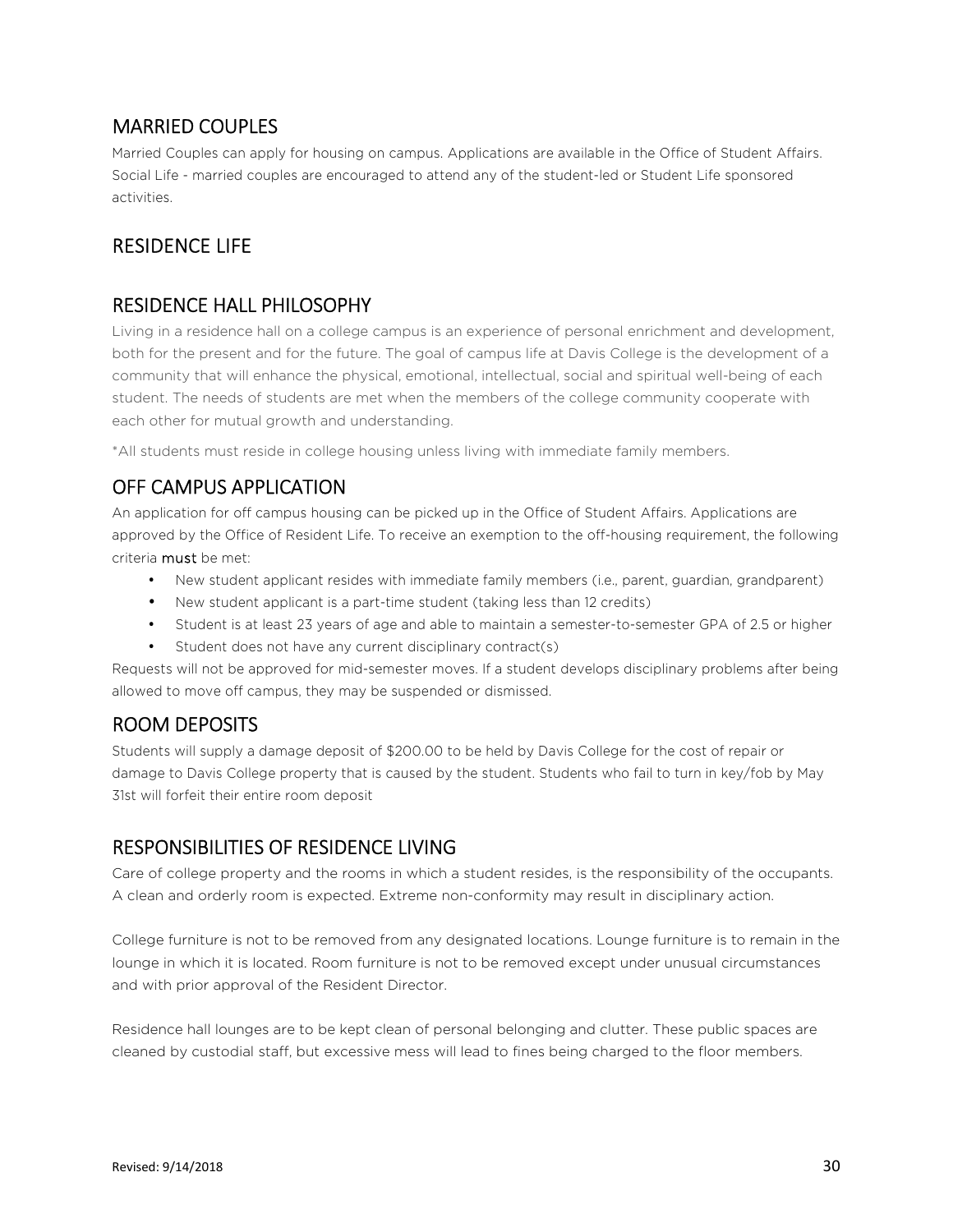Because of potential damage to people and property, throwing balls or other objects in the residences halls is prohibited. For similar reasons, water fights are prohibited inside college buildings. Removing screens or throwing things out of windows is an infraction of residential hall policy.

#### ROOM DAMAGE

The condition of the student's room will be determined by an entrance and exit inspection. A representative of the Office of Resident Life and the student will conduct this inspection at the time of check-in and at checkout. Any room damages incurred over the course of the school year will be deducted from the student's room deposit. Damages exceeding the room deposit fee will be billed directly to the student's account. If there is a case where there are more than one student assigned to a room and responsibility for damages cannot be specifically assigned, all students who lived in the room will divide the expenses. Any refund will be credited to the student's account at the end of the school year.

#### **GUESTS**

Students are welcome to have guests visit on campus. Students must contact the Director of Resident Life in advance to plan for guests, and guests should request permission from the professor before visiting a class. Guests will need to pay for all meals in the cafeteria. Guests who wish to preview the college may meet with a representative from the Admissions Office, and may request a free meal pass.

Host students are responsible for the behavior of their guests and any damages caused by their guests. Guests are expected to abide by Davis College guidelines. Guests who are unwilling to abide by college guidelines will be asked to leave.

Off-campus students under age 25 may be permitted to stay overnight on campus up to one night a week, at the discretion of the Director of Resident Life, for reasons such as weather or campus life activities. If an offcampus student stays overnight more than once a week (only with the Director of Resident Life's permission), he or she will be charged \$10.00 per night. Off-campus students must pay for any cafeteria meals during their stay. This policy applies to both residence halls and upperclassmen suites.

Parents of students or other guests over the age of 25 are not permitted to stay in the residence halls overnight; other accommodations must be made.

#### SEMESTER BREAKS AND VACATIONS

It is requested that students depart promptly from the residence halls during Thanksgiving break, Christmas break and Spring break. Departure is expected within 24 hours of student's last final exam at the end of each semester or Commencement. Students can stay after finals to attend Commencement in the Spring semester.

#### ROOM ASSIGNMENTS

Students that are taking 6 or more credits online or on campus are eligible for living in the dorms. Students will have their room assignment are given prior to the semester. While Davis College will take reasonable measures to comply with the student's preferences regarding room assignments, Davis College specifically reserves the exclusive right to make assignments and reassignments at any time within the complete discretion of Davis College and will do so without regard to race, color, national origin, and physical handicap. The student may make changes in room and/or roommate assignment only after receiving written approval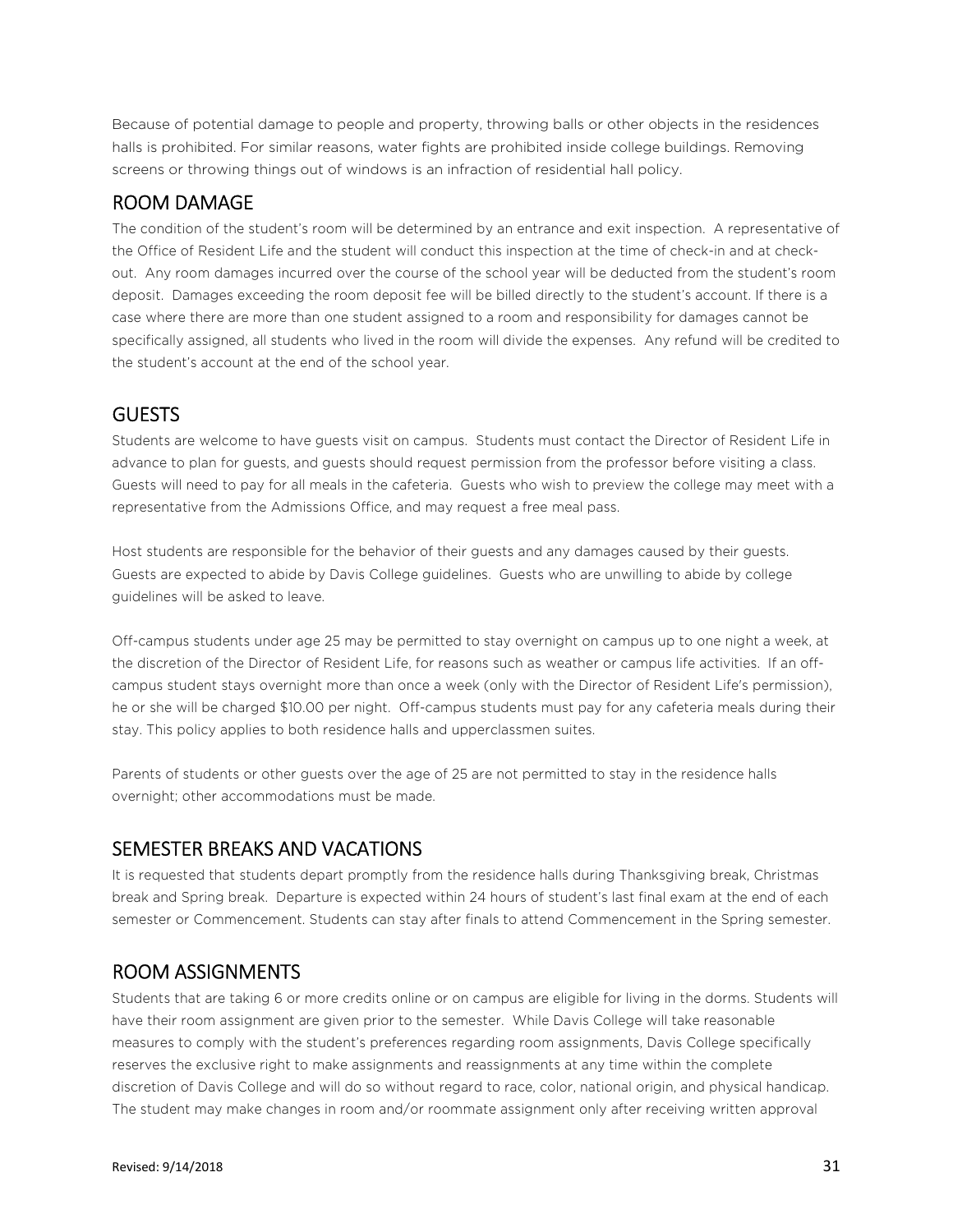from the Resident Director. Room changes are allowed only within the first three weeks of classes and between semesters. Requests for single rooms will be considered based on special needs and seniority.

#### QUALIFICATIONS

Students over the age of 25 at the start of the semester are not permitted to live in the residence halls. Students over the age of 25 should plan to live off campus. Students over 25 may apply for upperclassmen suites; those accepted into the upperclassmen suites are at the discretion of the Director of Resident Life.

# ROOM KEYS/FOBS

Keys/fobs to a student's room will be issued at the beginning of the occupancy period. Keys/fobs may not be transferred or given to other people. Lost keys/fobs must be reported immediately. In the event a student loses a room key/fob will be charged \$20.00 for the cost of cutting/replacing new keys/fobs. Stolen keys/fobs will be considered lost. Keys/fobs not returned by the student at the end of occupancy will also be considered lost. A fob is a security device, which allows access to the Residence Halls and is given to all oncampus resident students. In the event a door knob and new key must be made it will be \$70 for the cost of the door knob and the making of a new key.

# STUDENT ID CARDS

Every student and staff member will be issued an ID. To obtain a Davis ID card, you must be currently registered for classes, or if you are faculty/staff, you need to receive authorization through the Business Office, or your appropriate department or chair. Please bring with you a valid picture ID such as a driver's license or a passport for identity verification. A student will be charged \$20.00 for a lost Student ID.

Teaching Sites and Online Students may obtain a student ID. They must show a valid picture ID, such as a driver's license or a passport for identity verification.

### CURFEW AND CAMPUS PRESENCE

- Residence hall curfew is 11:30pm Monday through Thursday, and 1am Friday through Sunday. Commuter students and visitors are not permitted on campus after curfew except by the permission of the Director of Student Life.
- Curfew is enforced for students staying in the residence halls during breaks or between semesters.
- A Behavior Intervention Report will be automatically issued when a student arrives 15 minutes late for curfew. Being late after curfew for an extended time or frequently violating curfew will result in additional disciplinary action.
- If a student is unexpectedly delayed, he or she must call the Resident Assistant to notify them. Calling the Resident Assistant does not mean that the student will be exempt from disciplinary action.
- Any student returning to the residence halls after curfew is to check in with safety personnel and must notify a Resident Assistant.
- Students are not to leave the residence halls before 6am, except with special permission from the Director of Resident Life.
- Students leaving the residence halls overnight must sign out with the Resident Assistant on their floor. (See restrictions below for first semester students, students on Academic Probation, and students requesting a late pass).
- Late passes will only be approved at the discretion of the Director of Resident Life for special circumstances (example: going to the emergency room or a family emergency). Working after curfew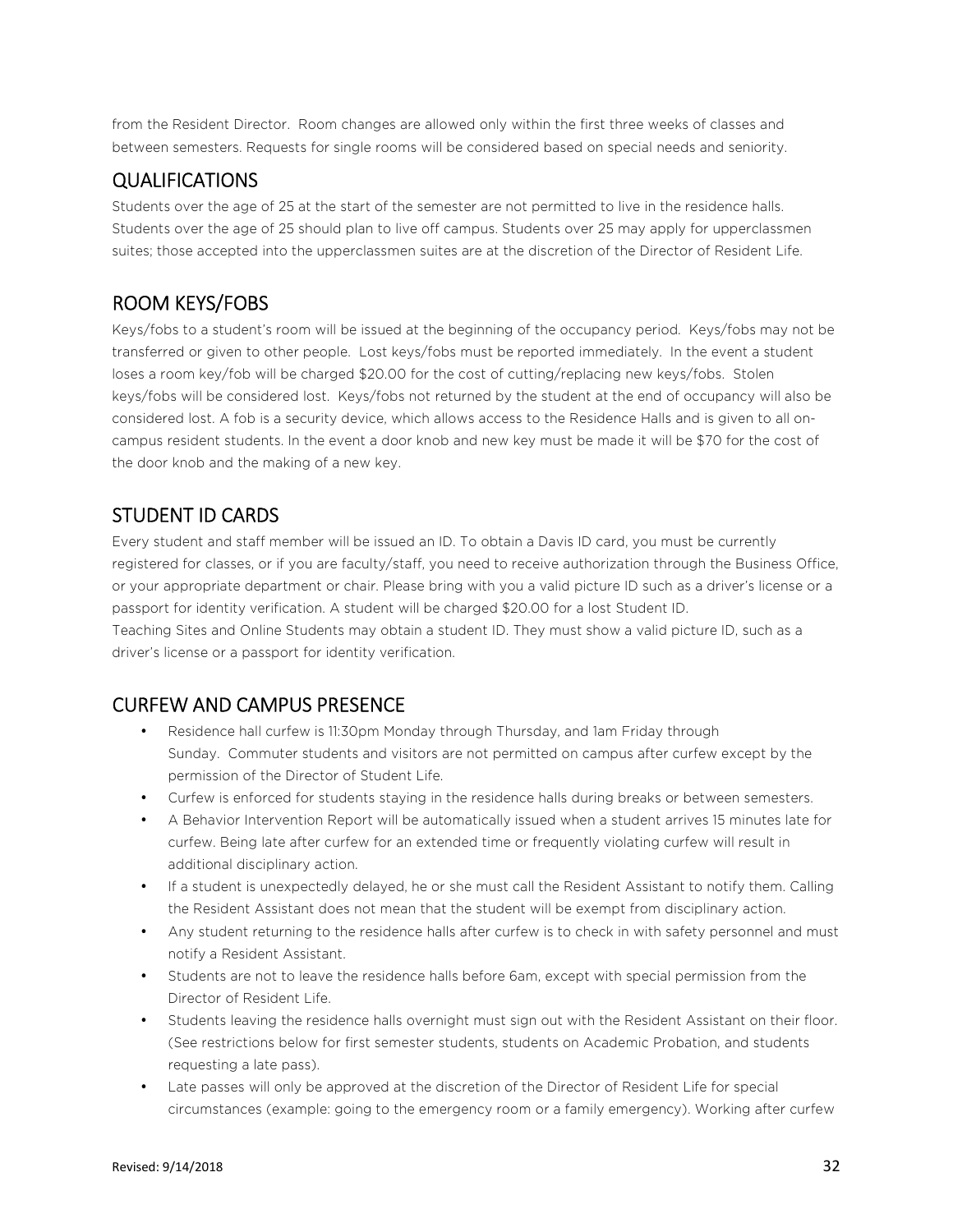is discouraged.

- Students on Academic Probation will not be granted overnight passes except at the discretion of the Resident Director for family events, emergencies or work.
- First semester resident students are required to remain on campus for the first two weekends after the start of classes. Exceptions may be made at the discretion of the Director of Student Life.
- Failure to sign out before leaving campus overnight will result in disciplinary action.
- Unmarried students are not permitted to stay overnight in the same accommodation (home, hotel, etc.) with an individual of the opposite sex unless a parent or other approved adult is present to chaperone. Violation of this rule may result in suspension or dismissal.
- House-sitting off-campus is only allowed at the discretion of the Director of Student Life. First semester students, students with disciplinary referrals, or students on Academic Probation will not be permitted to house-sit.
- Students must respect the needs of others in the residence hall. Activity that distracts from studying, sleeping, or worshiping, or annoys other residents beyond what is reasonable must be avoided.
- Quiet Hours are in effect from 10:30pm to 8am. Activity during this time should be restricted to individual rooms or designated recreation areas. Students are expected to speak quietly and to use headphones if listening to media during these hours.

# MAINTENANCE

For maintenance issues in the residence halls please email maintenance@davisny.edu

# GENERAL REGULATIONS

- Students who are outside after dark are asked to stay in the lit main road areas or sidewalk areas around the campus.
- Students should not walk alone off campus after dark.
- Students are not to have pets in their rooms. Fish are allowed with special permission.
- No student should sell anything routinely without permission from the Office of Student Affairs.
- No sports equipment is to be used in the residence hall rooms. Please use the Robb Gymnasium and the campus' knoll for such activities.
- Students are not to leave personal items or dishes in the restrooms, kitchenette or lounges. Personal items left in these public areas will be discarded or placed in the swap area.
- Cardboard, brown paper bags, newspaper, magazines, copy paper, cans, bottles, and glass all need to be recycled: pizza boxes and garbage should not go in the recycling.
- Respect other dorm residents by maintaining modesty always.
- Indoor storage for bicycles is not provided.
- The Office of Student Affairs should be consulted before bringing large items, such as drum sets or furniture.
- Students are not allowed to bring second hand or curb side upholstered furnishings (which can bring bed bugs among other issues) into their dorm rooms or apartments.

# FIRE CODE

Students are not to have cooking appliances, grills, extension cords, microwaves, and electrical heating appliances in the residence hall. Pressing irons are not to be used in the residence hall rooms. They may be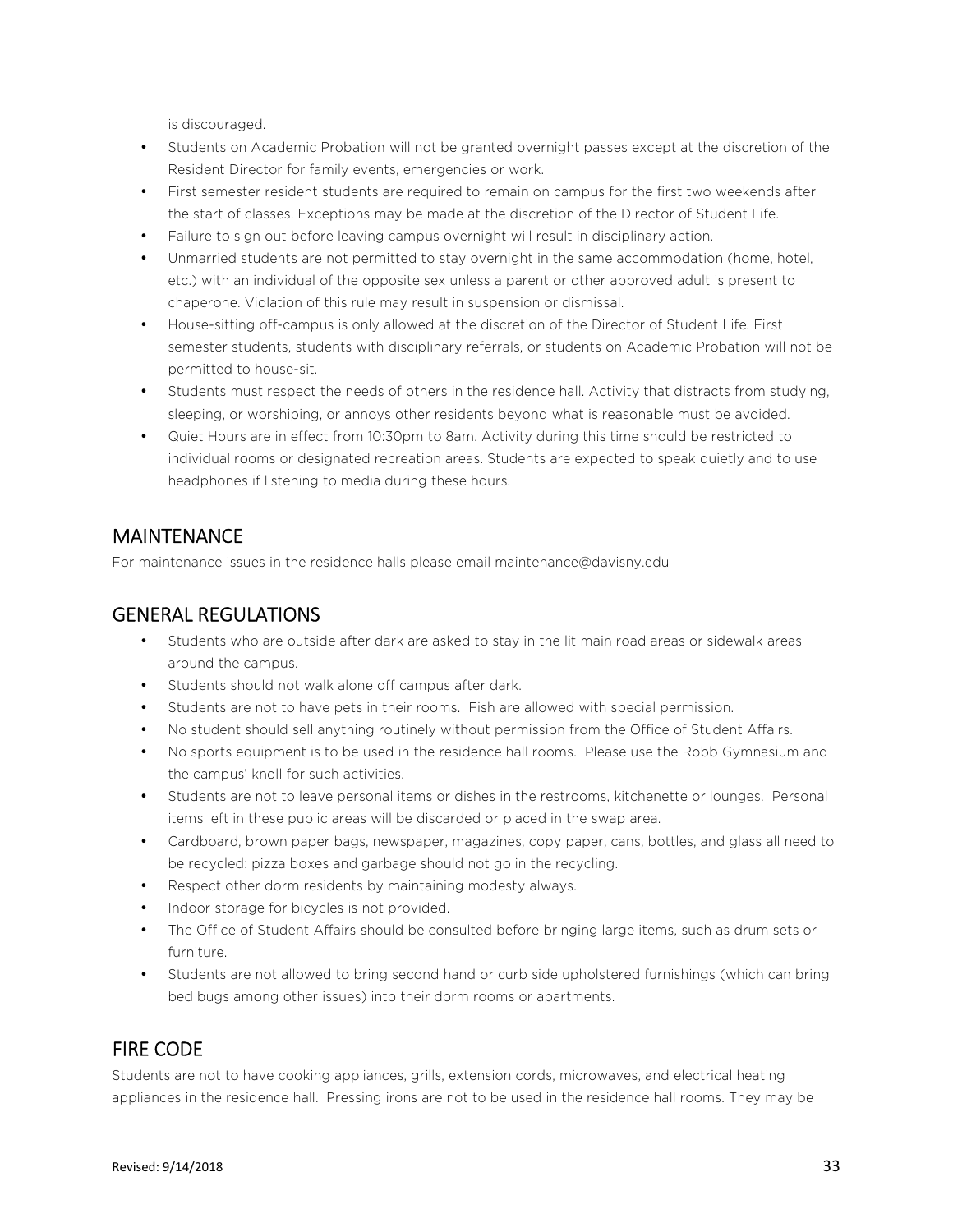used in designated areas with compliance to posted regulations.

- Power strips with a circuit breaker may be used for multiple plugs.
- Curtains need to be fire rated.
- The fire law prohibits suitcases, trunks and furniture to be left in the hallways
- Christmas lights are NOT to be hung around the door frames or windows
- Candles are illegal on college campuses in NY.

#### ROOM PRIVACY

Davis College administration and staff reserve the right to search a room when there is reason to believe that the community standards of the college have been violated or to search for contraband without notice. It may also be necessary for maintenance staff to enter a room to make repairs.

### PREVIEW DAYS

Periodically prospective students will visit Davis College to explore it as a college option. Davis College resident students are an important part in hosting prospective students.

### ROOM INSPECTION

Student rooms are informally inspected on a routine basis on notice. An automatic \$25 fine will be issued to individuals leaving their rooms unsatisfactory during breaks.

- Beds are to be made properly. Sheets are to be used, and pillows are to have pillow cases on them.
- Wastebaskets are to be emptied and clean. Each student is responsible for disposal of their own trash into the dumpster.
- Rugs are to be kept clean and vacuumed.
- Desks and furniture are to be straightened and clean.
- Curling irons, blow dryers, etc. are to be unplugged and cords are to be wrapped up neatly.
- The door to the room is to be locked.
- Clothes are to be picked up and either in the dresser or hanging nicely in the closet.
- Soiled clothing is to be kept in a hamper or laundry bag in the closet.

#### RESIDENCE HALL ROOMS

All room decorations, including wall hangings, posters, and screen savers, should be in harmony with biblical standards and Davis College community standards. Students are not permitted to build lofts or platforms. Students are to bring their own twin-size linens, blankets, bedspread and pillows, as the school does not supply these.

### ROOM SEARCH POLICY

The following statement outlines the basic relationships which exist between a student and Davis College concerning the entry and search of residence hall rooms or college-owned housing. It is the concern of all persons involved with student life to assure each student certain rights and privileges over his or her environment within the institution. This does not imply that the student who rents a given area exercises all control over it. The students' payments are for specified uses.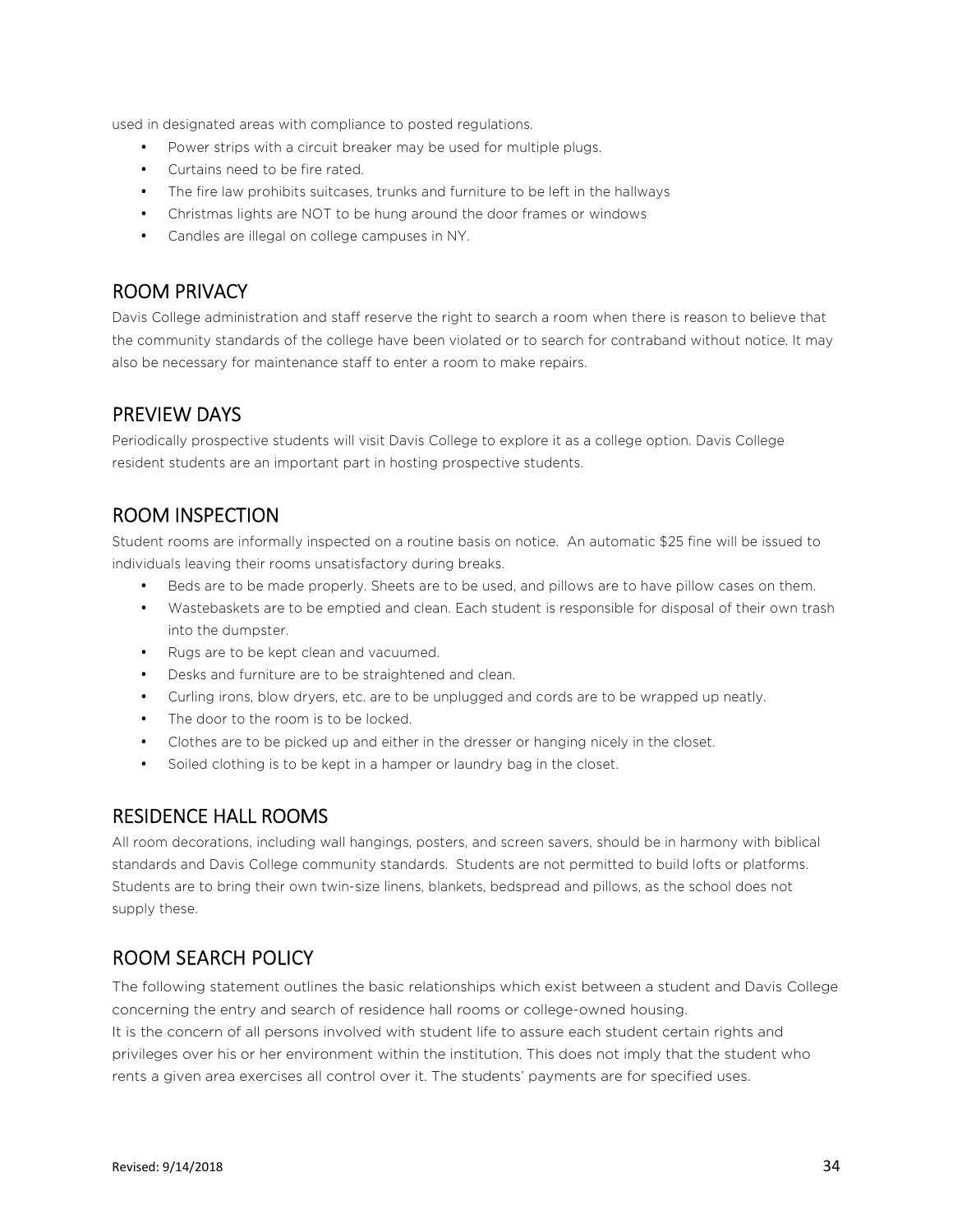Although a student may live in College-owned property for the larger portion of the year, the student does not thereby assume the ownership of the bedroom area or suite to which she/he may be assigned. Instead, the student agrees to pay a stipulated amount for the use of such facilities for studying, sleeping, eating, and recreation. The student housing rental fee entitles the student to the use of these areas in the same manner as the student pays for the use of the dining room, library, etc.

### Entry of resident's room, suite, or apartment

Only authorized personnel are generally permitted to enter the living area in the absence of the residents. Authorized Davis College personnel includes professional members of the Student Affairs staff, Resident Directors, Resident Assistants, Safety Officers, maintenance personnel and non-college personnel contracted to perform maintenance or repair services for Davis College.

# Entry of room in absence or residents

Only in the following situations will entry into a room be made in the absence of the resident: for emergencies, safety and maintenance inspections, verification of resident's presence or absence, or search for "cause." In case of an emergency, the resident will be notified of entry upon return. Notice of safety and maintenance inspections shall be given in advance whenever possible.

# Procedures for entry by authorized Davis College personnel:

- Knock and identify self give resident ample time to open door.
- Request the door be opened.
- If the door is not opened or entry is refused:
	- (a) Knock again and re-identify self.
	- (b) State that college personnel will enter if the door is not opened.
	- (c) Wait a reasonable period, then use key and enter.

### Search of a Resident 's room, suite, or apartment:

Living space and personal belongings of the resident may not be routinely searched.

General situations that lead to a search are listed below:

- Clear indication that health or safety regulations are being violated.
- Emergency situations endangering life, health, or property. In these cases, the typical procedures for search do not need to be followed.
- Search for "cause." A reasonable cause to believe that a federal, state, or civil law or a Davis College regulation is being violated.

Procedures for search:

- At least two staff members should be present and one of them must be from the Student Affairs professional staff.
- The search must be approved by the Vice President for Student Affairs, Director of Resident Life or Resident Director.
- The resident will be asked to open all drawers, closets, refrigerator, luggage, etc., during the search.
- If the occupant is not present during the search, the resident(s) will be notified of the entry and search and the reason for the entry and search upon return.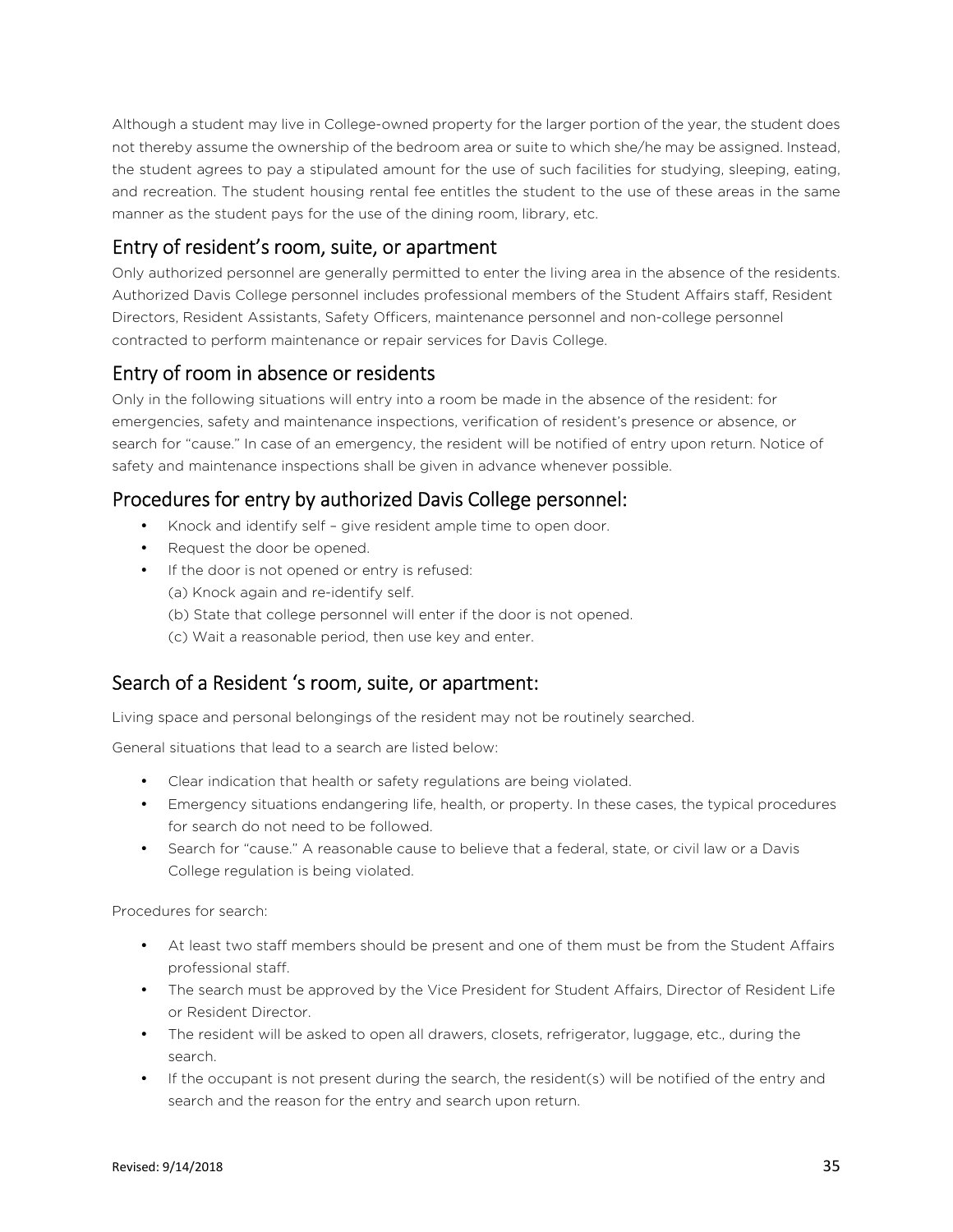Search and seizure:

Items which may be seized without prior consultation of the owner:

- (a) Those specifically prohibited.
- (b) Those that pose immediate danger to the health and/or safety of the residents.

Residents will be promptly notified of the removal.

(a) Residents will be given a notice for all belongings removed.

(b) These belongings may be claimed by the student when lawful to do so, after the disposition of the case by the appropriate college or civil authorities.

Recourse: A student who believes the policy has been violated or his/her rights disregarded may appeal in writing to the Vice President for Student Affairs. The above information is stated as completely as possible to help each student know the procedures by which Davis College personnel conduct search and seizures. If any information is not clear, please feel free to talk with a member of the Student Affairs staff.

# LAUNDRY SERVICE

Free-to-use laundry facilities are in each of the residential Halls, Phillips Hall, and Mason Hall.

### VISITATION GUIDELINES

Students and visitors are not to enter the residence hall or upperclassmen suite of members of the opposite sex. Any student entering the residence hall or upperclassmen suite of the opposite sex without permission will be subject to immediate suspension or dismissal.

# UPPERCLASSMEN SUITE GUIDELINES

### PURPOSE

The purpose of the Upperclassmen Suites is to provide convenient and affordable on-campus housing for students who have demonstrated maturity and responsibility. Upperclassmen Suites are ideal for older students, Junior and Senior students, students who have lived on their own for a few years and for students that have work schedules that make it difficult to live in a traditional dorm setting. The Upperclassmen Suite provides a community experience of fellowship, accountability, and freedom.

### **STATUS**

Upperclassmen Suites are considered on-campus housing; however, institutional scholarship award amounts will be reduced. See the Financial Aid Office for more details and questions.

# QUALIFICATIONS

Residence in the Suites is a privilege provided to returning students who have demonstrated trustworthiness, academic responsibility, and ability to get along well with others. Students applying to the Suites must be at least 20 years old or a Junior, have and can maintain a semester-to-semester GPA of 2.5 or higher, and have no significant disciplinary issues.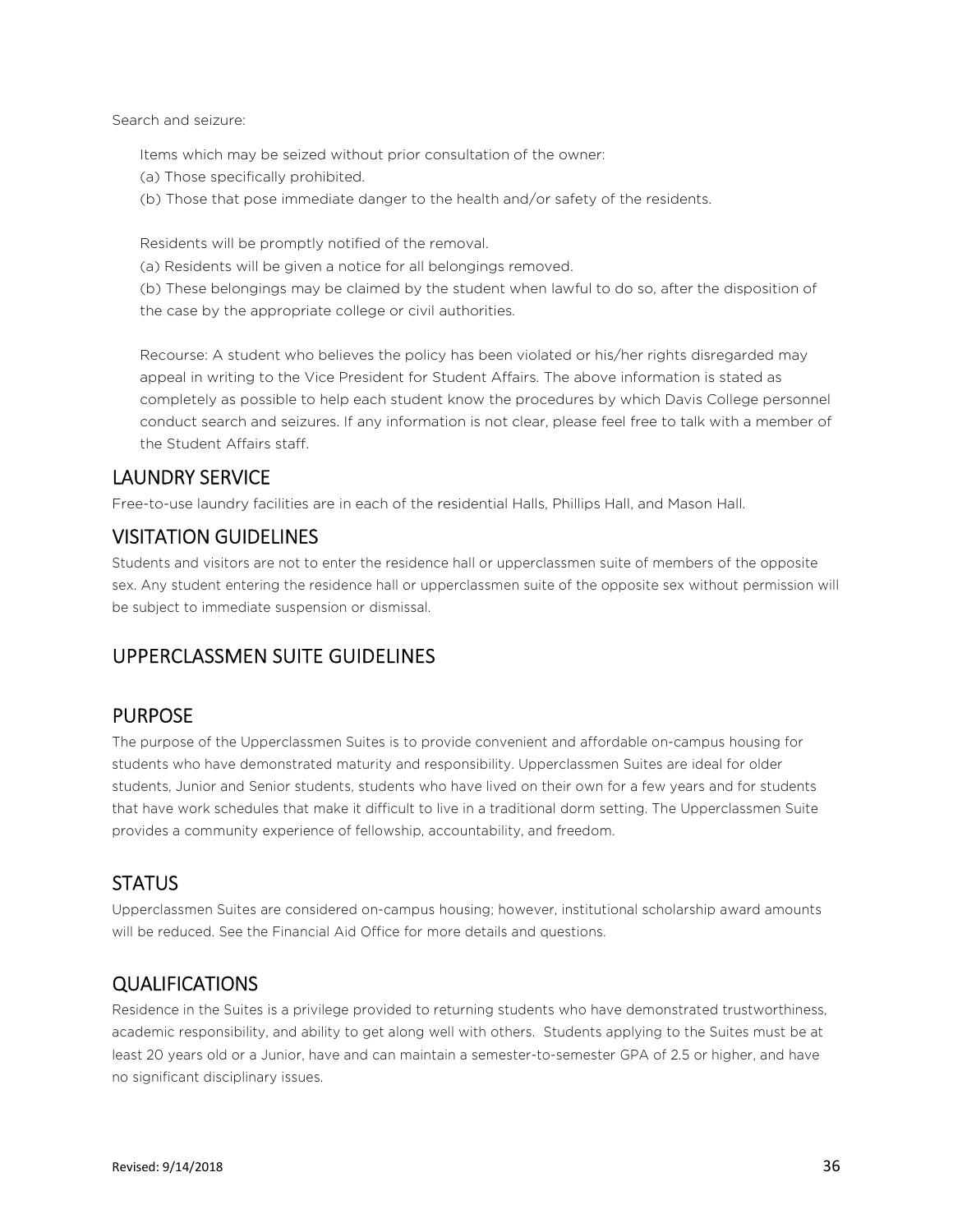It is the policy of the Office of Resident Life not to admit new students to the suites until they have completed a minimum of one semester of on-campus classes and have met the qualifications for suite residence. The Office of Resident Life reserves the right to deny occupancy of a Suite to any student for any reason. Students who have difficulty getting along well with others or a significant history of disciplinary actions will not be admitted to the Upperclassmen Suites.

The Office of Resident Life does not maintain a waiting list for the Upperclassmen Suites. Applications for Suites are open for two weeks each spring semester. From the applications received during this period, the most qualified students are accepted until all available openings are filled.

At times, a very limited number of Suite openings are available for the spring semester. In that occurrence, applications will also be accepted during the fall semester. Applications for the Upperclassmen Suites are available on the my.davisny.edu website.

# CONTRACT & RENT

Upperclassmen Suites rent may be applied to a student's school bill so that they qualify for federal and state funding. Each student must provide a \$200 security deposit prior to occupying the apartment.

Students who choose to live in the Upperclassmen Suites will be entering a five-month contract. Dates of occupancy will be August 15th to December 31st and Jan 1st to May 15th. If a student leaves during a semester, he or she is responsible for the full five months of rent, unless other arrangements are made with the Business Office. Students are not to switch apartments without written permission from the Office of Resident Life.

Students are not allowed to sublease the apartment and should return the apartment key at the end of the contract period. All personal possessions must be removed at the end of the contract period. Any personal possessions left on premises at the end of the contract year will become Davis College property to be disposed of as the college sees fit. Students that leave personal items and do not turn in apartment keys during the months of June and July will be charged rent.

#### UPPERCLASSMEN SUITE PRIVACY

Davis College administration and staff reserve the right to search an upperclassmen suite when there is reason to believe that the community standards of the college have been violated or to search for contraband without notice. It may also be necessary for maintenance staff to enter a room to make repairs.

### MAINTENANCE REQUESTS

Maintenance requests should be made through maintenance@davisny.edu, the Director of Resident Life, or Resident Assistants.

### VISITING HOURS

Students and visitors are not to enter the Upperclassmen Suites of members of the opposite gender, except during visiting hours or with special permission from the Director of Resident Life. Members of the same gender can stay overnight as a guest no more than one (1) night per week, but the Director of Resident Life must be notified at least 24 hours in advance.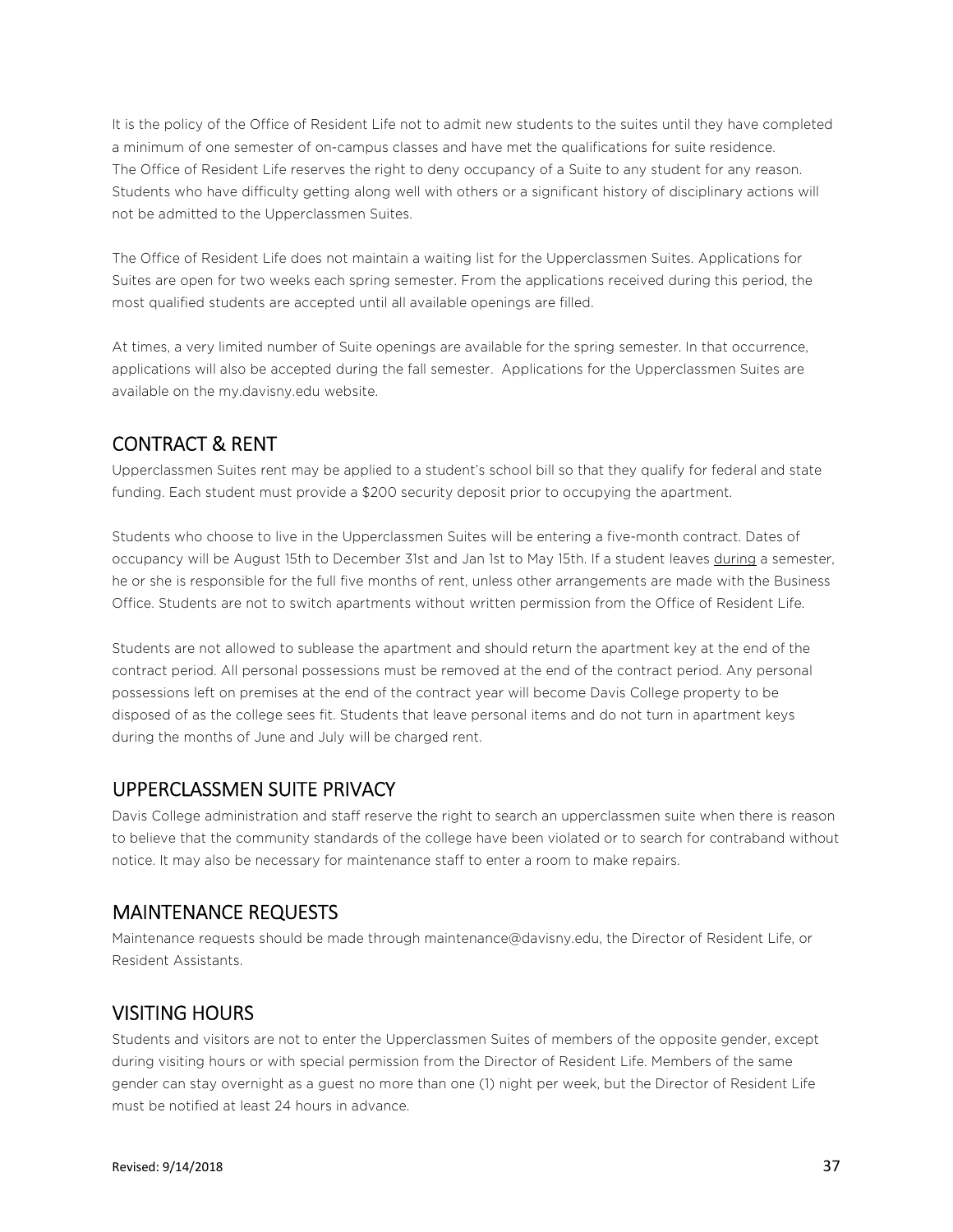Visitation Hours are as follows: Saturdays: 12pm (noon) -12am (midnight) Sundays: 12pm (noon) -12am (midnight)

- A third party must be present and awake throughout the entire duration of the visitor's stay.
- Visitors of the opposite sex are to stay in the common areas (the kitchen and the living room). At no point are visitors of the opposite sex to be in the bedroom(s).
- Holding hands is the only physical contact allowed.
- Any student entering or inviting guests to the Upperclassman Suite of the opposite sex without permission from the Director of Resident Life or the Office of Student Affairs outside of the two designated visitation days will be subject to immediate suspension or dismissal.

The Director of Resident Life and RAs may make un-announced visits to ensure that rules are being followed.

# SUITE INSPECTIONS

Residents given the privilege of living in the Upperclassmen Suites are expected to maintain a clean and neat living space during the extent of their Lease Agreement. Residents are required to have a bi-weekly Suite Inspection performed by their Suite Supervisor(s) and/or Director of Resident Life. Three (3) failed Suite Inspections will result in that Suite's residents being removed from Upperclassmen housing and placed back in the dorms.

# **PFTS**

Pets, except for fish, are NOT allowed in the Upperclassmen Suites. If you decide to get a pet without authorization, you will forfeit your deposit and be required to remove the pet from the premises immediately.

# CURFEW

Curfew for suite residents is 1 a.m. every night. Students should communicate with their Resident Assistant/Suite Leader regarding work or overnight travel. Such communication prevents unnecessary worry and helps maintain a safe campus.

# PRANKS

Absolutely no pranks are to be done. If the police are notified for any reason, all individuals involved will be required to meet with the Vice President for Student Affairs immediately.

# STUDENT MINISTRY

While it is the responsibility of each student to locate a student ministry and contact those supervising that ministry, the Director of Student Ministry is available to provide information and suggestions on certain ministries. Students are also encouraged to discuss potential student ministries with the faculty, staff, academic advisors and upperclassmen. Information on current student ministry opportunities submitted by local churches and organizations is available to students in the Office of Student Affairs. Ministry opportunities are also communicated in chapel by visiting pastors and leaders from organizations.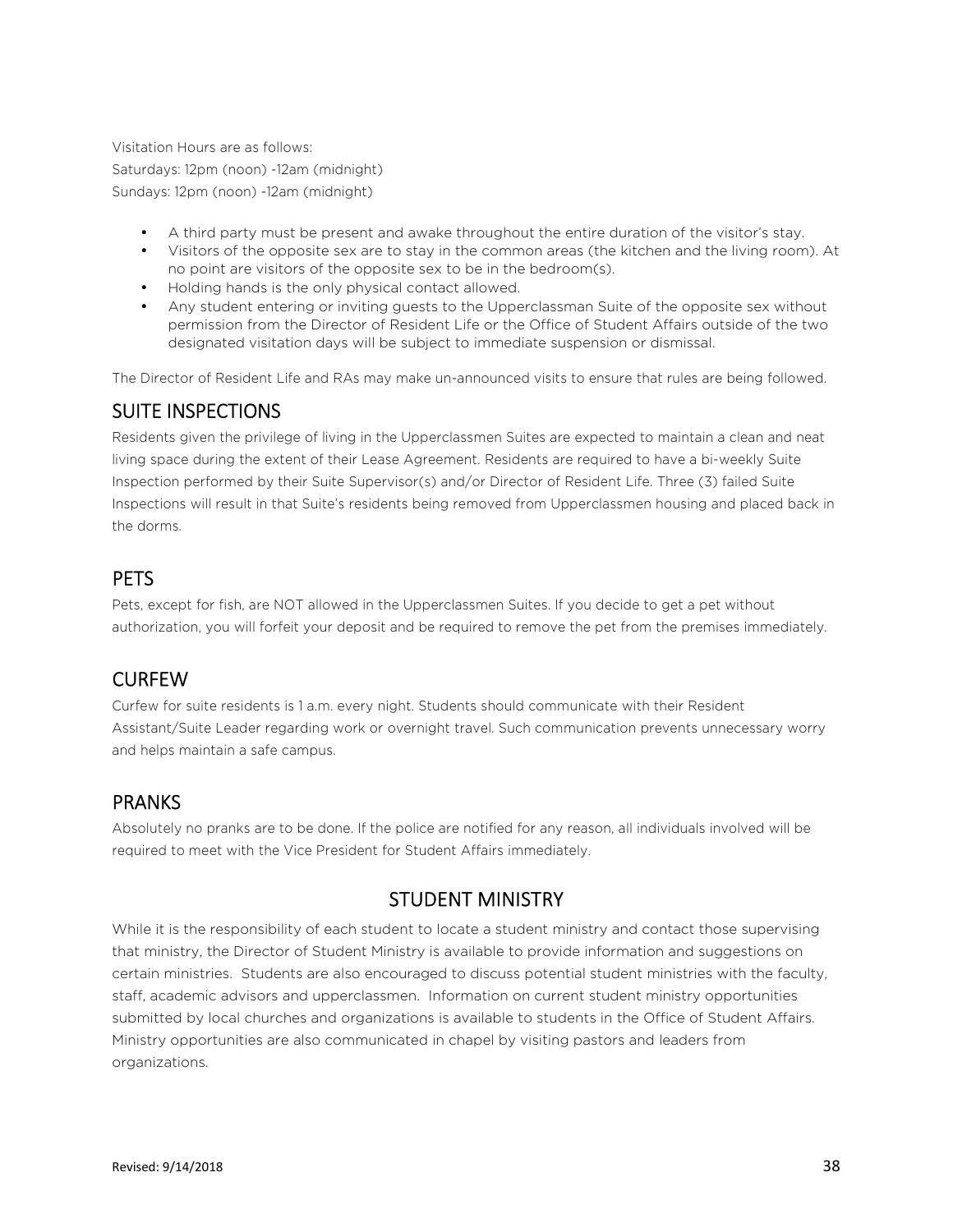# STUDENT MINISTRY PURPOSE

Student Ministry is vital to a student's education. It takes students from the classroom and gives them opportunity to put into practice what has been learned. It also provides area churches and community programs or organizations with a task force of trained personnel. Students are required to complete Student Ministry for graduation from each program.

In addition, each BRE graduate is required to complete an internship. Under the direction of the concentration chair, students are assigned to a local pastor, some other full-time ministry professional, or a community organizer for a field-based internship. Experience is gained in various ministry and workforce related activities.

While the students' learning experience is important, the overall goal of Student Ministry is to expose our students to local ministry opportunities, requiring them to step out of their comfort zones and participate in something they may not typically do otherwise. Participation in Student Ministry gives students an opportunity to develop a passion out of the experiences that they did not know existed and ultimately to shape their professional direction. Another goal of the program is to edify the body of Christ and share the love of Christ with others. Objectives:

- To serve God and other people.
- To promote the discovery and development of ministry skills and spiritual gifts through service.
- To provide the student with supervised ministry training, accountability and evaluation.

# REQUIREMENTS AND INFORMATION FOR STUDENT MINISTRIES

- Students are to select a ministry that will assist them in their personal and professional development.
- For incoming freshmen, one Student Ministry Credit will be given for satisfactory attendance and participation at a local church. (See *Church Attendance*, page 15.)
- Students should be challenged by the requirements of their student ministry but not overwhelmed. Therefore, ministry selections should be made with the student's current experience, training, aptitudes, interests and needs in mind.
- Students should select a ministry that requires at least 2 hours of preparation and participation each week of the semester (total of 30 hours/semester).
- Students must locate work with a student ministry supervisor. A supervisor should be someone who directly oversees the ministry in which the student is serving and is willing to provide the student with accountability, counsel and feedback.
- Students may participate in a ministry that occurs over the summer or in a concentrated portion of the school year, such as camping or missions' ministry.
- Each credit, other than the first semester credit for incoming freshmen, requires a minimum of 30 hours of preparation and participation. All student ministries must be approved by the Director of Student Ministry.
- Upon locating a ministry and a supervisor, students must complete the appropriate forms and return them to the Director of Student Ministry for approval. Students are encouraged to participate in a brief meeting with the Director of Student Ministry if they have any concerns or suggestions regarding student ministry

Forms for credits and completion of student ministry are available from the Office of Student Ministry and are to be handed in two weeks before grades are due at the end of each semester to the Office of Student Ministry.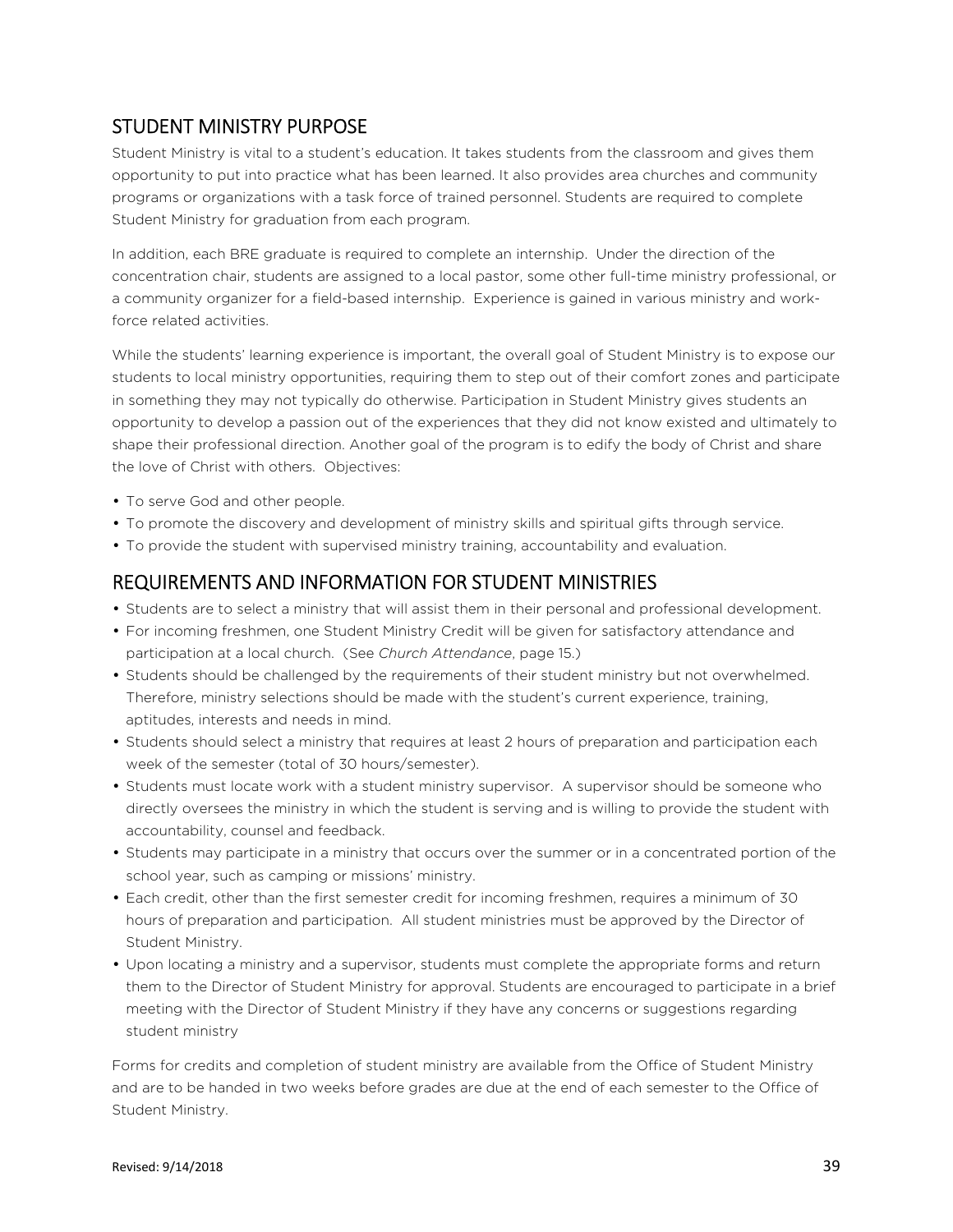# SELECTION OF A MINISTRY

Davis College is in an area where many exciting opportunities exist in local churches and Christian organizations for student ministry. There are also opportunities for students to serve through student organizations and campus ministries at Davis College. The following list suggests some of the many areas in which a student may minister:

Bible Study Leader, Small Group Leader, Children's Ministry, Rescue Mission, Discipleship, Evangelism, Music Worship Leader, Pastor, Assistant Pastor, Youth Pastor, Visitation, Sunday School Teacher, Campus Ministry, Camping, Cross Cultural, Jail and Prison Ministry, Missions, Outreach Music, Traveling Teams, Release Time, Street Witnessing, Nursing Home, Youth Group, After School Programs, Soup Kitchens, Community Events, Missions Trips

# STUDENT MINISTRY CREDIT REQUIREMENTS

Student Ministry credit is the recognition given by the Office of Academic Affairs for satisfactory participation in an approved area of Student Ministry. Students will be given either a "CR" or a "NC". If a student receives a "NC" the student did not fulfill his assigned ministry in an acceptable manner, i.e., less than 10 weeks of ministry or if the student is negligent in church attendance (Students are required to attend all regularly scheduled Sunday morning worship services). If a student receives a "CR" they have completed their Student Ministry Credit acceptably.

Students must satisfactorily complete (CR) the designated minimum number of semesters of ministry development required for their program: eight (8) semesters for BRE degree, six (6) semesters for threeyear diploma, four (4) semesters for AAS degree and two (2) semesters for Bible certificate. Both fulltime and part-time students must satisfy the Student Ministry requirement to graduate from a program. A prorated reduction in the required number of semesters of Student Ministry will be given for transfer students.

All BRE students are required to participate in an approved internship in their area of academic concentration. The internship is either conducted during the summer or spread over both semesters of the senior year. While this internship is taken for academic credit, it also counts for Student Ministry credit. Students must follow the requirements for registering and reporting a student ministry to receive Student Ministry credit.

A permanent record of a student's credit will be kept in the Office of Student Ministry. Prior to graduation, the Student Ministry Officer will send to the Registrar's Office a recommendation of those students who qualify for graduation. Should a student fail to meet the minimum requirement for graduation, the Student Ministry Officer will recommend to the Registrar's Office that the diploma be withheld until the student has met the requirements.

# STUDENT ORGANIZATIONS

Ideas for new student organizations should be submitted to the Vice President for Student Affairs for approval.

# STUDENT LIFE ASSOCIATION

Student Life Association (SLA) serves as a representative for the student body. The Student Life Association also provides direction for student associations, coordinates and conducts campus events and ministries and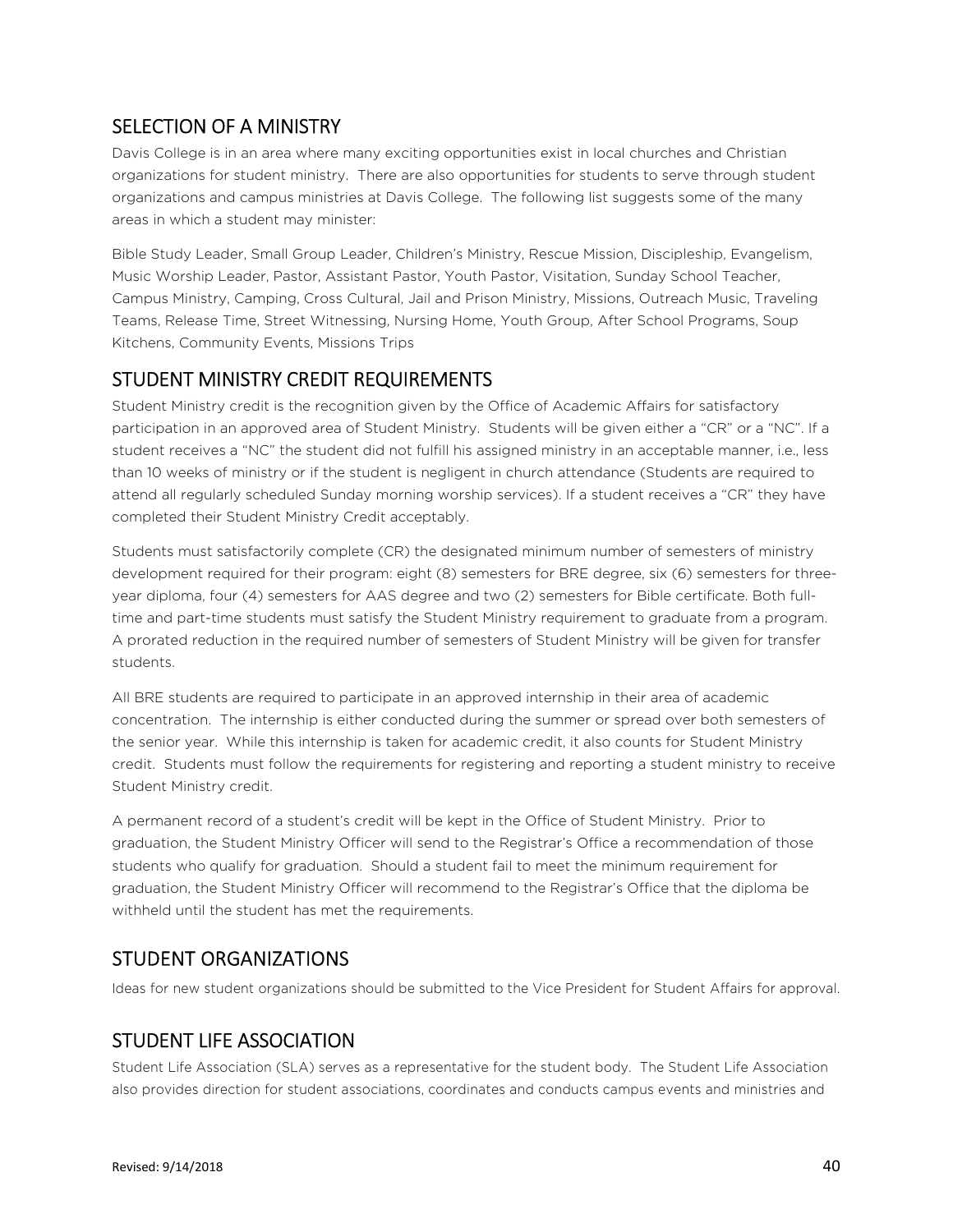promotes self-government within the student body. It serves to enhance campus life by planning, promoting and conducting events each semester.

Student Life Association Policies:

- If a student is interested in starting a new student association, it must be approved through the Office of Student Affairs.
- Every association of students within the college is required to have a faculty advisor. Meetings are not to be called without the knowledge and presence of the advisor. The faculty advisor will assist with the activities at the association and accompany the organization on any trips or retreats.
- No group may print, solicit, or distribute any literature without first receiving permission from the Office of Student Affairs.
- All fund-raising activities must be approved and scheduled through the Office of Student Affairs.
- Only approved associations may reserve campus facilities and request college vehicles. All student associations should check with all known college activity calendars to avoid conflicts in scheduling.
- Student groups, associations, and classes may not enter into contractual agreement with off-campus agents or vendors. Such contracts and agreements must be signed by an authorized agent of the College in the Office of Student Affairs.

#### STUDENT SERVICES

#### TECHNOLOGY SERVICES

Davis College's information technology resources, including email and Internet access, are provided for business and educational purposes. Students, faculty, staff, and guests (hereinafter referred to as users) are expected to adhere to the following policy for continued access to the college's technological resources. Users should report security risks or violations to staff, faculty, or a network administrator.

#### Overview

Davis College provides its students, faculty, staff and guests (hereinafter referred to as users) with Internet and E-Mail access to help in the fulfillment of job responsibilities and for educational services. Users must understand that any connection to the Internet offers the opportunity for non-authorized users to view or access school information. Therefore, it is important that all connections be secure, controlled, and monitored.

#### Purpose

The purpose of this policy is to describe what steps must be taken to ensure that users connecting to Davis College's network are authenticated in an appropriate manner, in compliance with school standards, and are given the least amount of access required to perform their job function or meet their educational needs. This policy specifies what constitutes appropriate use of network accounts and authentication standards.

#### Scope

The scope of this policy includes all who have access to school-owned or school-provided computers or require access to Davis College's network and/or systems. This policy applies not only to employees and students, but also to guests, contractors, and anyone requiring access to the college's network. Public access to the college's externally-reachable systems, such as its website or public web applications, are specifically excluded from this policy.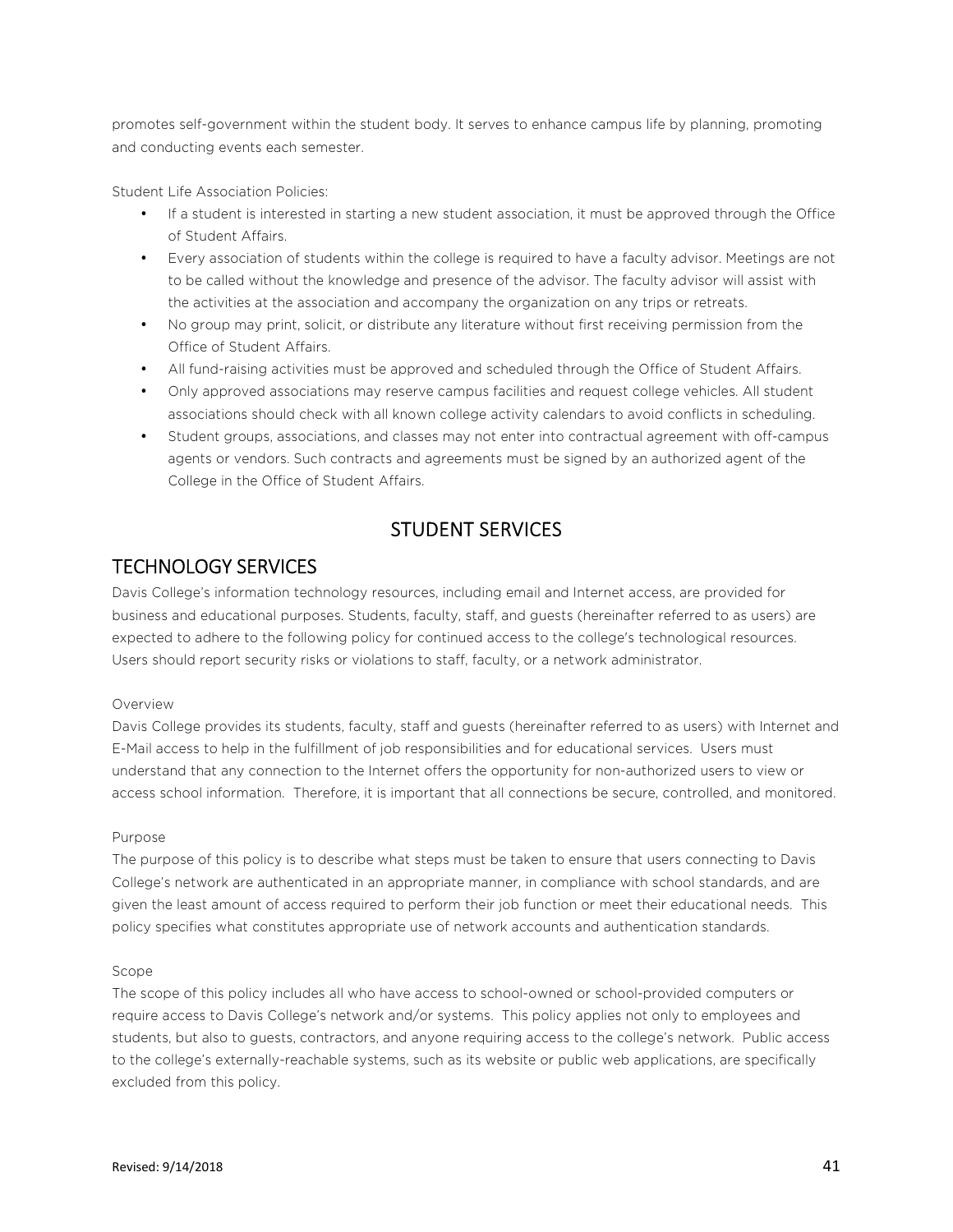#### Policy

#### Account Setup

During initial account setup, certain checks must be performed to ensure the integrity of the process. The following policies apply to account setup:

- Positive ID and coordination with Human Resources, the Registrar's Office, or the Office of Student Affairs (in regards to guests) is required.
- Users will be granted the least amount of network access required to perform his or her job function or meet their educational needs.
- Users will be granted access only if he or she accepts the Acceptable Use Policy.
- Access to the network will be granted in accordance with the Acceptable Use Policy.

#### Account Use

Network accounts must be implemented in a standard fashion and utilized consistently across the organization. The following policies apply to account use:

- Accounts must be created using a standard format (i.e., first name-last name, or first initial-last name,  $\rho \uparrow c$ )
- Accounts must be password protected (refer to section 4.3 Password Policy for more detailed information).
- User accounts must not be given administrator or 'root' access unless this is necessary to perform his or her job function.
- Occasionally guests will have a legitimate need for access to the college's network. When a reasonable need is demonstrated, temporary guest access is allowed. This access, however, must be severely restricted to only those resources that the guest needs at that time, and disabled when the guest's work is completed.
- Individuals requiring access to confidential data must have an individual, distinct account. This account may be subject to additional monitoring or auditing at the discretion of the IT Manager or Operations Team, or as required by applicable regulations or third-party agreements.

#### Password Policy

All accounts must be password protected. Passwords are unique for each user and are not to be shared with anyone. Appropriate passwords must contain the below information:

- Must be at least eight characters in length.
- Must contain at least one upper case letter.
- Must contain at least one lower case letter.
- Must contain at least one number or special character. Examples of special characters are \$, %, @, or \* etc.
- May not contain your name. For example, if your name is John Doe, your password can not be John1234.

#### Account Termination

When managing network and user accounts, it is important to stay in communication with the Human Resources and Registrar's Office so that when an employee or student no longer works at or attends Davis College, that account can be disabled. Please refer to Human Resources and the Registrar's Office's policies for more detailed information on how the IT Manager is notified in the event of employment terminations or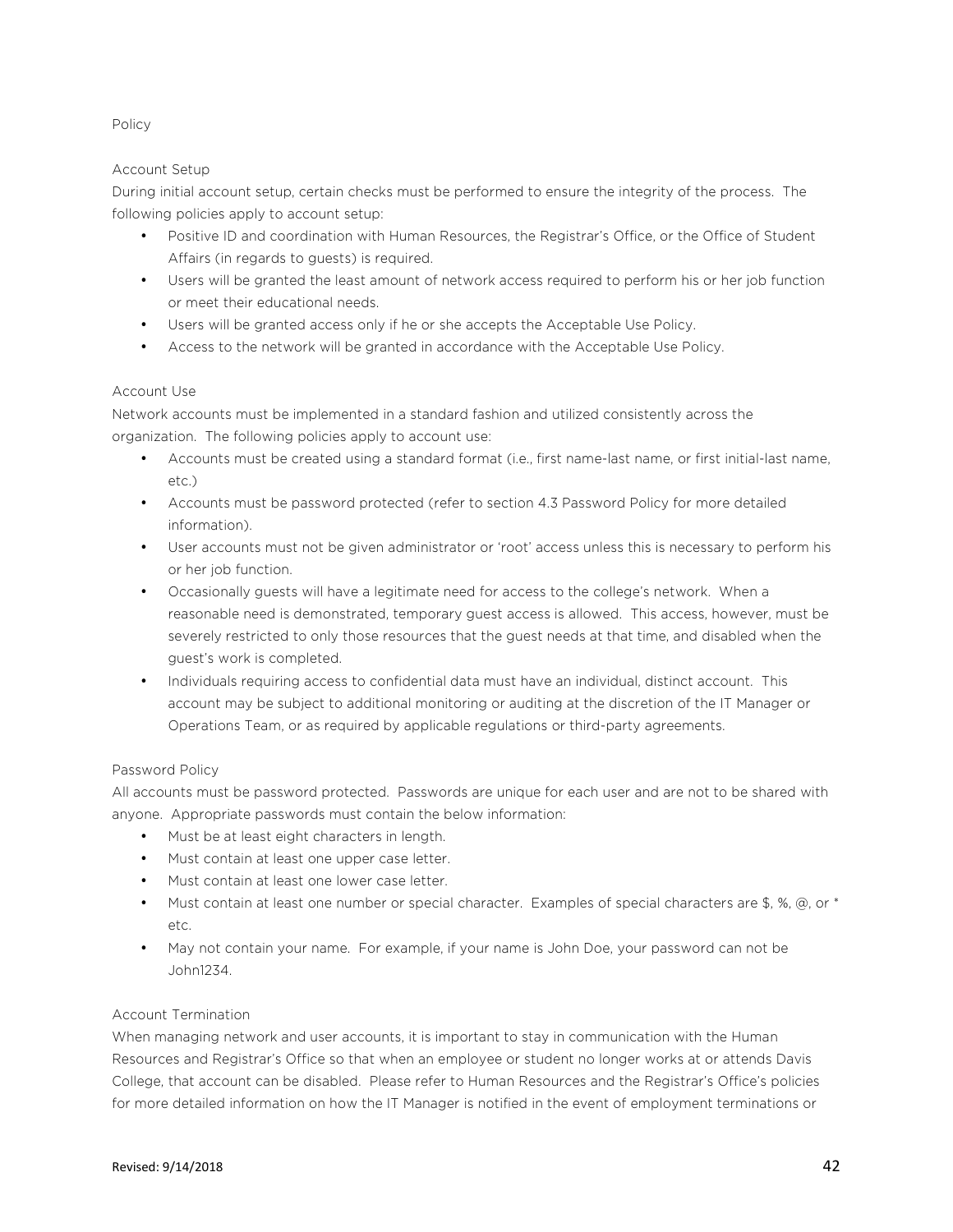#### disenrollment.

#### Minimum Configuration for Access

Any system connecting to the network can have a serious impact on the security of the entire network. A vulnerability, virus, or other malware may be inadvertently introduced in this manner. For this reason, users should update their antivirus software, as well as other critical software, to the latest version before accessing the network.

Any network access equipment connected to the network in the dormitories or apartments (such as wireless routers, etc.) must be secured with a wireless password. Any devices that are broadcasting unencrypted wireless signals will not be allowed access to Davis College's network.

#### System Use and Ownership

Users should be aware of the following when using any systems at Davis College and should report any violations to staff, faculty, or a network administrator:

- Users at Davis College should have no expectation of privacy while using college-owned or collegeleased equipment. Information passing through or stored on college equipment can and will be monitored. Users should also understand that Davis College maintains the right to monitor and review Internet use, Intranet use, and E-Mail communications sent or received by users as necessary.
- Users are to respect the intended usage of an account. Users are not to use their Davis College provided email account or network access to operate a business unless these activities are approved as a project for the college. These accounts are created for Davis College business or educational use only. In regards to E-Mail, users should not send spam, chain letters, or other mass unsolicited mailings.
- Users are expected to respect and protect the privacy of others. Every user is assigned an account for access to Davis College's systems. This information is not to be shared with others. Also, users are not to use another's account for any reason. Users should not intentionally seek information on, obtain copies of, or modify files or passwords belonging to other users of Davis College, or represent others, unless explicitly authorized to do so by those users. Please refer to the Academic Integrity Policy for more detailed information.
- Users are to respect and protect the integrity, availability, and security of all electronic resources. This includes observing all network security practices as listed in this document. Users should not purposely damage or destroy any resources that do not belong to them without clear permission of its owner. Users shall not intentionally develop or use programs, transactions, data, or processes to harass other users or infiltrate the system or damage or alter the software or data components of a system. Users shall not develop or use any unauthorized mechanisms to alter or avoid charges levied by the college or its providers.
- Users are to respect and protect the intellectual property of others. This includes abiding by copyright laws and not plagiarizing. Most software, music, games, movies and books are copyrighted materials and copies of these should not be created or downloaded using Davis College's systems.
- Users are to respect and practice the principles of community. This includes abiding by Davis College's code of conduct. Users should not intentionally access, transmit, copy or create any material that is illegal or obscene, and they shall not use resources to further other acts that are criminal. Users shall comply with Davis College policies regarding sexual, racial, and other forms of harassment.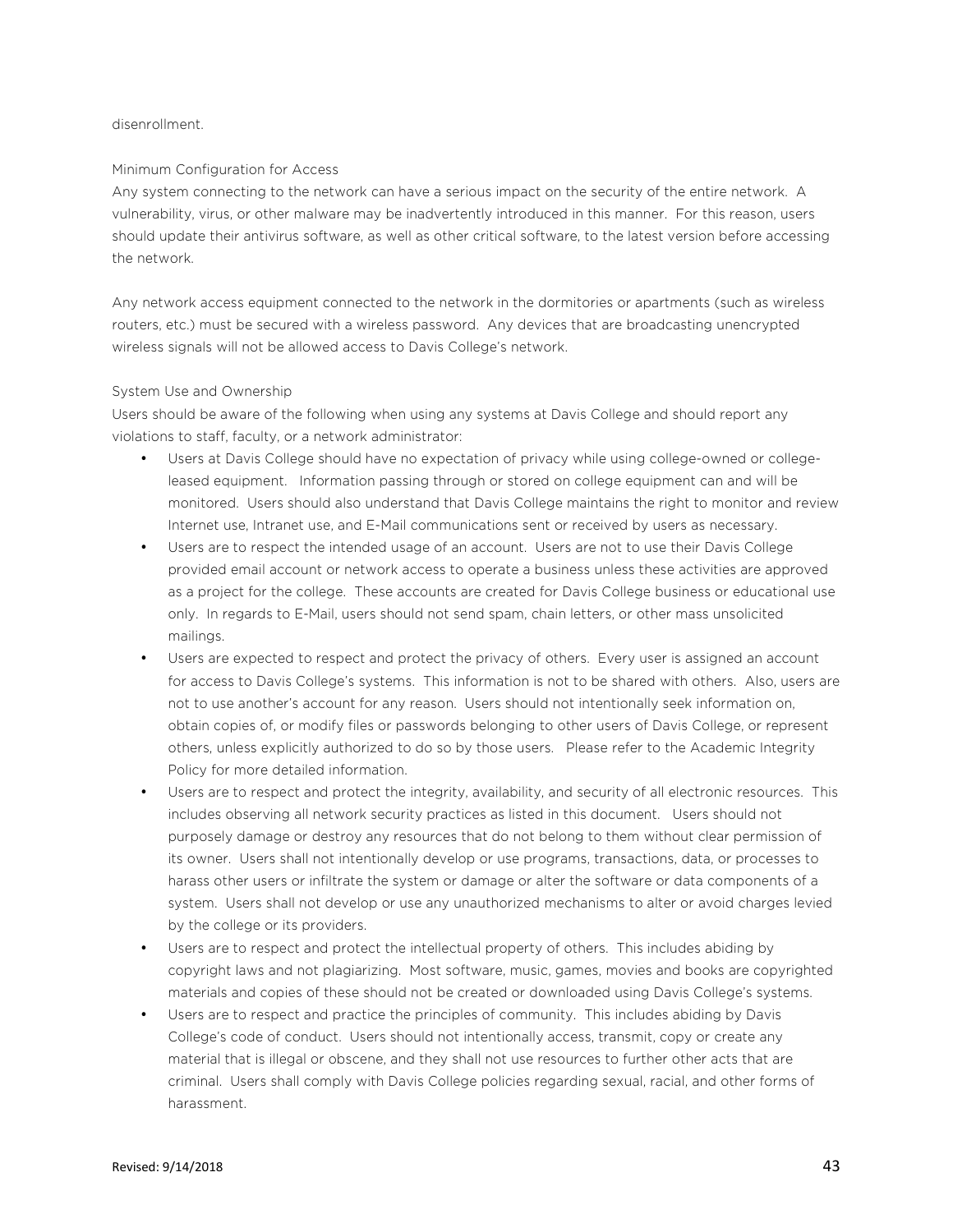#### Consequences for Violation

Davis College network administrators and their authorized employees maintain the right to monitor the use of information technology resources to help ensure that uses are secure and in conformity with this policy. Administrators reserve the right to examine, use, and disclose any data found on the college's information networks to further the health, safety, discipline, or security of any student, employee, or to protect property (physical and intellectual).

Any suspected violations of this policy will be reviewed on a case-by-case basis. If it is determined that a user has violated one or more of the above use regulations, disciplinary action may occur.

- Disciplinary action may include suspension, restriction of access, or more severe penalties up to and including termination of employment (in regards to employees) or expulsion (in regards to students).
- Where illegal activities or theft of college property (physical and intellectual) are suspected, Davis College may report such activities to the applicable authorities.

#### PRINT POLICY

#### Overview

Davis College provides its students, faculty, staff and guests (hereinafter referred to as users) with printers and copiers to help in the fulfillment of job responsibilities and for educational services. Users must understand that with each connection to a printer/copier there is a responsibility to not be wasteful and to be mindful of cost, both financially and environmentally.

#### Purpose

Printing/copying represents one of the highest equipment expenditures at Davis College. The goal of this policy is to facilitate the appropriate and responsible use of printer assets, as well as control printer cost of ownership by preventing the waste of paper, toner, ink, and other incidental items.

#### Scope

The scope of this policy includes all who have access to school-owned or school-provided printers and copiers. This policy applies not only to employees and students but also to guests, contractors, and anyone requiring access to the college's printers/copiers.

Policy

#### Printing Cost

All users are assigned an allowed print balance and each print job is assigned a cost. When a user has exhausted their available balance, they can purchase more by visiting the Business Office.

- Faculty and staff will currently have an unlimited balance. However, printer and copier use is tracked for reporting purposes. This information can and will be used to re-evaluate this policy, which may be changed at any time.
- Students are currently given a \$30 per semester balance. A student reaching a zero balance they may contact the business office to add funds to their account.

The below table shows cost per page when printing.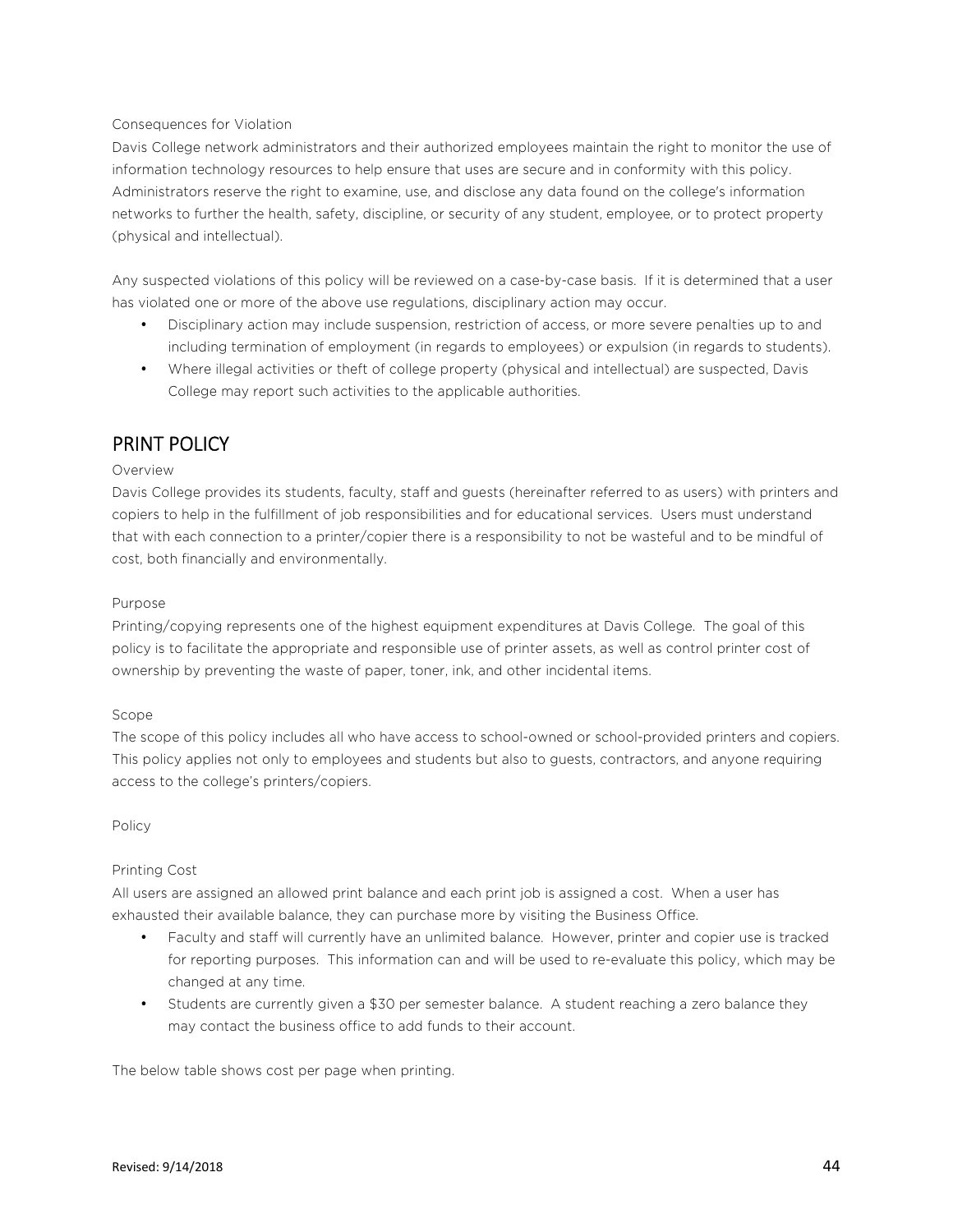| <b>Grey Scale</b> | <b>Grey Scale Duplex</b> | Color          | <b>Color Duplex</b> |
|-------------------|--------------------------|----------------|---------------------|
| \$.10 per page    | \$.05 per page           | \$.35 per page | \$.20 per page      |

#### Connecting to and using printers/copiers

All school owned computer systems will be connected to a print server. Each will have a program that appears in the top right corner of the screen that will inform the user of their current printing balance. Access to printers is determined by the department that the user belongs to. Any user who wishes to print from their personal device will need to go to http://print.davisny.edu and sign in using their network credentials. These credentials are provided by Technology Services (please see the Acceptable Use Policy for Information Technology Resources). This website is available only while on campus. Users can also go to this website at any time, while on campus, to check their balance and review the print jobs they have sent.

#### Printer/Copier Use

Users should be aware of the following when using any printers/copiers at Davis College and should report any violations to staff, faculty, or a network administrator:

- Printers are to be used for documents that are relevant to educational purposes. Printers are not intended for personal use. Users should not print personal or confidential information on school owned printers/copiers that are not designated for this purpose.
- Personal printers are allowed on campus. If you live on campus you are permitted to bring and use your own printer. If you do bring your own printer, then you acknowledge that Davis College is not responsible for maintaining the printer and Davis College does not guarantee it will be able to function optimally on the Davis College network (maintenance includes, but is not limited to, replenishing paper or ink, repairing damaged or nonworking parts). It is also understood that it is the users' responsibility to make sure access to the device is only available to those they wish to use it and that Davis College is not responsible should the device become lost, stolen, or otherwise damaged.
- Davis College is not responsible for lost print jobs. It is the user's responsibility to retrieve documents in a timely fashion. It is also recommended that a user be at the printer when sending a job to it. Davis College is not responsible for reimbursing an expense for lost or stolen print jobs.
- If a user finds an unclaimed print job it is requested that the documents be neatly placed in a designated area. Any unclaimed print jobs will be discarded daily by the custodial staff. Davis College is not responsible for any print jobs that were not collected in a timely fashion and will not reimburse for these jobs. It is each user's responsibility to pick up anything that is sent to the printer.
- It is requested that each user limit paper usage by taking advantage of duplex printing and other optimization features. Some printers offer the option to duplex a print job (print on both sides of a page) or to consolidate multiple pages into a single page (i.e. printing 6 PowerPoint slides per page versus one per page). It is asked that each user consider these and use them as the system or print job allows.
- Avoid printing documents that can easily be reviewed electronically. As an example, do not print emails, but instead use the folders and archiving functionality in your e-mail application to organize and view your messages. Avoid printing a document just to see what it looks like. While it is understood that a document will not always look exactly as it did on the screen once printed, this can be wasteful and will count against your printing balance.
- Consult Technology Services before using non-standard paper. Many printers do not support certain paper types, including vellum, transparencies, adhesive labels, tracing paper, card stock, or thicker paper. If you need to use a non-standard paper type, consult Technology Services to determine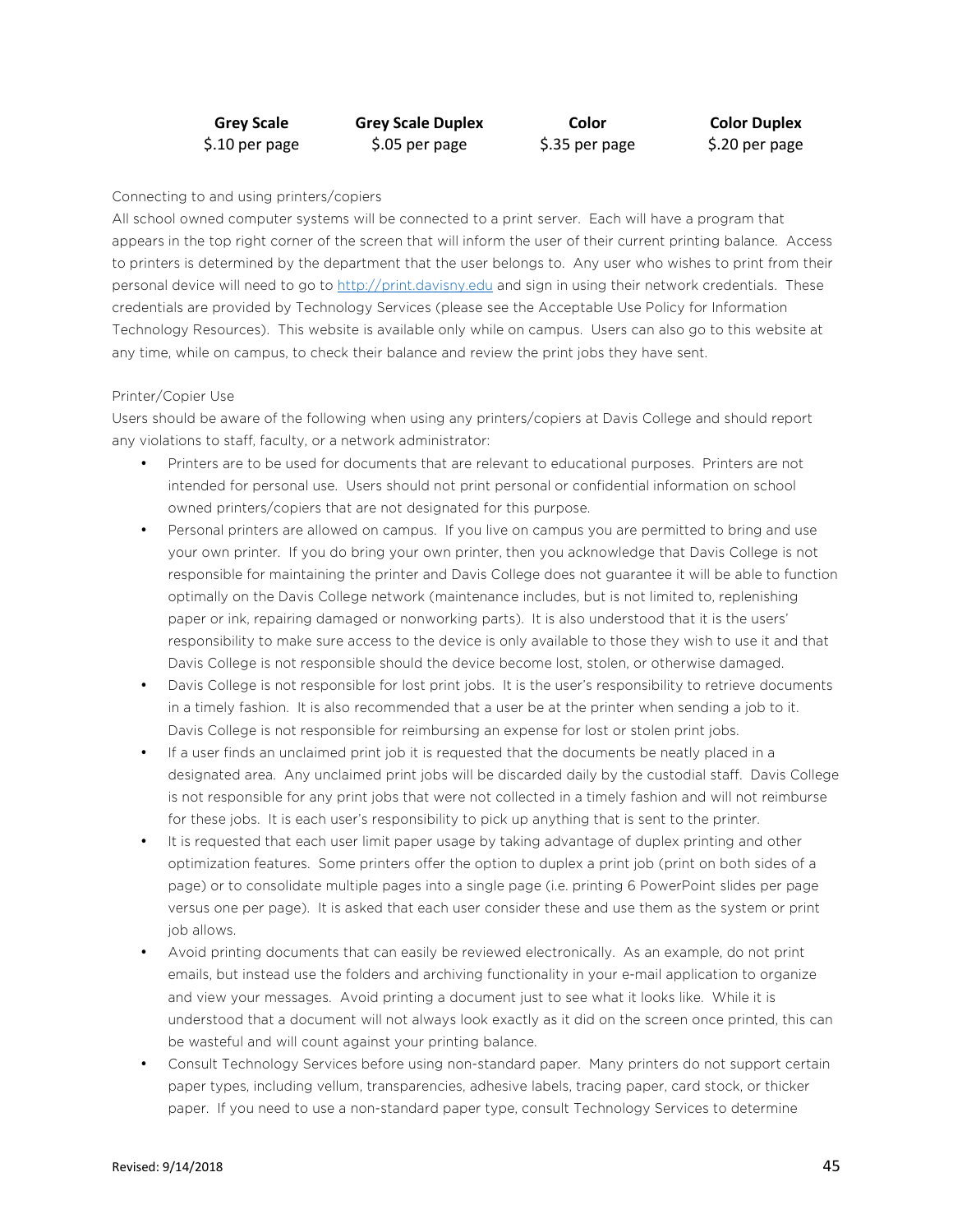which printer or copier can handle it.

- The devices on campus capable of printing color are few and are not available for student use. Given the high cost per page to print color copies you are strongly encouraged to avoid printing in color when grey scale (black and white) will do.
- If you encounter a problem with a printer/copier contact Technology Services. If you encounter a physical problem with the printer/copier (paper jam, out of toner, etc.) and are not "trained" in how to fix the problem, please do not try. Instead, report the problem to Technology Services or ask a trained staff member for help. Also, please report any malfunction to Technology Services as soon as possible.

#### CAMPUS BOOKSTORE

The Campus Bookstore is a service of Davis College. It primarily serves to provide textbooks and supplies to students and faculty. It also serves the community providing Bibles and reference books, gifts, and Davis College clothing.

#### COUNSELING SERVICES

The Office of Student Affairs offers on-site counseling services to Davis College students. Students often face many challenges during their college days and sometimes need someone to talk to. Some of the issues students face are: homesickness, loneliness, depression, anxiety, marriage and family, spiritual and interpersonal relationships. Counseling is based on biblical principles and integrated with sound psychological truth to provide assistance to the student. Contact the Office of Student Affairs or Health Services for more information. Services are kept in professional confidence.

### CAMPUS DINING HALL

#### Meal Hours

| <b>Breakfast</b>                                |                           |
|-------------------------------------------------|---------------------------|
| Monday, Tuesday, Thursday, Friday (Hot)         | 7:30 a.m. - 8:30 a.m.     |
| Monday, Tuesday, Thursday, Friday (Continental) | 8:30 a.m. - 10:30 a.m.    |
| Lunch                                           |                           |
| Monday, Tuesday, Thursday, Friday               | $12:00$ p.m. $-1:00$ p.m. |
| Sunday                                          | 12:30p.m. - 1:30 p.m.     |
| <b>Brunch</b>                                   |                           |
| Wednesday and Saturday                          | 10:30 a.m. - 12:00 p.m.   |
| Dinner                                          |                           |
| Saturday and Sunday                             | $5:00$ p.m. $-6:00$ p.m.  |
| Monday, Tuesday, Thursday, Friday               | $5:00$ p.m. $-6:30$ p.m.  |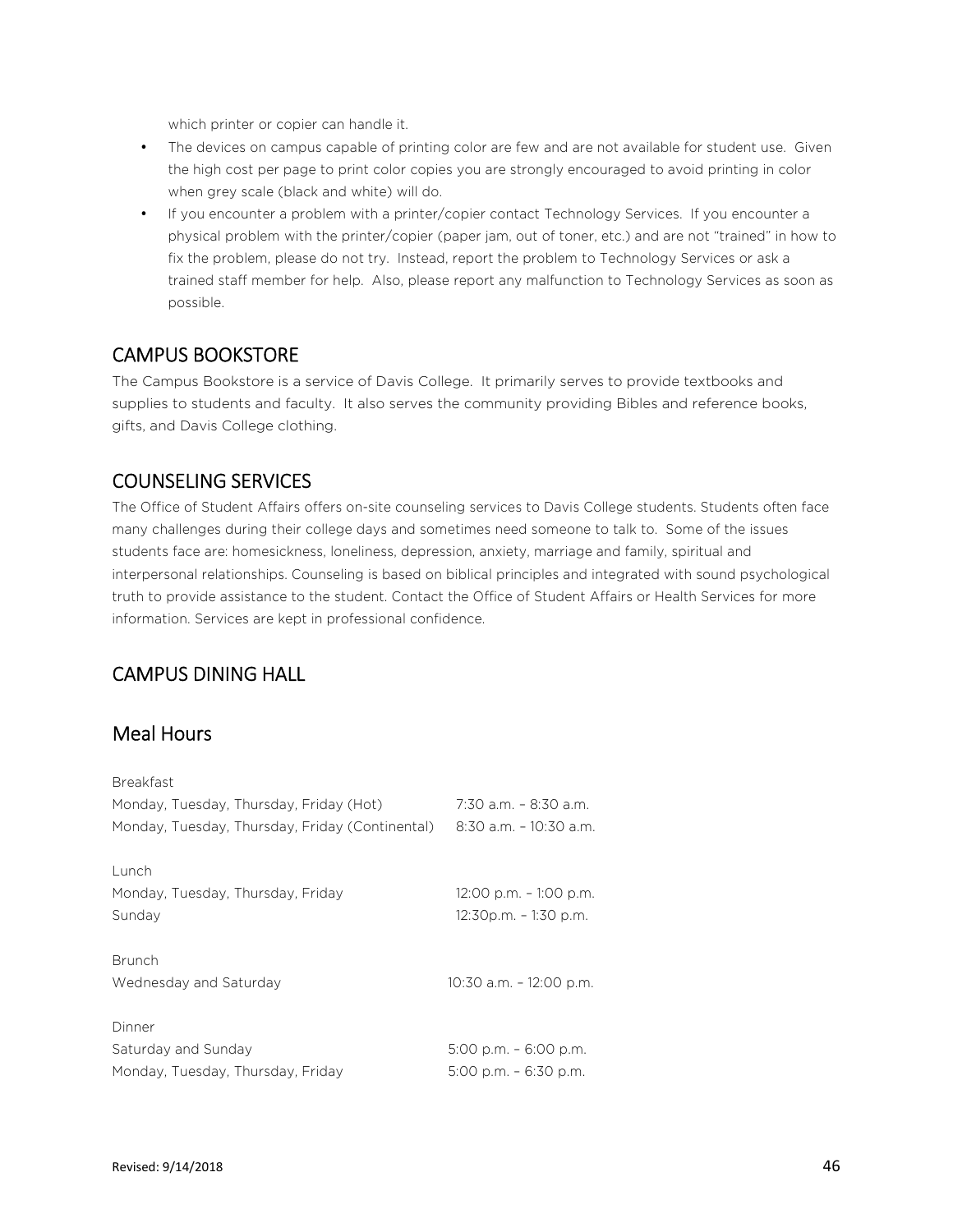Tableware and silverware are not to be taken out of the dining hall. Students are responsible for cleaning up their table after each meal. After meals, dirty dishware and any undesired or remaining food is to be taken to the dish room for proper cleaning and food disposal.

Dishes are not to be taken out of the dining hall for any reason. To-Go containers are available to students purchasing a meal when they are not able to eat in the Dining Hall due to illness or due to job scheduling conflicts. For any other circumstances, students are to talk to the Director of Food Services or the Cook. Students are to obey the dress code for the dining room. Politeness and good table manners are expected. Guests and students who are not on a meal plan are welcome to purchase meals in the dining hall.

### STUDENTS AND CREDIT CARDS

Students are encouraged to be financially responsible while going to college. Students are informed by Financial Aid department about the types of loans they are taking to pay for their college tuition. Students are also made aware of the financial implications and risks that can occur using credits cards while in college. Davis College prohibits the advertising, marketing, or merchandising of credit cards on campus to Davis students. If someone is found handing out credit card information to students without authorized consent, please notify the Office of Student Affairs immediately.

### **SUMMARY**

"THE CREDIT CARD ACCOUNTABILITY RESPONSIBILITY AND DISCLOSURE ACT" The CARD Act of May 19, 2009

PREVENTS UNFAIR INCREASES IN INTEREST RATES AND CHANGES IN TERMS

- Prohibits arbitrary interest rate increases and universal default on existing balances;
- Requires a credit card issuer who increases a cardholder's interest rate to periodically review and decrease the rate if indicated by the review;
- Prohibits credit card issuers from increasing rates on a cardholder in the first year after a credit card account is opened;
- Requires promotional rates to last at least 6 months.

#### PROHIBITS EXHORBITANT AND UNECESSARY FEES

- Prohibits issuers from charging a fee to pay a credit card debt, whether by mail, telephone, or electronic transfer, except for live services to make expedited payments;
- Prohibits issuers from charging over limit fees unless the cardholder elects to allow the issuer to complete over-limit transactions, and also limits over ‐limit fees on electing cardholders;
- Requires penalty fees to be reasonable and proportional to the omission or violation;
- Enhances protections against excessive fees on low‐credit, high‐fee credit cards.

REQUIRES FAIRNESS AND APPLICATION AND TIMING OF CREDIT CARD PAYMENTS

- Requires payments in excess of the minimum to be applied first to the credit card balance with the highest rate of interest;
- Prohibits issuers from setting early morning deadlines for credit card payments;
- Requires credit card statements to be mailed 21 days before the bill is due rather than the current 14.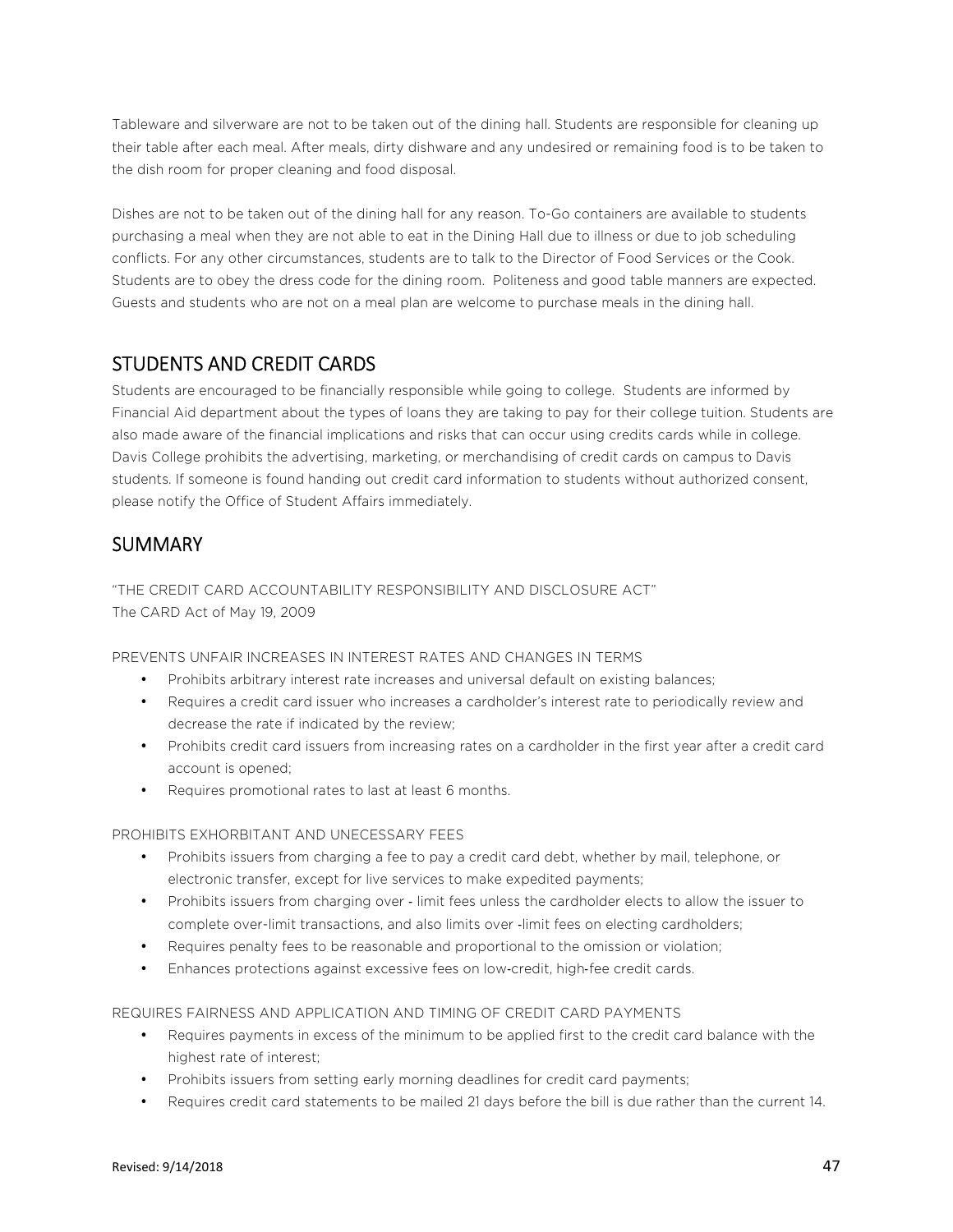#### PROTECTS THE RIGHTS OF FINANCIALLY RESPONSIBLE CREDIT CARD USERS

- Prohibits interest charges on debt paid on time (double-cycle billing ban);
- Prohibits late fees if the card issuer delayed crediting the payment;
- Requires that payment at local branches be credited same ‐day;
- Requires credit card companies to consider a consumer's ability to pay when issuing credit cards or increasing credit limits.

#### PROVIDES ENHANCED DISCLOSURES OF CARD TERMS AND CONDITIONS

- Requires cardholders to be given 45 days' notice of interest rate, fee and finance charge increases;
- Requires issuers to provide disclosures to consumers upon card renewal when the card terms have changed;
- Requires issuers to provide individual consumer account information and to disclose the period of time and total interest it will take to pay off the card balance if only minimum monthly payments are made;
- Requires full disclosure in billing statements of payment due dates and applicable late payment penalties.

#### STRENGTHENS OVERSIGHT OF CREDIT CARD INDUSTRY PRACTICES

- Requires each credit card issuer to post its credit card agreements on the Internet, and provide those agreements to the Federal Reserve Board to post on its website;
- Requires the Federal Reserve Board to review the consumer credit card market, including the terms of credit card agreements and the practices of credit card issuers and the cost and availability of credit to consumers;
- Requires Federal Trade Commission rulemaking to prevent deceptive marketing of free credit reports.

#### ENSURES ADEQUATE SAFEGUARDS FOR YOUNG PEOPLE

- Requires issuers extending credit to young consumers under the age of 21 to obtain an application that contains: the signature of a parent, guardian, or other individual 21 years or older who will take responsibility for the debt; or proof that the applicant has an independent means of repaying any credit extended;
- Limits prescreened offers of credit to young consumers;
- Prohibits increases in the credit limit on accounts where a parent, legal guardian, spouse or other individual is jointly liable unless the individual who is jointly liable approves the increase;
- Increases protections for students against aggressive credit card marketing, and increases transparency of affinity arrangements between credit card companies and universities.

#### ENHANCED PENALTIES

Increases existing penalties for companies that violate the Truth in Lending Act for credit card customers.

#### GIFT CARD PROTECTIONS

Protects recipients of gift cards by requiring all gift cards to have at least a five-year life span, and eliminates the practice of declining values and hidden fees for those cards not used within a reasonable period of time.

ENCOURAGES TRANSPARENCY IN CREDIT CARD PRICING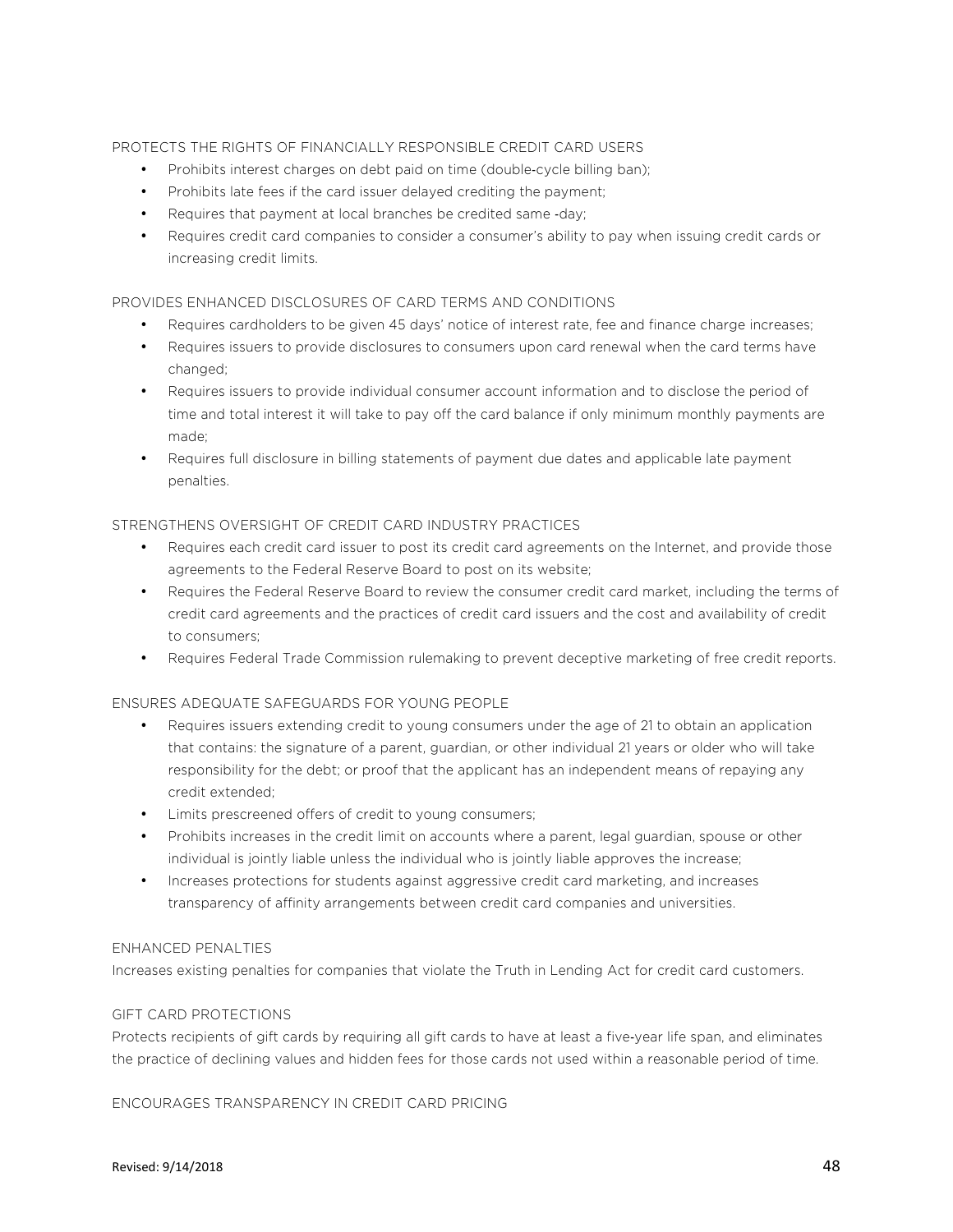Requires the General Accounting Office to study the impact of interchange fees on consumers and merchants, specifically their disclosure, pricing, fee and cost structure.

#### PROTECTS SMALL BUSINESSES

- Requires the Federal Reserve to study the use of credit cards by small businesses and make recommendations for administrative and legislative proposals;
- Establishes Small Business Information Security Task Force to address the information technology security needs of small businesses and help prevent the loss of credit card data.

#### PROMOTES FINANCIAL LITERACY

Requires comprehensive summary of existing financial literacy programs and development of strategic plan to improve financial literacy education

Taken from: http://www.banking.senate.gov/public/\_files/051909\_CreditCardSummaryFinalPassage.pdf

#### **LIBRARY**

The library exists to serve you and your academic needs. The Alice E. Chatlos Library provides over 70,000 physical volumes, access to premier electronic resources, current and back issues of periodicals as well as DVD's, CD's and VHS.

#### LIBRARY HOURS

| Monday - Thursday $8$ a.m. $-11$ p.m. |                   | Saturday | 11a.m.–4p.m. |
|---------------------------------------|-------------------|----------|--------------|
| Friday                                | $8 a.m. - 5 p.m.$ | Sunday   | 5p.m.-10p.m. |

If hours change due to campus events or emergencies a notice will be posted in advance on the library doors and on the Library's Facebook page.

#### BORROWING INFORMATION

- Any student along with their spouse and children are welcome to use and check out library materials.
- Circulating books and CDs are checked out for a period of four weeks. After four weeks, items can be renewed one time if the book has not been reserved. A total of 17 items may be checked out per account.
- DVD's can be checked out for a week with a one-week additional renewal.
- Reference books, reserve textbooks, periodicals and bound periodicals do not typically circulate out of the library.

Anyone may reserve a book that is checked out by making a request with library personnel or via the library catalog. The patron will be notified when the book is in. Customers may renew books in person, by phone (607.729.1581 ext. 324) or via email (library@davisny.edu). Materials borrowed from the library should be returned to the front library desk. After hours, the book-drop should be used. Please do not re-shelve books while browsing but place books on carts provided on each floor. If a library resource is lost or damaged the student is responsible to pay the cost of replacing the item.

### LIBRARY ORIENTATION

Each student will receive a library orientation session during their first semester of school. If for some reason a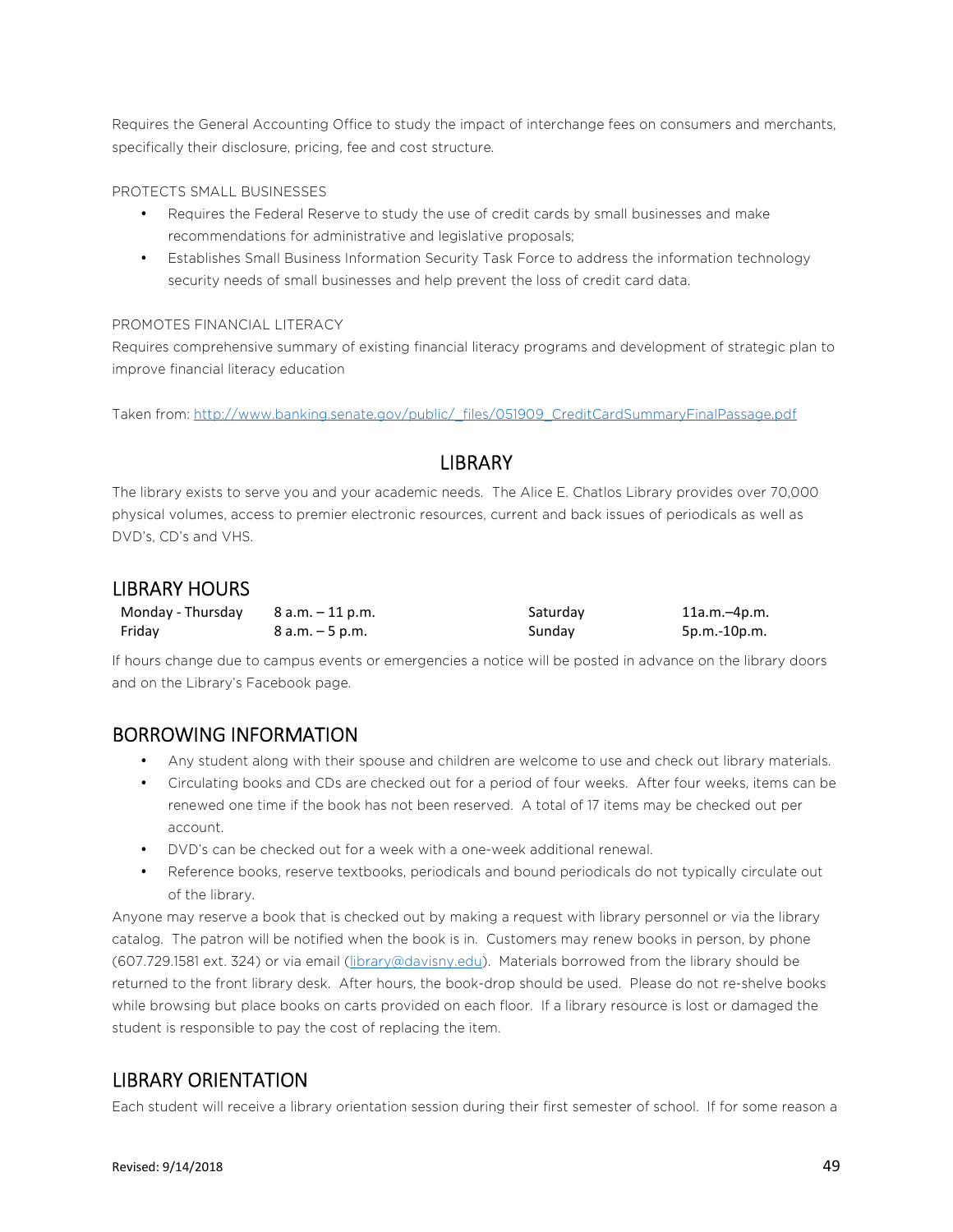student misses the orientation, the librarian would be happy to schedule an individual orientation for the student.

#### LIBRARY SERVICES TO THE STUDENT

- The librarian and student workers are happy to assist you in finding whatever resources you need.
- A copy machine is available for your use on the first floor (15 cents per page)
- The second floor of the library hosts the Academic Success Center to promote student success and learning.
- The library has ample space for individual or group study.
- The library will reserve books for you if they are checked out. You will be notified via email when the book is returned.
- The library will endeavor to get books for you through inter-library loan should the library not have the desired resource(s). This process may take a week or two, so materials should be requested well in advance of the date of need.
- The two library computer terminals located on the first floor offer access to the online library catalog and online databases.
- There are six computers located on the second floor for word processing, printing, email and other basic computer needs.
- The library catalog and databases are available 24/7 via the library section of the Davis website at http://koha.davisny.edu:8050/cgi-bin/koha/opac-main.pl

#### RESERVE TEXTBOOK BORROWING PROCEDURES

The textbooks used for each class are kept on a bookshelf behind the circulation desk. These materials cannot be checked out of the library due to their heavy use but may be used within the library.

#### BORROWING PROCEDURES FOR RESERVED TEXTBOOKS

- Sign out the book(s) you need using the sheet on the side of the bookshelf.
- DO NOT TAKE THE BOOKS OUT OF THE LIBRARY.
- Return the book(s) to the circulation desk and sign them in using the same sheet.
- If a book comes up missing, the librarian will request to view the video for the appropriate timeline.
- If it is determined that you were the last person to have the book(s).
- You will receive an email notification asking you to return the book(s).
- You will participate in a conversation with the Librarian and Student Development.
- You will have 24 hours to return the book(s).
- If the book(s) are not returned within 24 hours, your student account will be charged the replacement cost and a \$5.00 processing fee for each item.

#### STUDENT REQUESTS FOR MATERIALS

The Library strongly encourages and welcomes suggestions concerning any aspect of the library's resources. The library especially welcomes recommendations of books, periodicals and other research materials. While the library cannot guarantee immediate purchase of recommended items, the suggested items will go into consideration for future purchasing.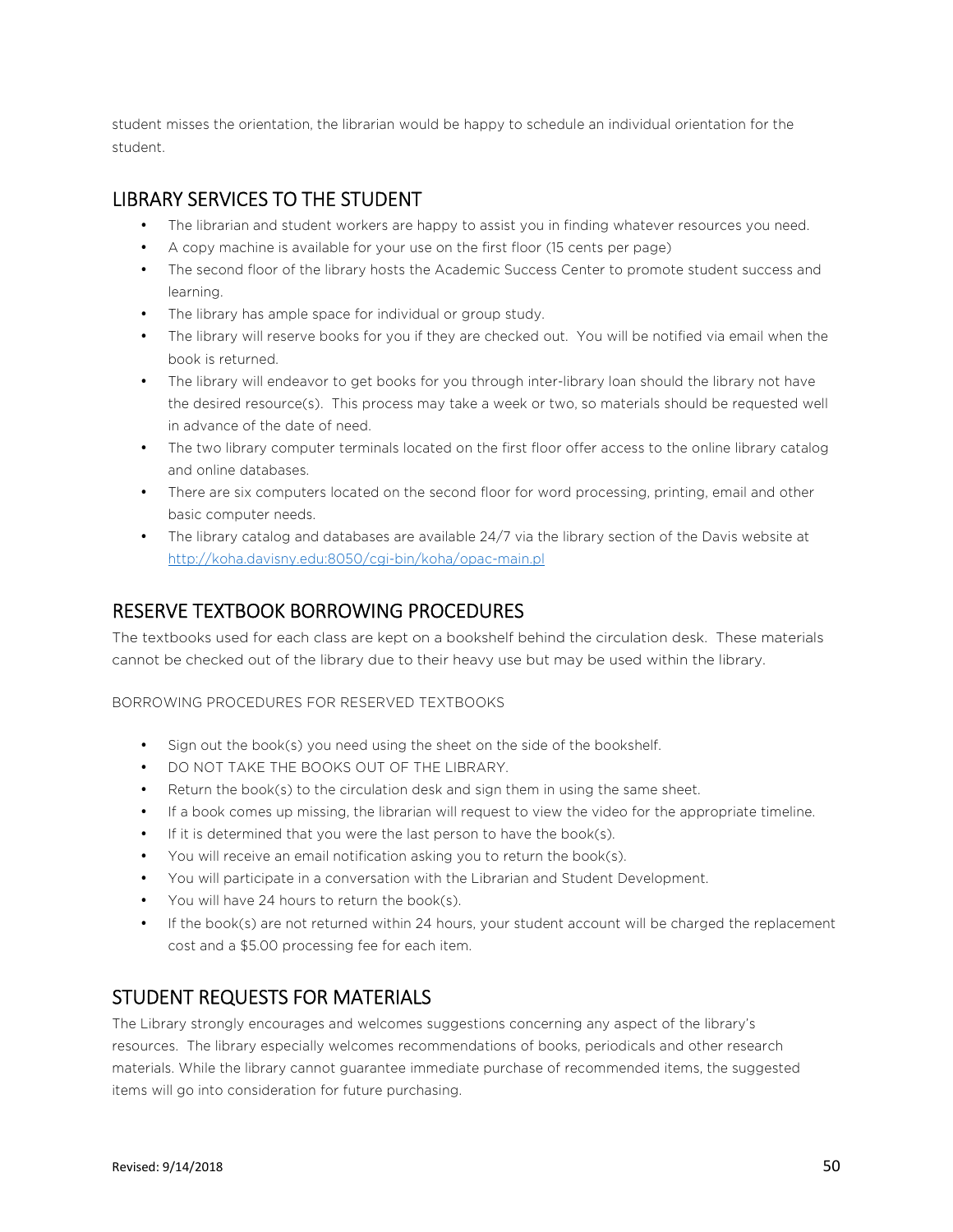# POST OFFICE

Davis College is one of only a few Colleges to have a United States Post Office on its campus. The Post Office has provided the following regulations:

- All resident students must rent separate post office boxes upon registration in order to receive mail. Only one family name is permitted per box and students are not allowed to share post office boxes.
- The cost of a PO Box is \$56 for a full year. Further box rental information can be obtained through the Post Office. If larger boxes are needed, please inquire of the Postmaster.
- Married students who rent post office boxes may be issued two post office keys.
- Students are responsible for the safe keeping of their post office key.
- If a student loses a key, he/she must present proper ID and pay a fee for an additional key. Please make a careful search before purchasing another key.
- Students are encouraged to contact the Postmaster concerning any postal matter.
- The student's correct post office address is:

Name P.O. Box (insert assigned number) Bible School Park, NY 13737

Students renting post office boxes must return keys prior to leaving campus and complete a change of address card. Post Office regulations prohibit the Postmaster from giving mail over the counter.

# DAVIS COLLEGE MAILBOXES

Every student who attends 1 or more courses on campus will receive a Davis College issued Student Mailbox and corresponding key. These mailboxes are filled by employees and volunteers only, to help ensure confidentiality.

Student mailboxes are not for personal use. Any mail that comes through the USPS is subject to be returned to sender. Students are required to open a USPS mailbox to receive any personal mail and/or packages.

Rules and Information

- If a student loses their key, forgets their mailbox number, or is having an issue with the lock or door of their mailbox, they are to report to the Office of Student Affairs.
- The cost of a new key is \$15, and the fee must be paid to the Office of Student Affairs.
- Students are NOT permitted to make duplicates of their mailbox key. Doing so risks violation of confidentiality between the student and Davis College employees. This action can result in disciplinary measures.
- Students are to write their mailbox number at the top of their homework assignments.
- Students are not to check anyone else's mailbox. Students are responsible for handling their own mail. Allowing others to do so risks violation of confidentiality between the student and Davis College employees. This action can result in disciplinary measures.

Mailbox keys are to be turned back in when checking out/moving out at the end of the semester or each school year. Any keys that are not turned in will result in a \$15 fee to the student's bill, as well as the cost to replace the lock and key to that mailbox for safety and security purposes.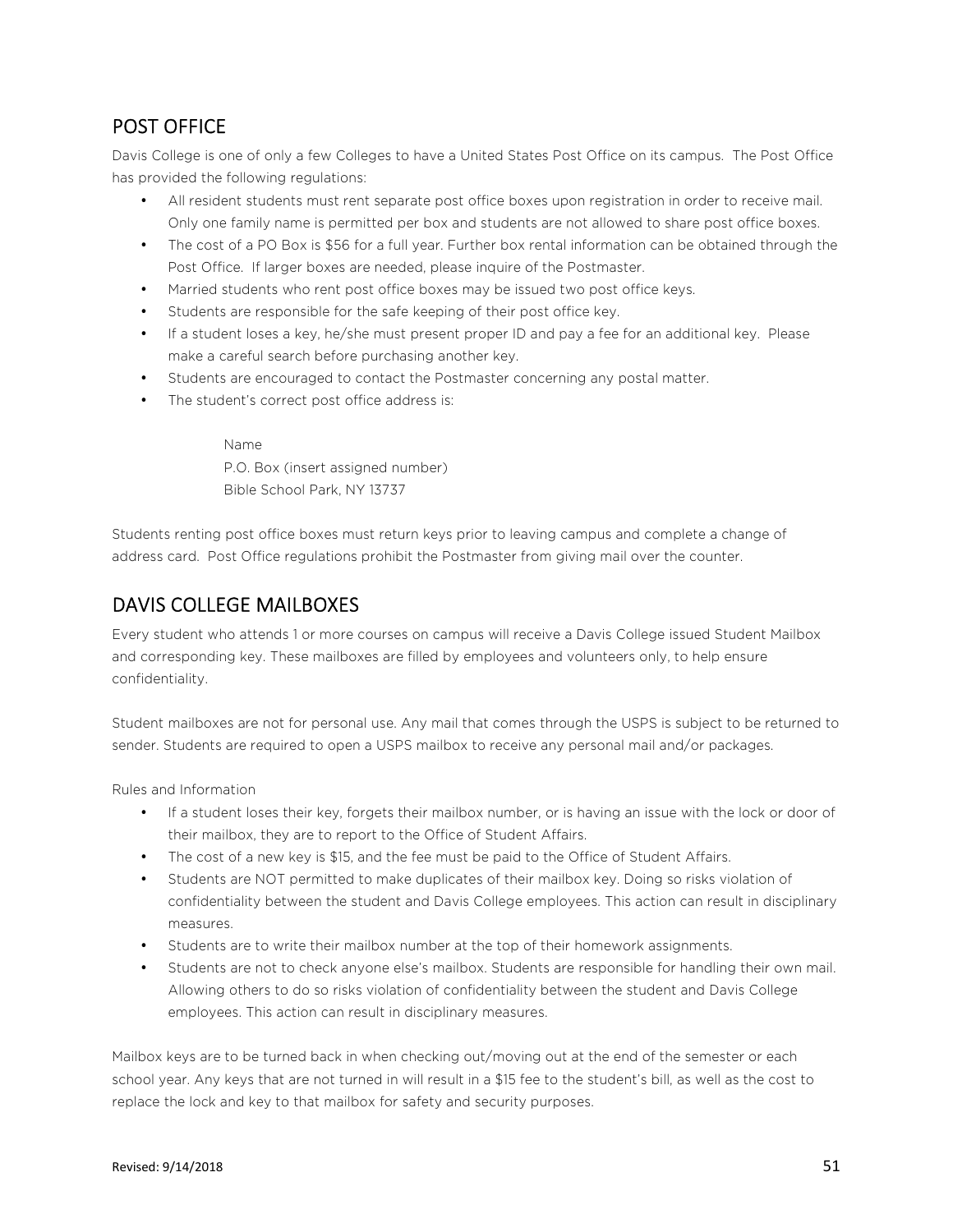# HEALTH SERVICES

#### GENERAL INFORMATION

Health services are provided through the Department of Health Services, which is located on the lower level of Chatlos-Davis Hall. All Davis students are entitled to the services provided. This department is not responsible for the families of married students. Services provided include first-aid, care for general sickness, ordinary over the counter medications and referral to: local clinics, medical doctors, chiropractors, and dentists. Davis College has two excellent hospitals within two miles of campus and there are also many quality Walk-In clinics in the community for non-emergent needs.

Davis College is pleased to have a partnership with Lourdes Occupational Health (A member of Acension Health). Their Nurse Practitioner and Physician's Assistant provide all our sports physicals and visit our clinic twice a week for an abbreviated time to follow up on athletic injuries and evaluate ill students, faculty and staff. Students may see the Lourdes staff during scheduled clinic hours (which are posted on the Heath Services door) by appointment. After these hours, or when the Lourdes providers are not available, students who wish to receive medical services are asked to contact the Office of Student Affairs which will make arrangements for the student to be transported to a nearby Lourdes Walk-In Clinic, or in the case of an emergency, to Our Lady of Lourdes Memorial Hospital.

# FORMS

Davis College requires the completion of the following health forms for students registered for 6 credits or more. Certain exceptions may apply; contact Health Services for further information.

- Personal Medical Report completed by the student
- Physician's Evaluation (physical) dated within one year prior to registration.
- Immunization Record signed by the Health Care provider. \*Freshman students residing in the dorm & high school students taking 6 credits or more on campus MUST have the Meningococcal Meningitis vaccine.
- Tuberculosis Risk Assessment Questionnaire
- Emergency Medical Consent for students under 18 years of age.
- Medical Insurance Verification Form with proof of medical insurance coverage in Broome County, New York.
- All health forms must be complete and in order. Applicants cannot be enrolled/registered until all health forms have been cleared. Once received, they are kept in professional confidence in the Health Services office.

# IMMUNIZATION COMPLIANCE WITH NEW YORK STATE PUBLIC HEALTH LAW

In keeping with New York State Public Health Law Section 2165 & 2167 ALL student born after January 1st, 1957 who are taking 6 or more credits, MUST show proof of having two doses of LIVE Measles, Mumps & Rubella vaccine. The first vaccine being given no more than 4 days prior to the child's first birthday, and a second does no less than 28 days after the first dose. The law does provide for a religious or medical exemption under certain circumstances. Contact Health Services to obtain the Religious or Medical exemption form. These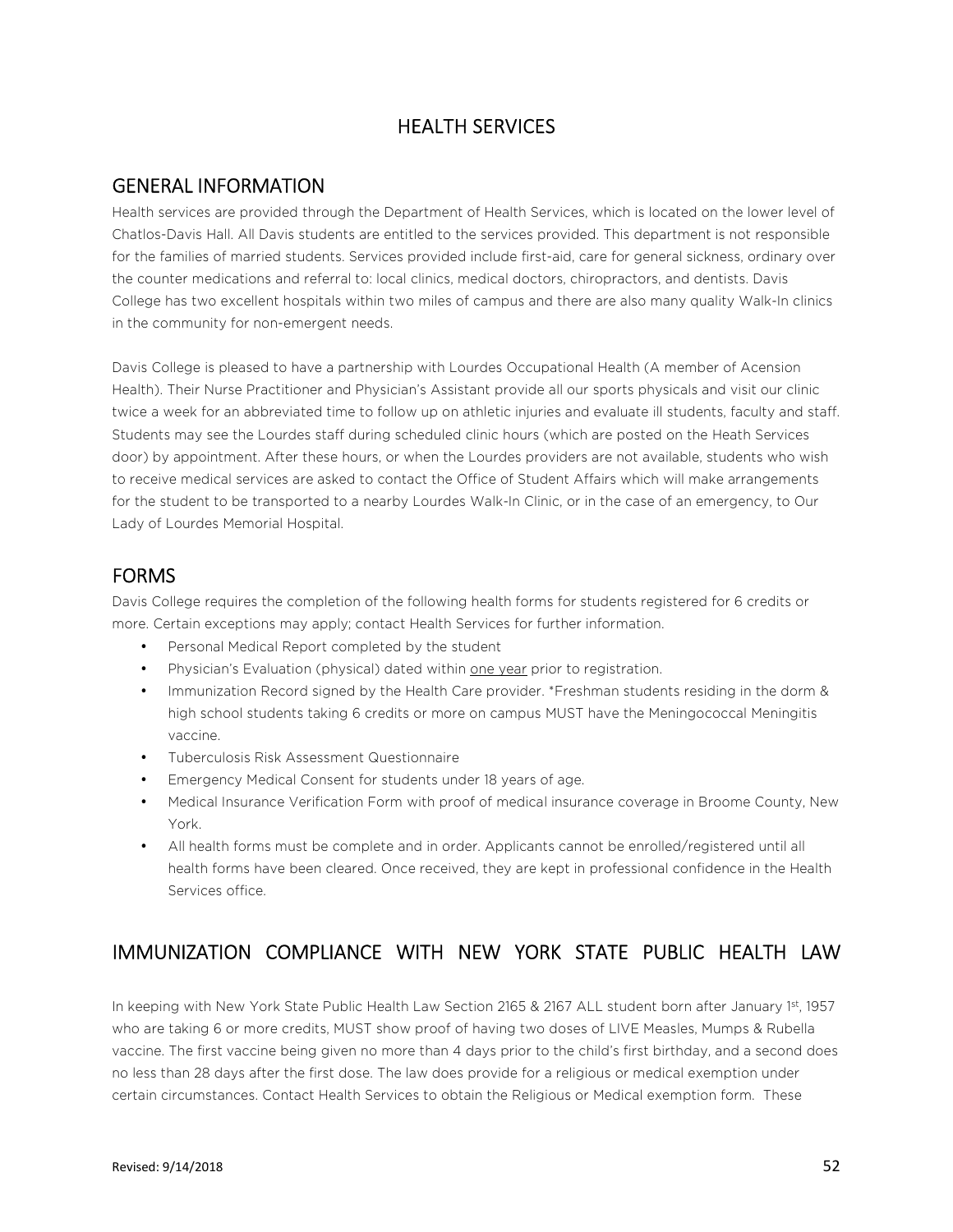forms are also available on the Davis College website. http://my.davisny.edu/health-services/

New York State requires all applicants to be informed of the risks of Meningococcal Meningitis Disease. An information brochure is provided on our website under Health Services. Hard copies of all forms are available through the US mail by request. ALL freshmen living in Davis College housing and high school students taking 6 or more credits on campus are REQUIRED to have the vaccines.

No student is allowed to attend classes or stay on campus beyond 30 days without NYS Public Health Law for Post-Secondary Institutions and Davis College's health requirements have been met. An extended grace period is allowed by NYS Public Health Law only for students who are "In Process" of obtaining their official immunization records.

#### **INSURANCE**

Davis College requires students taking 6 credits or more on campus to show proof of health insurance coverage covering them in Broome County, New York. Adequate health insurance coverage provides our students with a safety net should unexpected health care costs be incurred. This requirement is designed to ensure that health concerns do not interfere with students' academic goals. Davis College does not offer a health insurance plan.

#### REPORTING TO HEALTH SERVICES

Students having any physical or medical problem/disability should document that on their "Personal Medical Report" and review the situation with one of the Lourdes providers. Students with disabilities are protected by the Americans with Disabilities Act of 1990 therefore disclosure is optional. Davis College asks for disclosure to better serve and care for our students. All allergies, health conditions, special diets medications (including the dosages) must be listed on this report. The Lourdes providers must be informed of any changes throughout the year.

Resident students should report all doctor appointments, trips to the emergency room and any hospitalizations to one of the Lourdes providers and the Resident Staff immediately upon returning to campus. Students with medically prescribed dietary restrictions must complete the Dietary Restriction Form and meet with the Vice President for Student Affairs and Director of Food Services to discuss a plan to meet their nutritional needs.

Any student with a learning disability wishing to receive learning accommodations should report and document their disability and needed accommodations with the Director of Student Support Services, who will arrange the support services needed.

There are NO Excused Absence slips given from Health Services for missed classes, Faith Formation experiences, or work assignments. Students are encouraged to have direct, respectful communication with faculty and staff regarding their absences. Visits to the on-campus health clinic for illness are documented. The Lourdes providers can verify clinic visits for the absences in question providing a HIPPA release includes the person questioning the absence. Please refer to Academic Affairs section of the Student Handbook for Davis' policy on missing a class.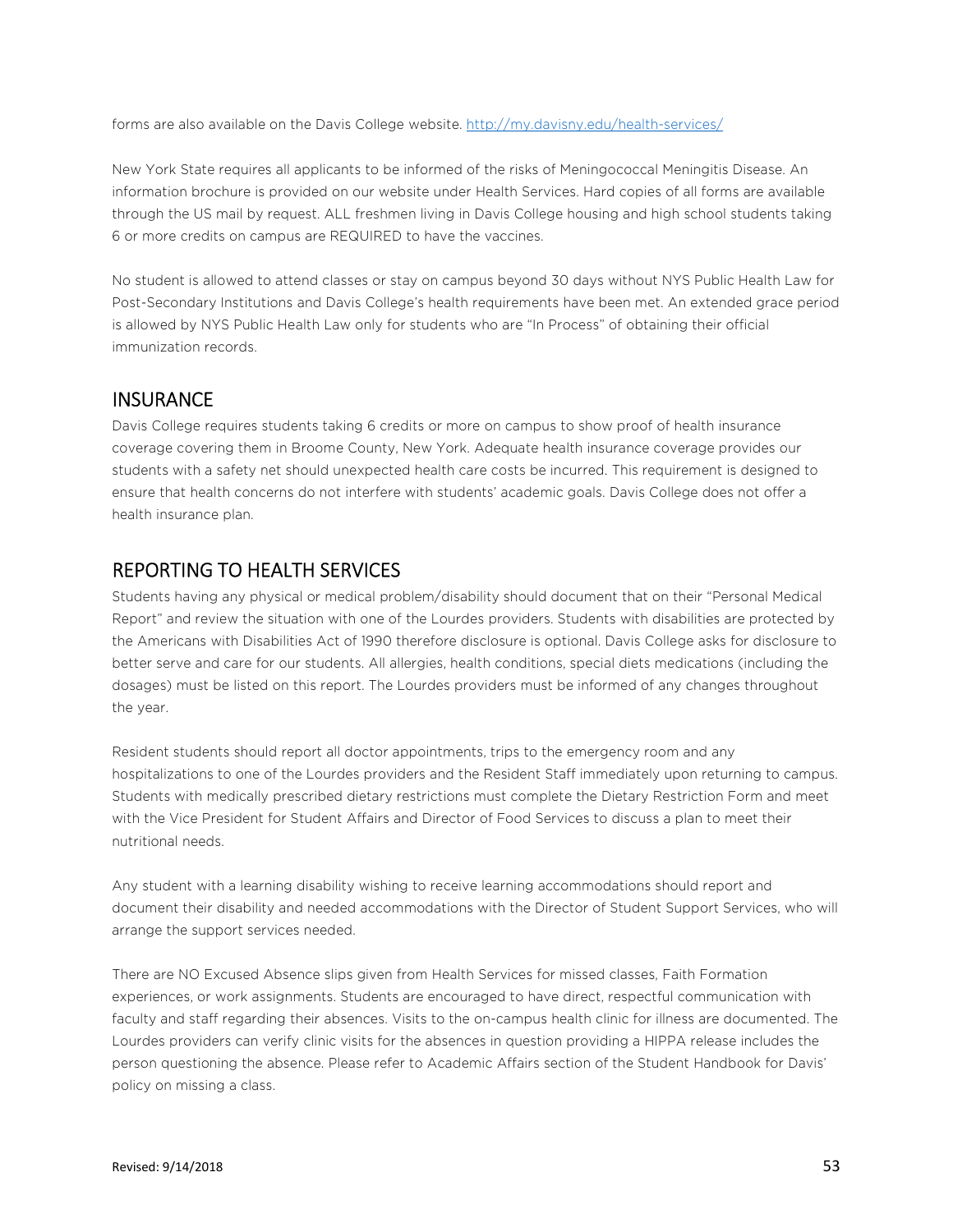Falsification of information on ANY Davis College document may alter a student's status or prevent further enrollment.

Questions pertaining to Health Services may be referred to the Office of Student Affairs at (607) 729-1581 ext. 311; Fax # (607) 584-7656 or at health@davisny,edu.

### NEW YORK STATE GOVERNMENT TOLL FREE NUMBERS

DIRECTORY OF "800" NUMBERS FOR SERVICES PROVIDED BY NYS GOVERNMENT These "800" numbers are inward dialed WATS (Wide Area Telephone Service) lines which permit calls to be made with no charge to the calling party from within a service area selected by the State agency. The following pages list the State agencies and the "800" numbers which provide toll free or free local usage for incoming intrastate calls. Numbers listed serve a statewide location unless otherwise noted.

#### AGENCY/SERVICE **TEL #**

| <b>Advocate for Persons with Disabilities</b><br>All Disabilities<br>Electronic Bulletin Board<br>Vocational & Educational Services for Individuals with Disabilities                                                                                                                                                              | 1-800-522-4369<br>1-800-943-2323<br>1-800-222-5627                                                                         |
|------------------------------------------------------------------------------------------------------------------------------------------------------------------------------------------------------------------------------------------------------------------------------------------------------------------------------------|----------------------------------------------------------------------------------------------------------------------------|
| Domestic Violence, Office for The Prevention Of<br>Domestic Violence - English<br>Domestic Violence - Spanish                                                                                                                                                                                                                      | 1-800-942-6906<br>1-800-942-6908                                                                                           |
| Central Office, Albany<br><b>Binghamton District Office</b><br><b>Elmira District Office</b><br>Syracuse District Office                                                                                                                                                                                                           | 1-800-888-5010<br>1-800-888-5020<br>1-800-782-6164                                                                         |
| Health, Department of<br>AIDS Counseling & Testing (Albany)<br>AIDS Counseling & Testing (Syracuse)<br>AIDS Counseling & Testing Hotline (Non-Business Hours)<br>AIDS Hotline - General Information (English)<br>AIDS Hotline - General Information (Spanish)<br>AIDS Drug Assistance Program (ADAP)<br>Growing Up Healthy Hotline | 1-800-962-5065<br>1-800-562-9423<br>1-800-872-2777<br>1-800-541-2437<br>1-800-233-7432<br>1-800-542-2437<br>1-800-522-5006 |
| National Suicide Hotline                                                                                                                                                                                                                                                                                                           | 1-800-273-TALK                                                                                                             |

### TRAFFIC REGULATIONS

The campus of Davis College has a constant flow of traffic. Out of concern for safety and property, please obey the following regulations.

- Campus speed limit is 10 mph.
- Uniformed safety officers directing parking during special events must be obeyed.
- Park in designated parking areas.
- No driving or parking on the grass
- It is unlawful to park in any fire lane or campus roadway.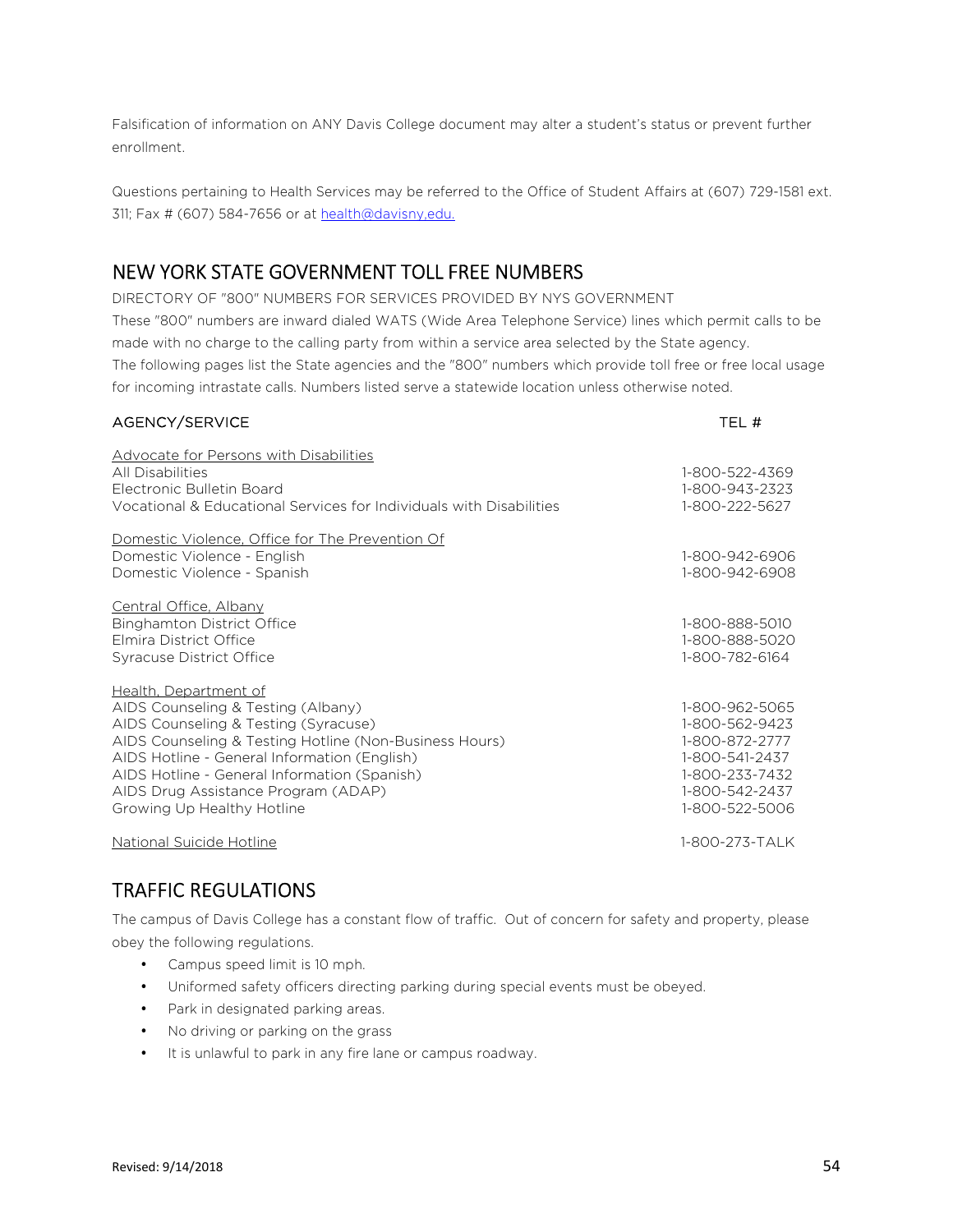| <b>FINES</b>                                         | <b>First Offense</b> | Second Offense |
|------------------------------------------------------|----------------------|----------------|
| Moving violations (speeding, reckless driving, etc.) | \$10.00              | \$15.00        |
| Parking violations                                   | \$10.00              | \$15.00        |
| Fire Lane                                            | \$10.00              | \$15.00        |

### PAYMENT

- The enforcement of these rules and regulations is the responsibility of campus safety. The Office of Student Affairs reviews any appeals and makes a judgment on the individual cases.
- All fines must be paid to the Business Office within 7 days of the time issued.
- To appeal traffic or parking citations, you must write your reasons or basis for appeal on the back of the citation and return the citation to the Office of Student Affairs. All appeals must be made within 24 hours. If the basis for appeal is considered inadequate an appeal will not be granted.

# AUTOMOBILE REGULATIONS

Registration Requirements:

- All vehicles are to be registered when the student registers for class.
- All vehicles must have their parking tag affixed in the proper location
- When a student acquires another vehicle to replace one already registered or a new one, he must notify the Office of Student Affairs immediately (same day) and the student will be issued a new parking sticker.
- All vehicles must be currently insured and registered with the student's home state. License tag(s) must be displayed.
- Vehicles that cannot be driven, due to breakdown, accident, no license, etc. are classified immobile. Students must report to the Office of Student Affairs when a vehicle falls into this classification. The vehicle must be removed from campus by tow truck for storage elsewhere within 7 days. The owner of the towed vehicle will assume responsibility for all towing and storage fees.

Several parking lots are available on campus. In order to insure parking for everyone, we have assigned parking.

# CAMPUS SECURITY AND SAFETY

We believe being aware of your surroundings is key to prevention. Davis has policies and procedures to help you know what to do if you experience a criminal act. Please take the time to review these policies and procedures.

The Campus Safety committee is composed of the Director of Facilities, Vice President for Student Affairs, 1 faculty member, 2 students, and the Vice President of Academic Affairs. The committee meets once a semester. The committee will review the Campus Safety and Security Handbook and make changes to the handbook. Each student, faculty and staff has access to the Campus Safety and Security Handbook and the Student Handbook by online and through email.

We are pleased to welcome you to Davis College. We pledge to work with you in making your experience here safe and enjoyable. For more information on Campus Safety, reporting and Title IX information, please go to: https://www.davisny.edu/titleix/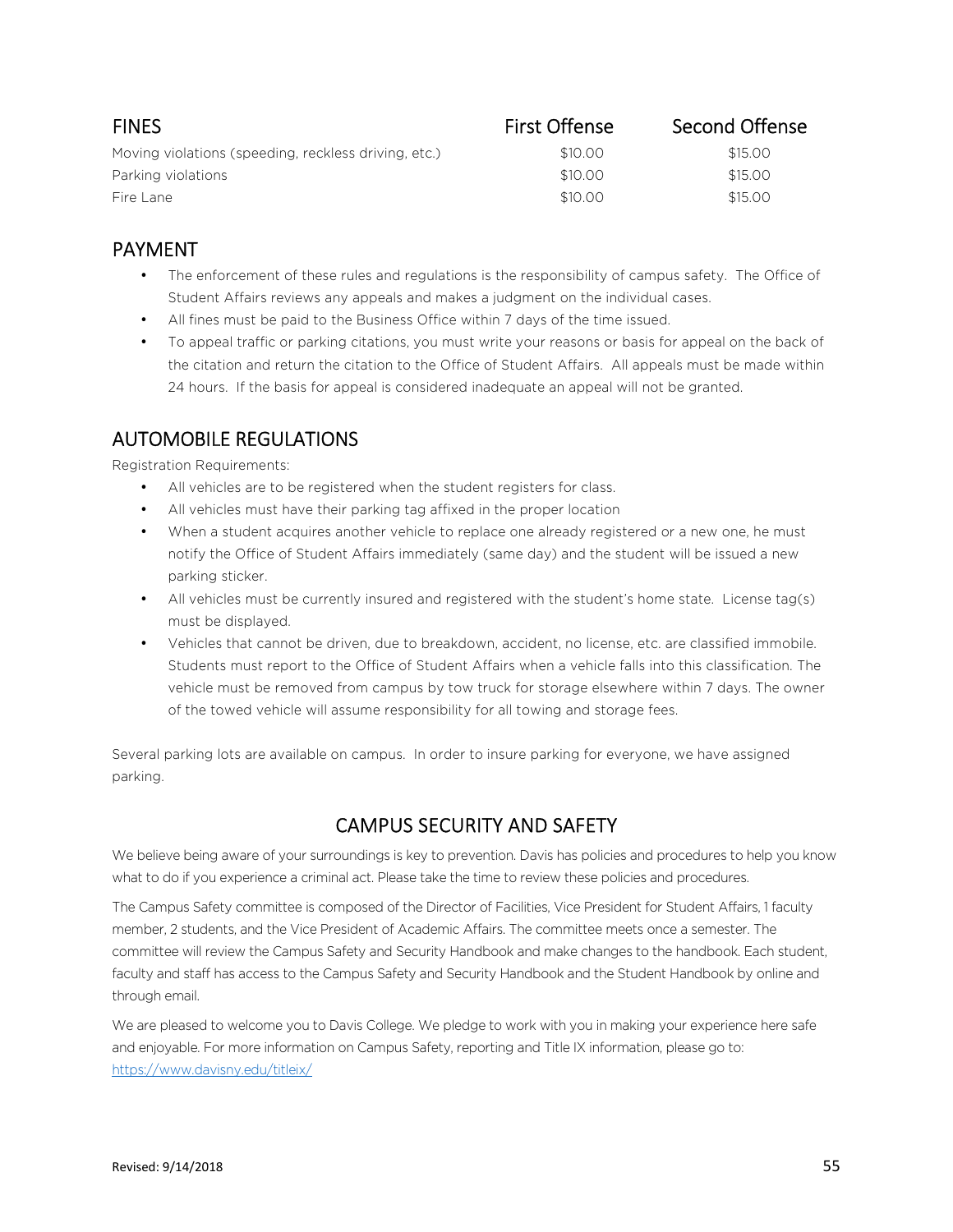# ACADEMIC AFFAIRS

#### **INTRODUCTION**

Davis College has established its academic policies as the context through which the academic endeavor will be completed. These policies seek to aid students in their progress toward an academic experience that is both effective and efficient. Students should seek full understanding of, and are responsible for, adherence to the policies outlined in the catalog and the website. It is the student's responsibility to inform himself/herself of degree requirements. The Academic Catalog can be found at www.davisny.edu/academics/academiccatalog. Any questions can be directed to the Office of the Registrar.

# ACADEMIC DISHONESTY AND PLAGIARISM

All students are responsible to be familiar with this policy. Consistent with Christian character and the values of Davis College and in order to encourage and preserve the honor and integrity of the academic community, the college expects its students to maintain high Biblical standards of personal and scholarly conduct in the development of research papers and other academic projects.

#### Definition of Academic Dishonesty

Plagiarism is one form of academic dishonesty. Plagiarism includes the submission of quoted or paraphrased ideas without proper documentation, submission of the work of others as one's own work and reuse of one's own work without instructor authorization. Academic dishonesty also includes the receiving or giving of aid to another in connection with a quiz or examination.

#### Penalties for Academic Dishonesty

Whenever a student is found guilty of any kind of academic dishonesty, the instructor must report this in writing to the student and to the Registrar's Officer. The report will become part of the student's record. The Registrar will determine if any other such offenses already exist in the student's record in order to assist the instructor with grading penalties.

The penalty for academic dishonesty related to a quiz or examination is at the discretion of the faculty member involved. Generally, a failing grade for the quiz or exam will be given. It is recognized that there are various levels of plagiarism.

Minimal plagiarism recognizes that the student has been careless or forgetful in acknowledging the sources for various statements. At the discretion of the instructor, the student may be granted an opportunity to rewrite or correct the submitted assignment and will receive a lower grade.

When the plagiarism is substantial (determined by the instructor) the student may, at the instructor's discretion, receive a grade of zero (0) for the paper, or be required to rewrite the paper with at least a letter grade reduction for the assignment.

The second offense in any course will result in failure for the course. A third offense of substantial plagiarism in any course will result in disciplinary action which could result in academic dismissal.

In cases of complete or nearly complete (determined by the instructor but understood as flagrant, blatant,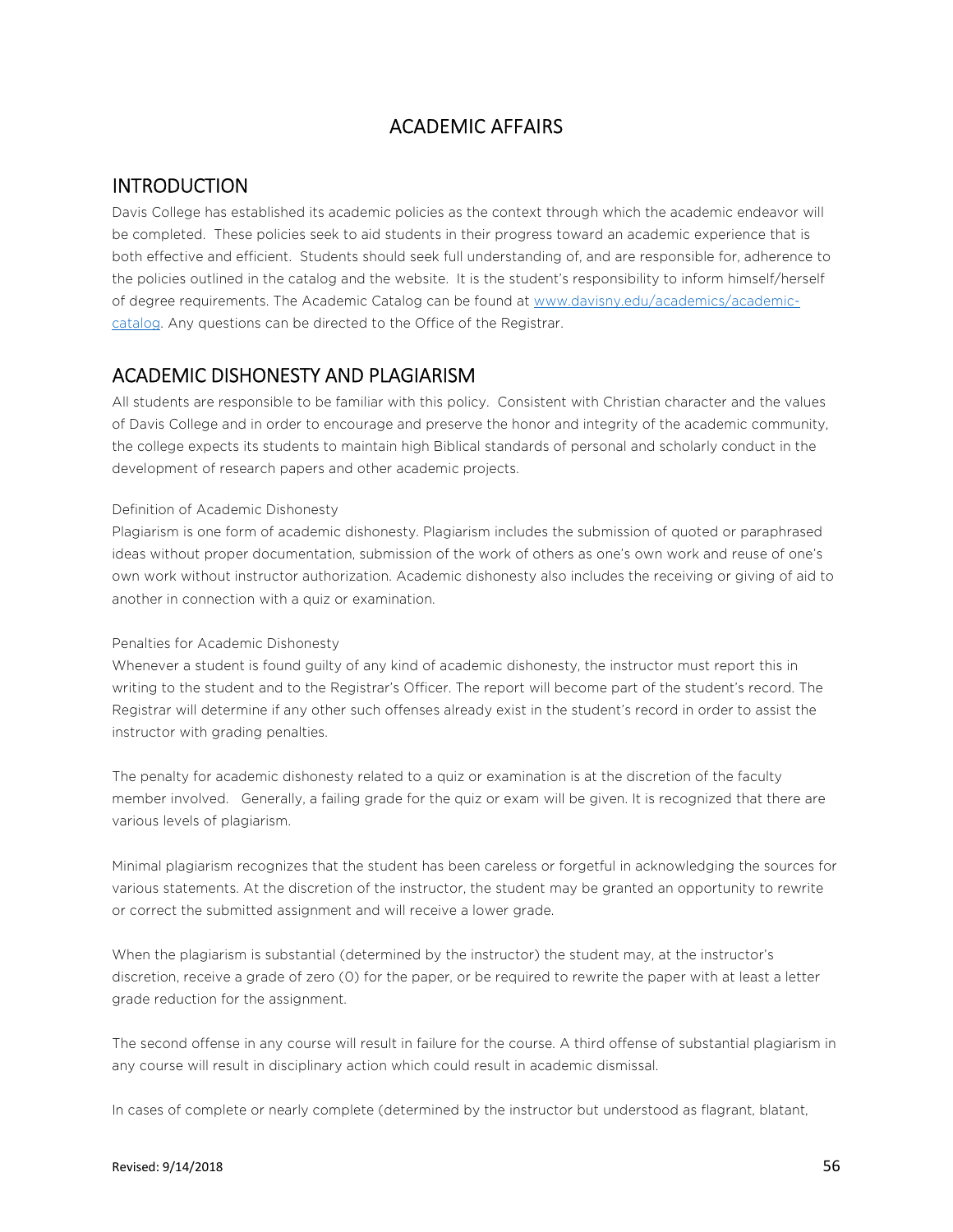glaring) plagiarism the student will receive a failing grade for the course. There is no opportunity to redo the assignment. A second offense of complete plagiarism in any course will result in disciplinary action which could result in academic dismissal.

#### Appeal Process for Academic Dishonesty

The student may appeal academic dishonesty penalties to the Academic Affairs Council. The decision of this Council may be appealed to the Chief academic officer, whose decision is final. If one of the Council members is the instructor who reported the plagiarism, the Chief academic officer will appoint an alternate faculty representative during that particular appeal.

#### Transcript Notation

If a student is dismissed because of plagiarism, that action will be recorded on the student's transcript as "Academic Dismissal".

### FINAL GRADE GRIEVANCE POLICY

- Any student disagreeing with the grade received in a course may appeal the grade. The student must follow the formal steps for contesting the grade.
- The student must meet with the instructor within 30 days of the beginning of the subsequent semester. If the instructor determines that the grade is in error, he or she may submit a Grade Replacement Request to the Registrar's Office.
- If the instructor disagrees with the request, the student may formally appeal the decision in writing to the Academic Affairs Committee within 10 business days of the meeting with the instructor. The Academic Affairs Committee will have 30 days from the receipt of the grievance to review the information and make a decision.
- The Vice President of Academics has the final decision regarding the grade grievance.

### ACADEMIC PETITIONS

Students may petition the Academic Affairs Committee regarding academic and curricular decisions and policies that may create an undue hardship for the student. Petitions must be submitted in writing and should include a clear statement of why the waiver is necessary. Petition forms are available from the Office of Academic Affairs.

### STUDENT EMAIL ACCOUNTS

Every student at Davis College is assigned a Davis email address. All official correspondence to the student from any employee of Davis College will be through this email address. The student is responsible to check this email account often or have the email forwarded to his or her personal email account. For information regarding student Davis College email addresses and accounts, please contact Computer Services at help@davisny.edu; 607-729-1581 ext. 404, or at davishelp.wordpress.com.

#### ADMINISTRATIVE WITHDRAWAL

At the discretion of the Student Development Officer and/or the Registrar, a student may be withdrawn from classes and/or the college for non-disciplinary reasons if such action is deemed in the best interest of the student and/or the college. The student will be notified in writing no more than 10 business days after the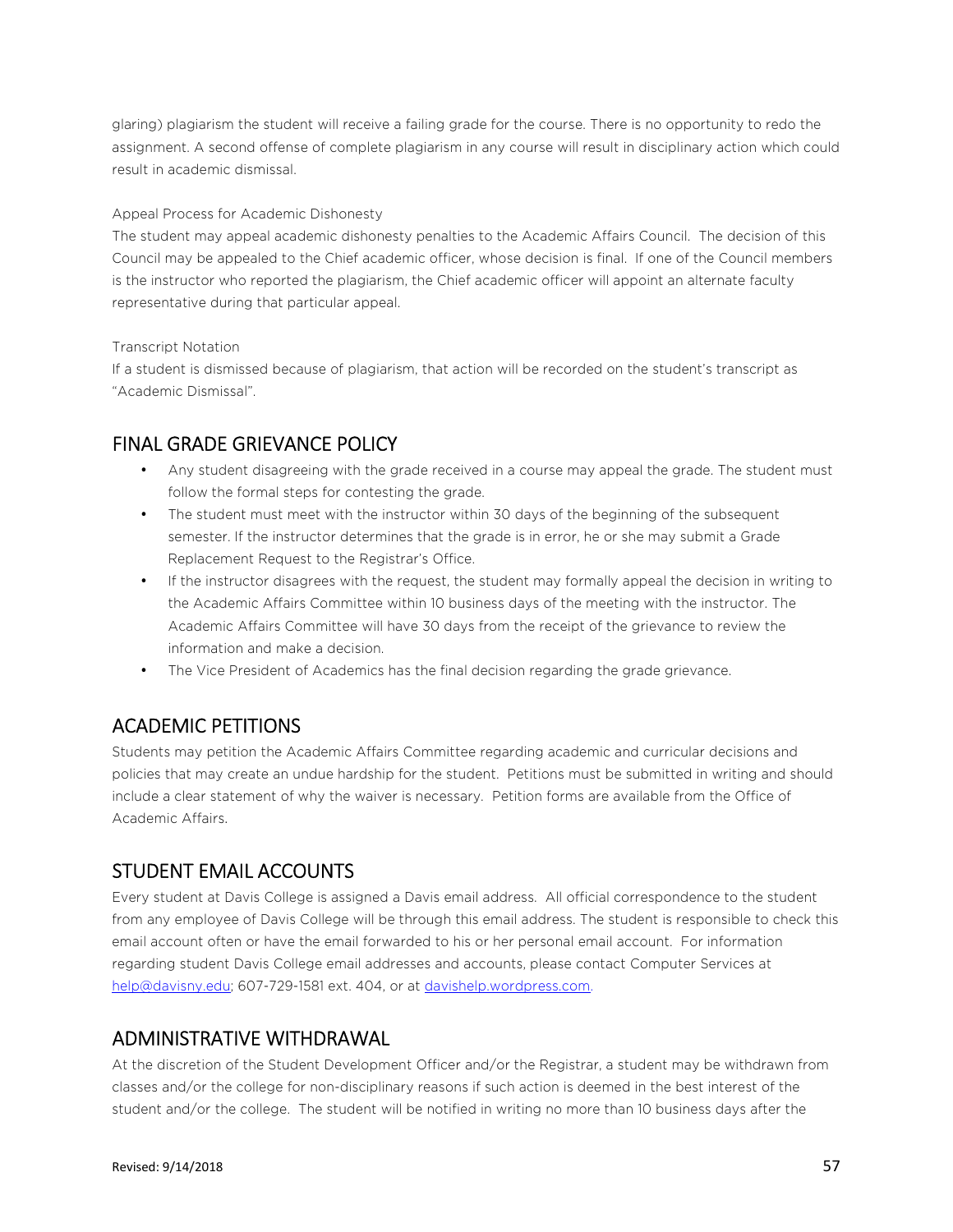administrative decision. The student will receive a grade of "Withdrawn" on the official transcript. Please see "Adding and Dropping Courses" for further information.

### GRADE POINT AVERAGE

Semester GPA equals the semester quality point divided by the number of credit hours for the semester. The number of quality points is determined by the number of credit hours for the course multiplied by the grade points for each letter grade. The GPA considers both earned hours and attempted hours of thousand - level and above courses.

| Course                     | <u>Att</u>   | <u>Com</u> | Units                 |   | GPA   |          | Points | Grade     |
|----------------------------|--------------|------------|-----------------------|---|-------|----------|--------|-----------|
| <b>Foundations in Math</b> | 3            | 3          |                       | X |       |          |        | <b>CR</b> |
| English Comp I             | 3            | 0          | 3                     | x | 0     | $=$      | 0      | F         |
| Pentateuch                 | 3            | 3          | 3                     | x | 1     | $=$      | 3      | D         |
| General Psychology         | 3            | 3          | 3                     | x | 2.33  | $\equiv$ | 6.99   | C+        |
| Psalms                     | 3            | 3          | 3                     | x | 2.67  | Ξ        | 8.01   | B-        |
| <b>Family Foundations</b>  | 3            | 3          | 3                     | x | 3.33  | Ξ        | 9.99   | B+        |
| Phys Ed I                  | $\mathbf{1}$ | 1          | 1                     | x | 2.33  | Ξ        | 2.33   | $C+$      |
|                            |              |            |                       |   |       |          |        |           |
| <b>Term Totals</b>         | 19           | 16         | 16                    |   | 11.66 |          | 30.32  |           |
| Term GPA:                  |              |            | $= 30.32 / 16 = 1.90$ |   |       |          |        |           |

#### SAMPLE COMPUTATION OF GPA

A cumulative GPA of 2.00 or higher is required for graduation.

### WEATHER AND CLASS SCHEDULES

In the event of inclement weather Davis College may implement a delay schedule. The normal way of notifying students is via TV (WBNG-Channel 12; WBGH-Channel 34), posting at www.davisny.edu, email, or Davis Facebook. In cases of extreme emergency driving conditions classes will be cancelled. The student is responsible for checking these methods of notification for class delays/cancellations due to inclement weather.

- In the case of a one-hour delay classes from 8:00 9:15 will be cancelled.
- In the case of a two-hour delay classes from 8:00 9:15 and classes from 9:25 10:40 will also be cancelled.

### FAMILY EDUCATIONAL RIGHTS AND PRIVACY ACT

#### WHAT IS **IT?**

The Family Educational Rights and Privacy Act (FERPA) of 1974 is a Federal law designed to protect the privacy of a student's education records. This federal law, known as the Buckley Amendment, was enacted to establish procedures for disclosing information contained in student records, to insure the privacy of these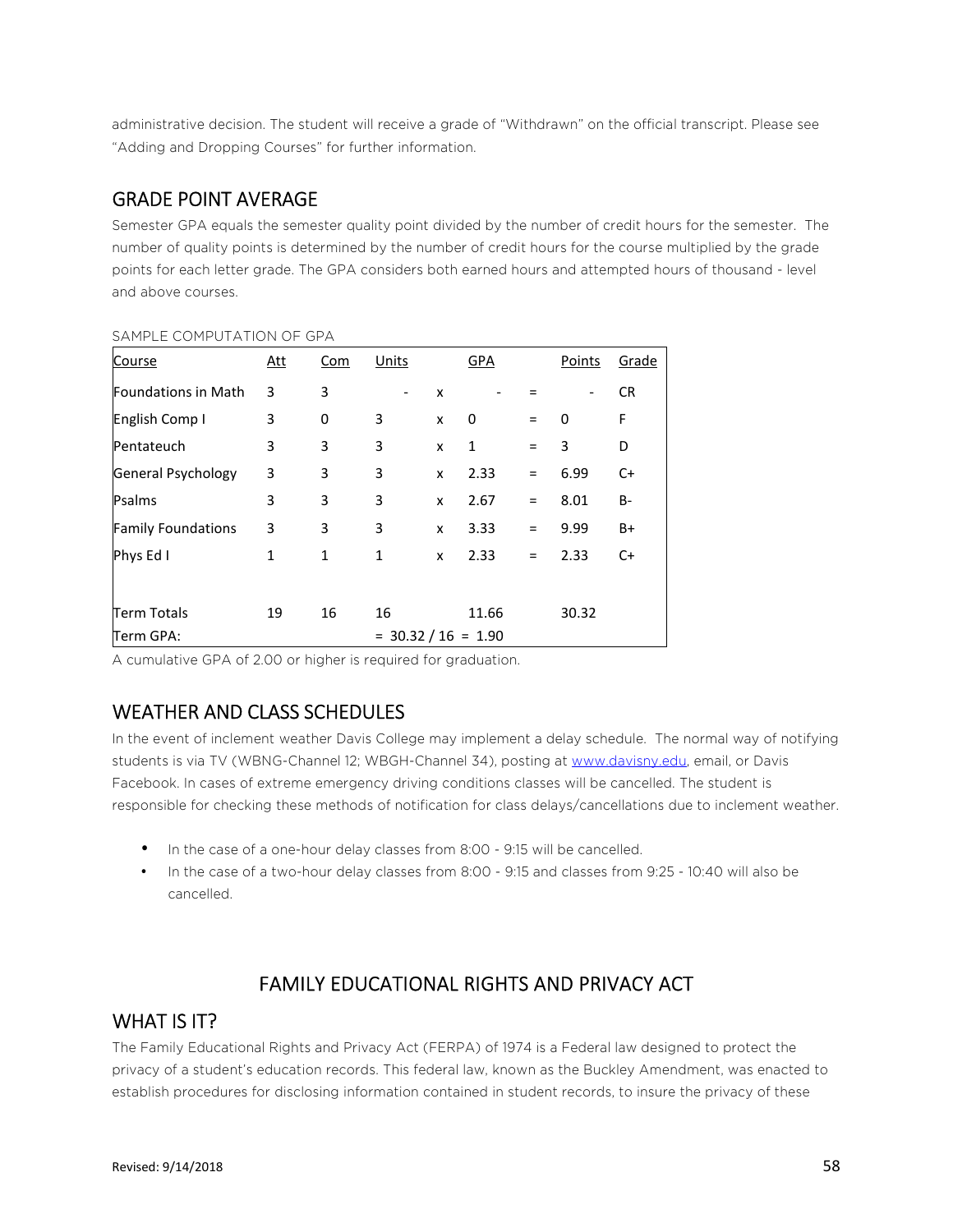records for the student, to establish the rights of students to inspect their educational records and to provide guidelines for the correction of inaccurate data through informal and formal hearings. Davis College is in compliance with the FERPA guidelines.

The Act applies to students enrolled in higher education institutions as well as K–12 students. If a student is a minor (e.g., under the age of eighteen), the parents or legal guardians are afforded the rights. Only when the student has signed a written release giving their parent(s) or legal guardian access to their record is an institution allowed to release information from the student's education record to parents. The Act also applies to former students but does not apply to applicants for admissions.

According to the American Association of Collegiate Registrars and Admissions Officers the essence of the Act as it affects higher education students and institutions is:

- College students must be permitted to inspect their own education records.
- Institutions may not disclose information about students nor permit inspection of their records without written permission, unless such action is covered by certain exceptions permitted in the Act.

# WHAT IS DAVIS COLLEGE'S POLICY ON FERPA?

An education record is defined as a record maintained by an educational institution and includes information that makes a student personally identifiable. Davis College will permit students to inspect and review their education records. It will not disclose education records about students nor allow inspection of student records without a written request. Davis College will also release educational records to parents of students only upon receipt of a written request from both the student and parent. Davis College will maintain a record of each request for access to and each disclosure of personally identifiable information from the education records of each student. The college at its discretion may disclose directory information, but students may protect all or part of this data from disclosure. When an individual requests student information from Davis College, the college will respond in accordance with FERPA guidelines.

### WHAT INFORMATION MAY AN INSTITUTION DISCLOSE?

There are two types of information distinguished under FERPA: personally identifiable information and directory information. Certain conditions exist with regards to disclosure of each kind of information.

#### PERSONALLY IDENTIFIABLE INFORMATION

Davis College will not disclose personally identifiable information from the student's education records except with the written consent of the student. Examples of personally identifiable information are:

- The name of the student's parent or other family member
- The address of the student or student's family
- A personal identifier such as the student's Social Security Number or another student identifier
- Other information that would make the student's identity easily traceable

Prior consent, in the form of a signed and dated document, must be provided by the student to the Registrar's Office to authorize Davis College to disclose personally identifiable information. The consent: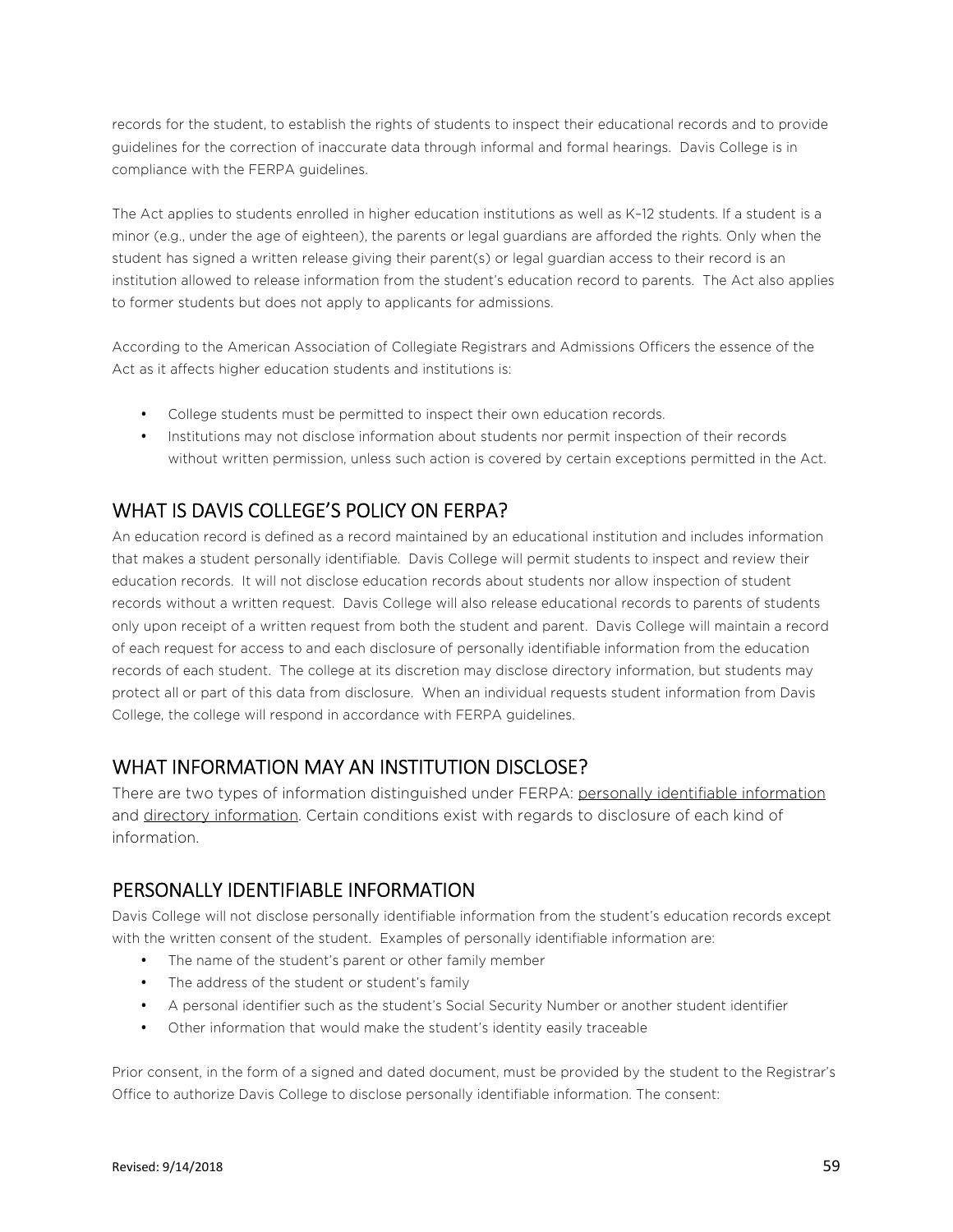- Must specify records that may be disclosed.
- Should state purpose of disclosure.
- Must identify party or class of parties to whom disclosure may be made.

### PRIMARY EXCEPTIONS

In relation to postsecondary institutions, prior consent is not required to disclose personally identifiable information: To a school official who has a legitimate educational interest.

A school official is defined as administrative and clerical personnel, faculty, Board of Trustees, persons employed by or under contract to Davis to perform a special task, such as an attorney or auditor, and student workers performing assigned tasks.

The school official has a "legitimate educational interest" if the official is acting in the student's educational interest and needs the student record information for the effective functioning of his or her office position.

To Federal, State and local authorities involving an audit or evaluation of compliance with education programs. In connection with financial aid (such as the administration or continuation of aid).

- To the student.
- To individuals or organizations conducting studies for or on behalf of an educational institution.
- To regional or professional accreditation organizations.
- To parents of a dependent student (see "What Is It?" section).
- To comply with a judicial order or subpoena. A reasonable effort must be made to notify the student beforehand—unless ordered by the subpoena not to do so.

In the event of a health or safety emergency where the information is required to resolve the emergency. Data considered directory information, so long as the student has not previously requested nondisclosure of this information.

Data that is the result of a disciplinary hearing where the student is the perpetrator of a crime of violence or a non-forcible sex offense. Under this exception, information may be released to anyone, including the media. No information on the victim or witnesses may be released. Of a student under the age of 21 who has committed a drug or alcohol related offense (e.g., reporting the offense to the parents of the student).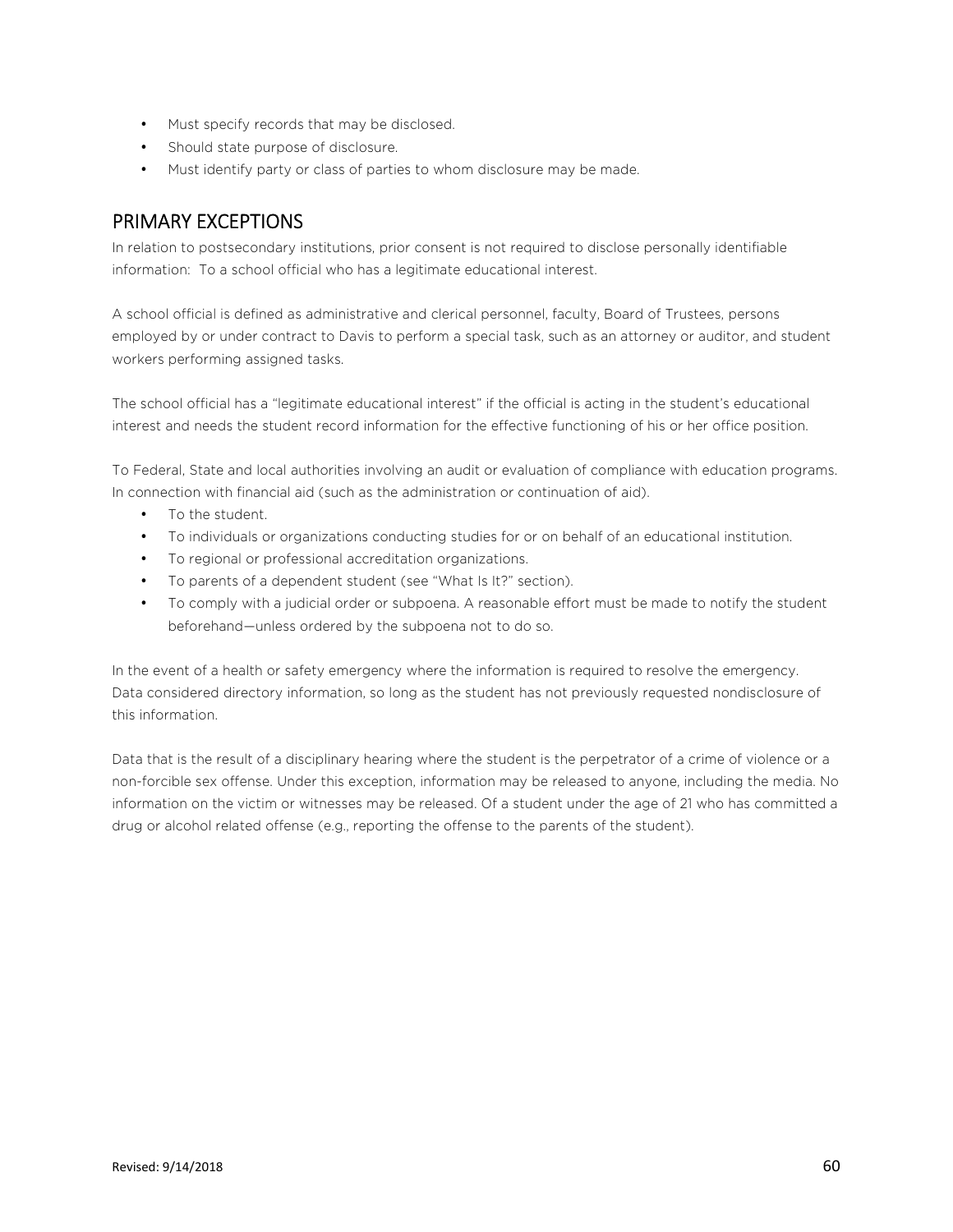# DIRECTORY INFORMATION

Directory information is defined as information that would not generally be considered harmful to the student or an invasion of privacy if disclosed. Directory information may be released at the discretion of college officials without written permission of the student. Consistent with federal law, Davis College has defined directory information as including, but not limited to:

Student's name Local address Local telephone listing Photograph Date and place of birth, Major field of study Dates of attendance Grade Level

Enrollment status (e.g., undergraduate, full-time or parttime) Participation in officially recognized activities and sports Weight and height of athletic team members Degrees, awards and honors (includes Dean's list) received and pertinent dates The most recent educational institution or educational agencies attended and dates of attendance

According to the American Association of Collegiate Registrars and Admissions Officers, the following is not considered directory information and may not be disclosed to a third party except with the written consent of the student or to a school official with a legitimate educational interest:

- Student identification numbers
- Ethnicity/race/nationality
- Social Security numbers
- Gender

Students may withhold directory information by notifying the Registrar's Office and filing a request for nonrelease within one week after the first day of class for the term. They may also protect a subset of this information, referred to as locator information, which includes: name, local address, local telephone listing. As a result of placing a privacy restriction on directory and/or locator information, a student will not be included in the Davis College Student Directory and will not receive mailings from the Alumni Association. Only materials related to your educational program will be mailed to you.

# ACCESS TO YOUR ACADEMIC RECORDS

Students who wish to view their records should notify the Registrar's Office by submitting a signed written request. An appointment will be made for the student to view the file within a reasonable amount of time (limited by law to 45 days). Students may receive copies of their records by submitting a signed written request. The fee for copies of educational records other than transcripts is \$1.00 per page. No transcripts or copies of any other educational records will be issued unless the student's or former student's financial account is current.

Parents desiring to inspect and review the education records of the student should address a written request accompanied by a signed letter of permission from the student whose record is requested or a court order directing the release of the information to the parent to the Registrar's Office.

If records are found to be inaccurate, the students or parents shall have the opportunity to request a hearing to challenge the contents of any institution record. If students or parents desire to challenge such a record and a solution is not reached informally, they must do so by filing a written request with the Registrar's Office. A committee appointed by the President of Davis College will conduct the hearing within 30 days of the written request. Students will have a full and fair opportunity to present evidence relevant to the issues raised. A decision shall be rendered in writing within two weeks of the conclusion of the hearing. If the decision of the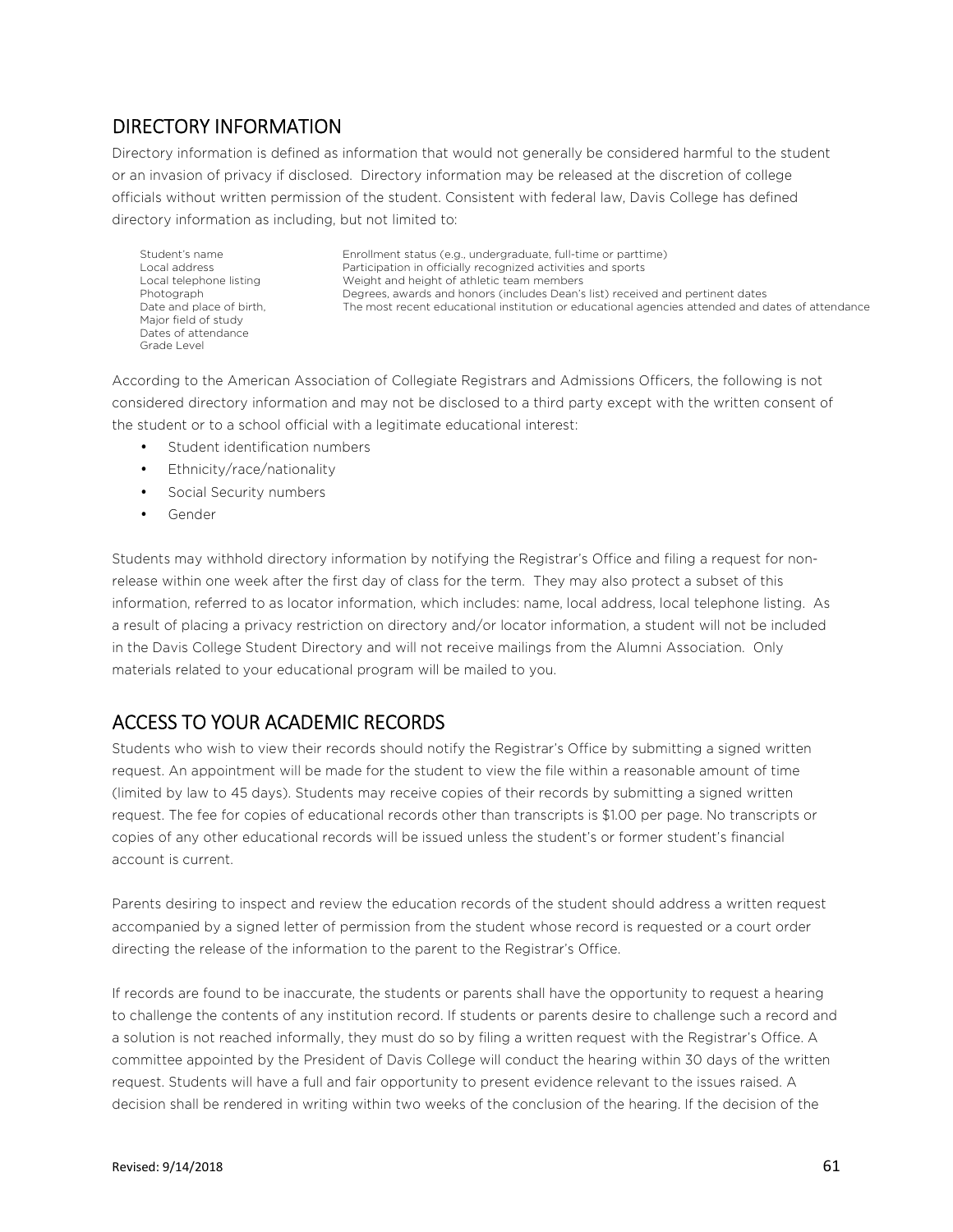review committee is unsatisfactory to the students or parents, they may place record statements with the College commenting on the information in the records stating the reasons for disagreeing with the decision.

#### COLLEGE CATOLOGUE

Every attempt has been made to present information in this section that is consistent with the current edition of the college catalog; a person enrolling as a student at Davis College must obtain a copy of the college catalog from the Davis College website and keep it in their possession during their time as a student at the college.

The provisions stated in the catalog "are to be considered directive in character, and not as an irrevocable contract between the student and Davis College. The college reserves the right to make changes it deems advisable in the offerings, regulation and fees stated in the catalog."

Although the college makes every effort to keep changes to a minimum during the life of a catalog, students must realize that education is never static; therefore, changes are inevitable in order to meet changing needs and the expectations of accrediting agencies. Students should take note of catalog changes and make revisions in their own personal copy of the college catalog.

# SUBSTANCE FREE CAMPUS STATEMENT

Davis College is required by law to provide the following information to faculty, employees and students. Davis College prohibits the unlawful possession, use or distribution of illicit drugs and alcohol by employees and students on its property or as part of its activities. This also includes the use of tobacco, cigarettes (including e-cigarettes), cigars, burning tobacco in any form or chewing tobacco. Faculty, employees and students found in unlawful possession, use or distribution of illicit drugs and possession of alcohol will face legal sanctions under local, state, or federal law as well as sanction under Davis policy. Davis College will assist local, state and federal law enforcement agencies by providing information on the unlawful possession, use or distribution of illicit drugs or alcohol by its faculty, employees or students. As a condition of their employment, faculty and employees of Davis College must notify the institution of any criminal drug or alcohol statute conviction for a violation occurring in the workplace no later than five days after such conviction.

The general rule is, because faculty and employees sign an agreement not to participate in the unlawful use or abuse of illicit drugs or alcohol, any employee who participates in the unlawful use or abuse of illicit drugs or alcohol or the lawful use will be dismissed from Davis College. However, the institution may review each offense on an individual basis providing counseling and the opportunity for rehabilitation programs.

Any student who participates in the unlawful use or abuse of illicit drugs or alcohol may be dismissed from Davis College for a period of one year. The student would then have the option of petitioning the college for re-admittance after having participated in counseling or a substance abuse rehabilitation program.

Substance Free community members are responsible for upholding these policies, which applies to all areas on campus. Students, employees and guests are prohibited from returning to the Substance Free community while under the influence of any substance. Substance Free community members are also responsible for the behavior of their guests and may assume accountability for their actions.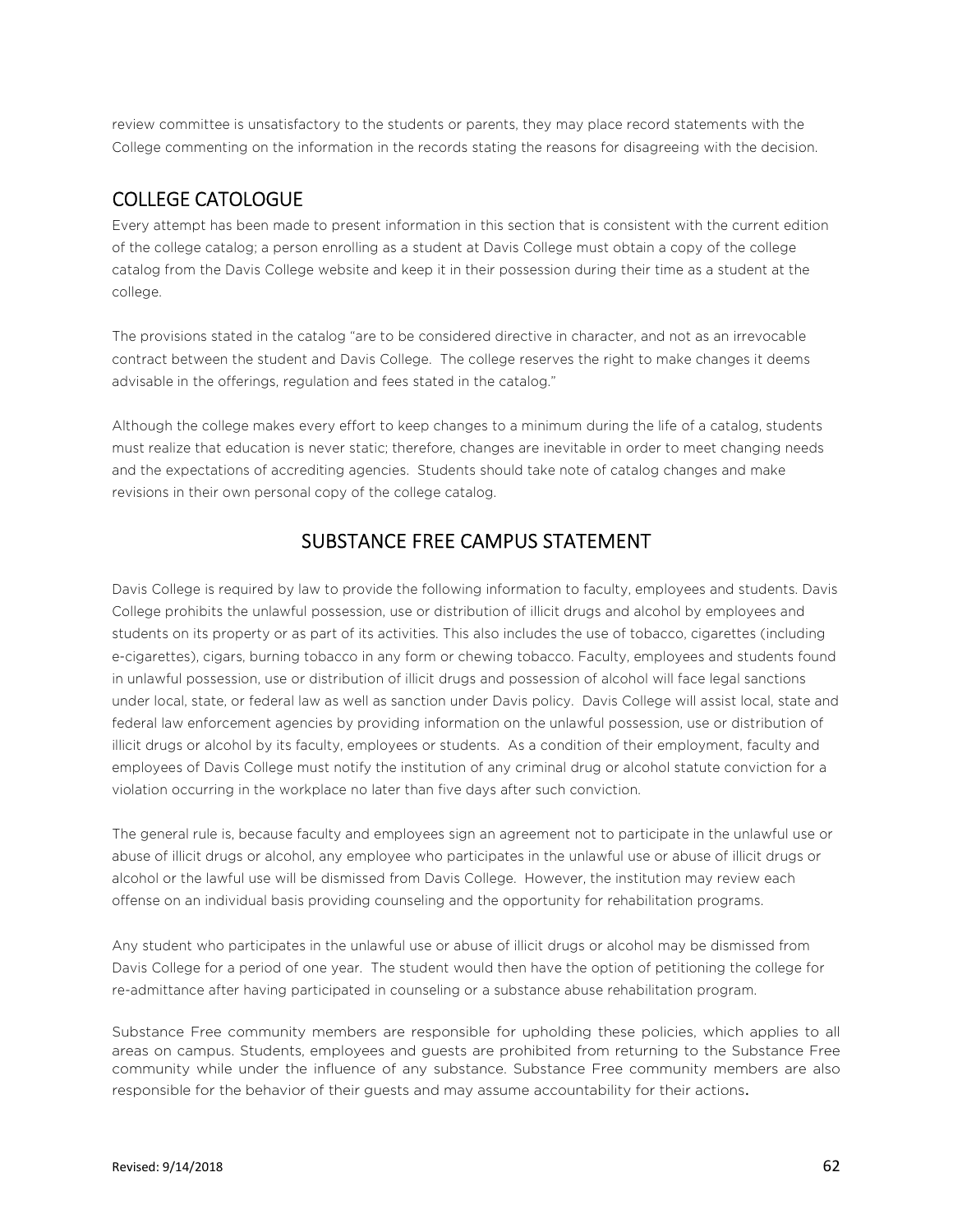Davis College will assist students suffering from a form of substance abuse to find proper drug, alcohol and tobacco counseling and treatment or the college will refer them to rehabilitation or re-entry programs.

#### COMMUNITY SERVICE HOTLINES

| Addiction Center of Broome County         | 607.723.7308 | Crack Hotline                             | 800.822.7225 |
|-------------------------------------------|--------------|-------------------------------------------|--------------|
| Alcohol Abuse Hotline                     | 800.252.2557 | Drug Abuse Information Line               | 800.522.5353 |
| Alcoholics Anonymous                      | 607.722.5983 | Fairview Halfway House                    | 607.722.8987 |
| Alcoholic Information and Referral Center | 607.722.4080 | First Call for Help                       | 607.729.9100 |
| Broome County Drug Awareness Center       | 607.778.1251 | New Horizons Addiction Treatment Program  | 607.762.2171 |
| Cocaine Hotline                           | 800.662.4357 | New Horizons Chemical Dependency          | 607.762.3232 |
| Council on Alcoholism                     | 607.723.7529 | Southern Tier Drug Abuse Treatment Center | 607.729.4983 |

The Office of Student Affairs provides information concerning the affects, both social and physical, of the abuse and use of alcohol and drugs through pamphlets, lectures and counseling. \*Please note; one can still legally possess alcohol and still be in violation of a Davis policy, see the Davis Covenant.

#### EQUAL OPPORTUNITY/NON-DISCRIMINATION POLICIY

Davis College admits students of any race, color or national and ethnic origin to all the rights, privileges and programs of the institution. It does not discriminate on the basis of race, color, national or ethnic origin, physical or mental disability, gender or age in the administration of its educational policies, admissions policies, scholarship and loan programs, and athletic or other school-sponsored programs.

Davis College reserves the right to operate as a church-related institution and develop policies consistent with biblical principles and the religious tenets of its constituency churches. In keeping with biblical directives regarding gender in pastoral authority, only men will be admitted to the Pastoral concentration. Only women may enroll in Women's Ministries courses. Only men may take Homiletics and Homiletics Lab, and only women may take Ministry Communication for Women, since the presentation of student messages in these courses involves the exercise of spiritual authority.

Believing that all human beings are of equal value in the eyes of God, Davis College deplores discrimination and insensitivity based on differences in race, gender, age, socioeconomic status, physical or mental disability, or cultural differences. Attempts at humor which aim to elicit laughter at the expense of individuals based on these differences is considered to be a form of discrimination that is not acceptable in the Christian community.

The college is seriously concerned about allegations of discrimination and therefore encourages the reporting of such misconduct. Copies of Davis College's complete policy regarding Equal Opportunity and Non-Discrimination are available in the Office of Student Affairs.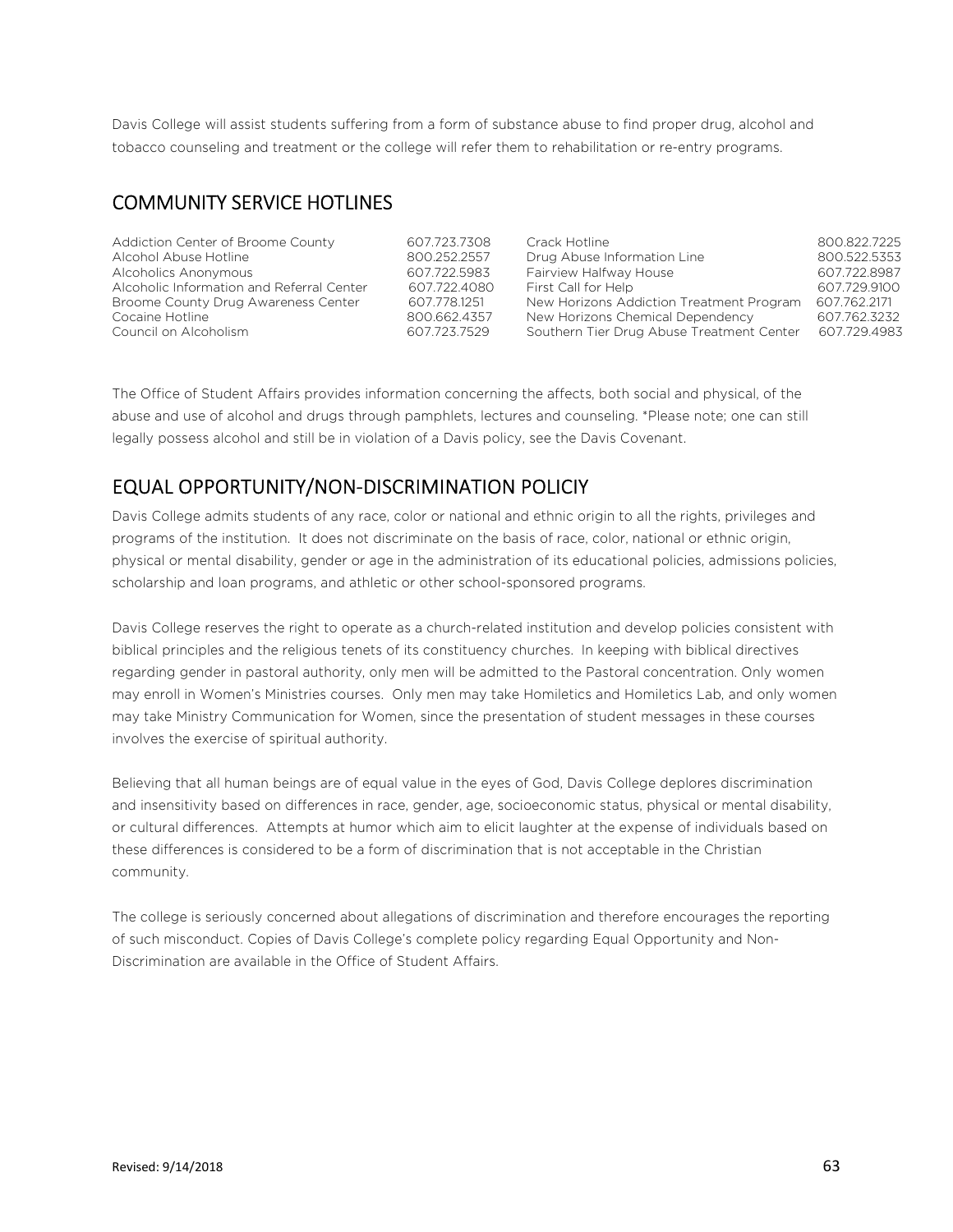# PROGRESSIVE DISCIPLINARY GUIDE

Level 1: Uncooperative/Non-compliant Behavior

Examples of Behavior:

- Failure to comply with campus policies and procedures;
- behaving in a manner which disrupts the educational process;
- engaging in verbally rude or disrespectful behavior;
- posting or distributing inappropriate or unauthorized material on school premises;
- failing to provide school officials with required identification;
- using school computers, printers, telephones or other electronic equipment or devices without appropriate permission

| Goal of Sanction: | To place the student(s) on informal/formal notice that a change of |
|-------------------|--------------------------------------------------------------------|
|                   | behavior is requested/expected                                     |
|                   |                                                                    |

Means of Sanction: By providing the student(s) with cautionary guidance.

Level of Sanction: Disciplinary action at this level to begin at or be greater than...

- **•** Verbal/Written Warning
- Verbal/Written Reprimand
- **Letter of Mutual Agreement/Behavioral Contract**

Level 2: Disruptive Behavior

Examples of Behavior:

- Smoking and/or use of electronic cigarettes and/or possession of matches or lighters;
- gambling;
- using profane, obscene, vulgar or lewd language, gestures or behavior;
- lying to, giving false information to, and/or misleading school personnel;
- misusing property belonging to others;
- engaging in or causing disruptive behavior in the classroom;
- inappropriate use of electronic technology

Goal of Sanction: To require the student(s) to actively correct the situation created by their unacceptable behavior…

Means of Sanction: By requiring the student(s) to perform a reconciliatory/restorative act.

Level of Sanction: Disciplinary action at this level to begin at or be greater than...

- Apology
- College/Community Service
- Restitution

Level 3: Disorderly Behavior

Examples of Behavior:

- **Defying or disobeying the lawful authority or directive of school personnel or safety** agents in a way the substantially disrupts the educational process and/or poses a danger to the school community;
- entering or attempting to enter a school building without authorization or through an unauthorized entrance;
- using slurs based upon actual or perceived race, ethnicity, color, national origin, citizenship/immigration status, weight, religion, gender, gender identity, gender expression, sexual orientation, or disability;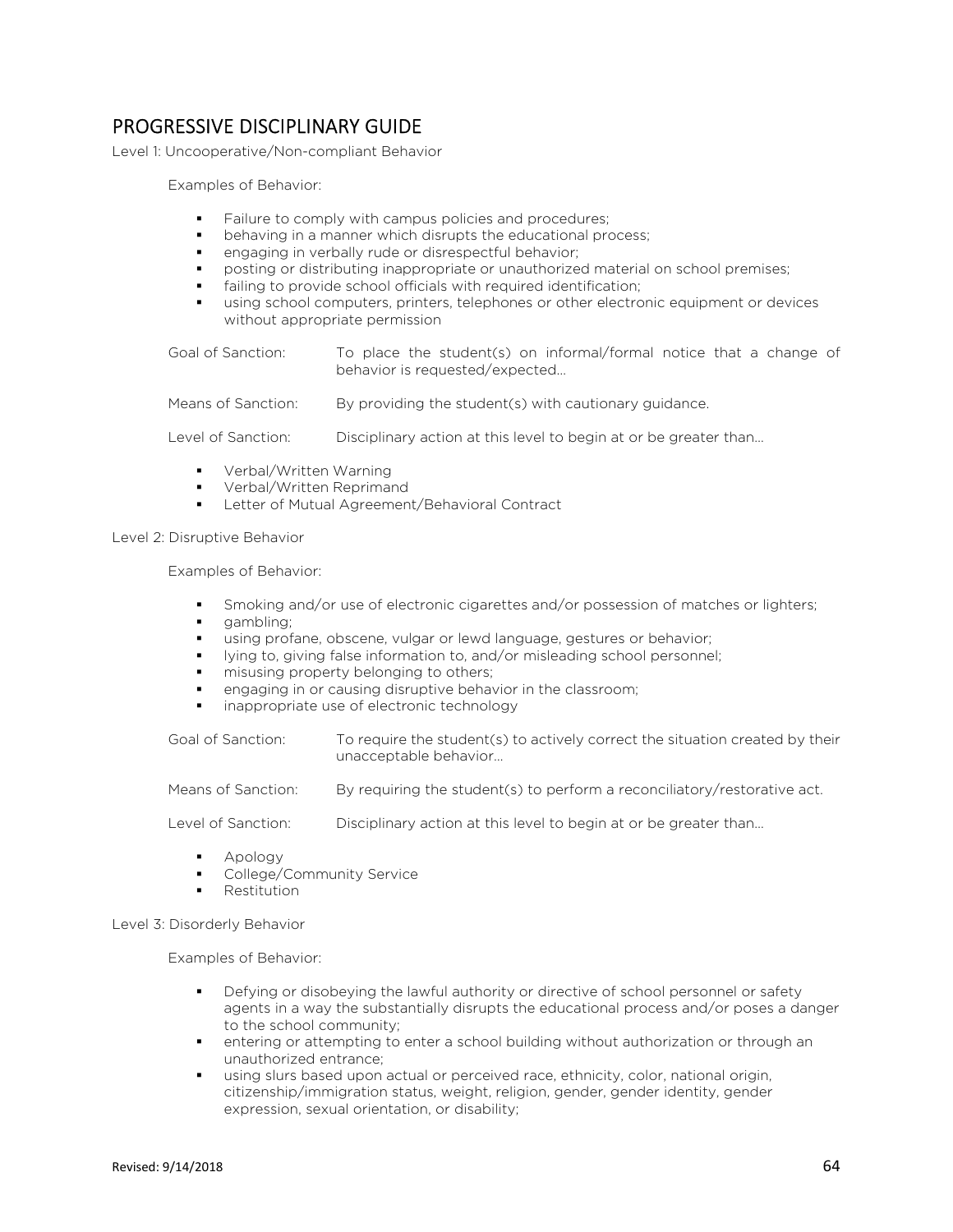- throwing an object, or spitting at another person;
- bringing unauthorized persons to school or allowing unauthorized visitors to enter school buildings;
- **that** tampering with, changing or altering a record or document of the school by any method, including, but not limited to, computer access or other electronic means;
- engaging in vandalism, graffiti or other intentional damage to school property or property belonging to staff, students or others;
- knowingly possessing property belonging to another without authorization;
- violating the school's internet use policy;
- engaging in scholastic dishonesty which includes but is not limited to cheating, plagiarizing or colluding;
- posting or distributing libelous material or literature

| Goal of Sanction: | To apply a first disciplinary action upon the student(s) in order to deter |
|-------------------|----------------------------------------------------------------------------|
|                   | further unacceptable behavior                                              |

| Means of Sanction: | By removing privileges from the student(s) and/or assessing a financial |  |
|--------------------|-------------------------------------------------------------------------|--|
|                    | penalty.                                                                |  |

Level of Sanction: Disciplinary action at this level to begin at or be greater than...

- Restrictions
- Probation
- Removal from class or other campus activities
- Fines

Level 4: Aggressive or Injurious/Harmful Behavior

Examples of Behavior:

- Engaging in sexual conduct on school premises or at school-related functions;
- making sexually suggestive comments, innuendoes, propositions or similar remarks, or engaging in non-verbal or physical conduct of a sexual nature including, but not limited to touching, patting, pinching, lewd or indecent public behavior, or sending or posting sexually suggestive messages or images;
- posting, distributing, displaying, or sharing literature or material containing a threat of violence, injury or harm, or depicting violent actions against or obscene, vulgar or lewd pictures or students or staff, including but not limited to posting such material on the internet;
- shoving, pushing, or engaging in a minor altercation or similar physical confrontational behavior towards students or school personnel, or engaging in physical behavior which creates a substantial risk of, or results in minor injury;
- engaging in an act of coercion or threatening or instigating violence, injury or harm to another or others;
- engaging in or causing disruptive behavior on school premises which creates a substantial risk of, or results in injury;
- engaging in harassing, intimidating and/or bullying behavior, including using electronic communication to engage in such behavior (cyber-bullying), and also including, but not limited to physical violence, stalking, verbal, written or physical conduct that threatens another with harm, seeking to coerce or compel a student or staff member to do something, hazing, taunting, exclusion from peer groups designed to humiliate or isolate, using derogatory language or making derogatory jokes or name-calling to humiliate or harass;
- possessing controlled substances or prescription medications without appropriate authorization, illegal drugs, synthetic hallucinogens, drug paraphernalia, and/or alcohol;
- falsely activating a fire alarm or other disaster alarm;
- making a bomb threat;
- taking or attempting to take property belonging to another or belonging to the school without authorization, without using force or intimidating behavior;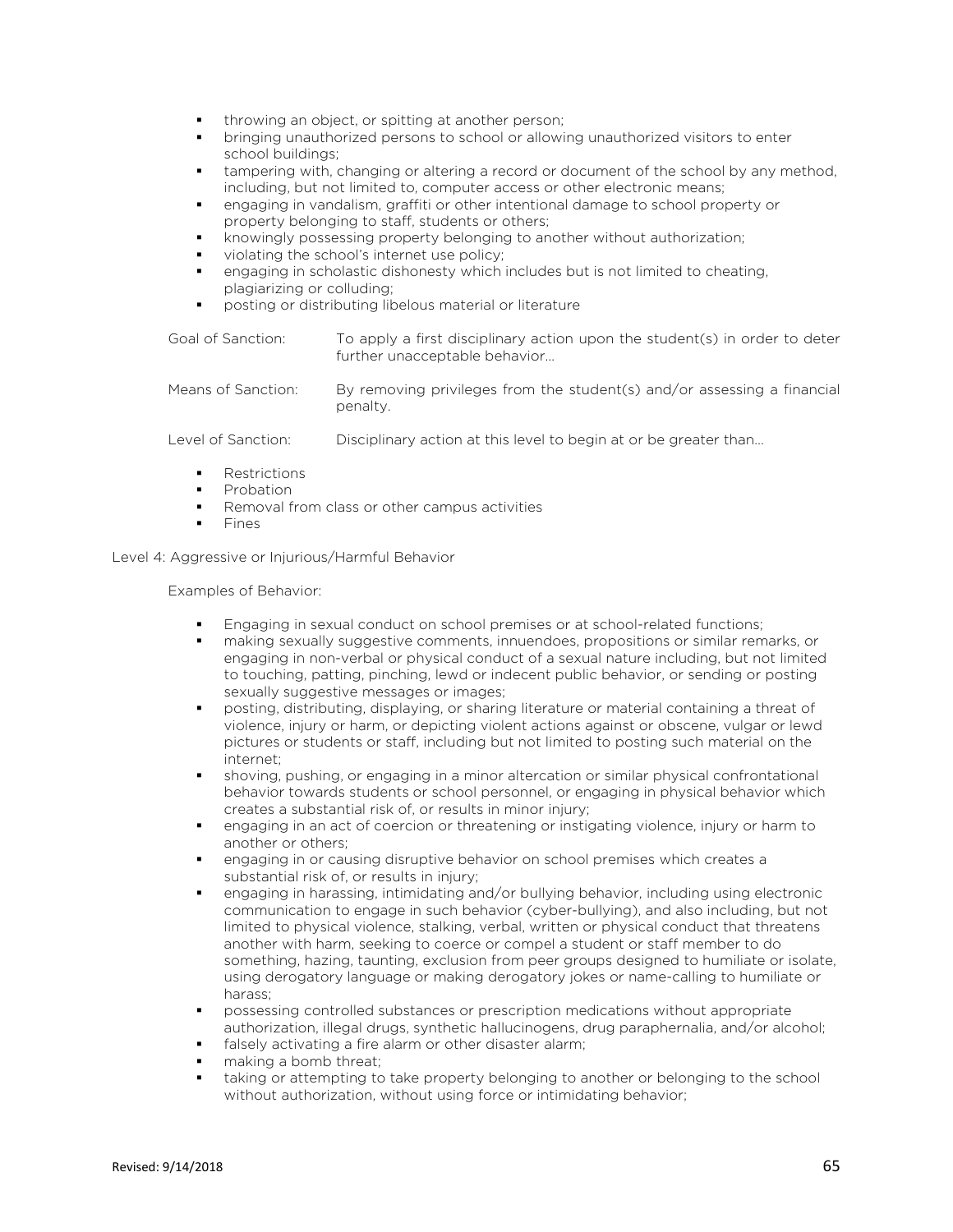- creating a substantial risk of serious injury by either recklessly engaging in behavior, and/or using an object that appears capable of causing physical injury;
- causing a serious injury by either recklessly engaging in behavior, and/or using an object that appears capable of causing physical injury;
- inciting/causing a riot;
- possessing, displaying or selling of any weapon;
- using controlled substances or prescription medication without appropriate authorization, or using illegal drugs, synthetic hallucinogens, and/or alcohol

Goal of Sanction: To communicate to the student(s) that threatening or harmful behavior cannot be tolerated…

Means of Sanction: By removing the student(s) from the campus community for a period of time.

Level of Sanction: Disciplinary action at this level to begin at or be greater than...

- **Counseling** 
	- Health Evaluation/Assessment
	- Education Program
	- Rehabilitation/Treatment
- Suspension
- Withdrawal of Consent to Remain on Campus

Level 5: Seriously Dangerous or Violent Behavior

Examples of Behavior:

- Starting a fire;
- threatening to use or using force to take or attempt to take property belonging to another;
- using force against, or inflicting or attempting to inflict serious injury against school personnel or school safety agents;
- using extreme force against or inflicting or attempting to inflict serious injury upon students or others;
- **Phanning, instigating, or participating with another or others, in an incident of group** violence;
- engaging in physical sexual aggression, compelling or forcing another to engage in sexual activity;
- selling or distributing illegal drugs, controlled substances or alcohol;
- possessing or selling any weapon, other than a firearm, bomb or explosive device;
- using any weapon to threaten or attempt to inflict injury upon school personnel, students or others;
- possessing or using a firearm, or bomb, or other explosive device

| Goal of Sanction:  | To protect the campus community                                  |
|--------------------|------------------------------------------------------------------|
| Means of Sanction: | By removing the student(s) from the campus community.            |
| Level of Sanction: | Disciplinary action at this level to begin at or be greater than |

- Dismissal/Expulsion
- Reporting to Local Law Enforcement